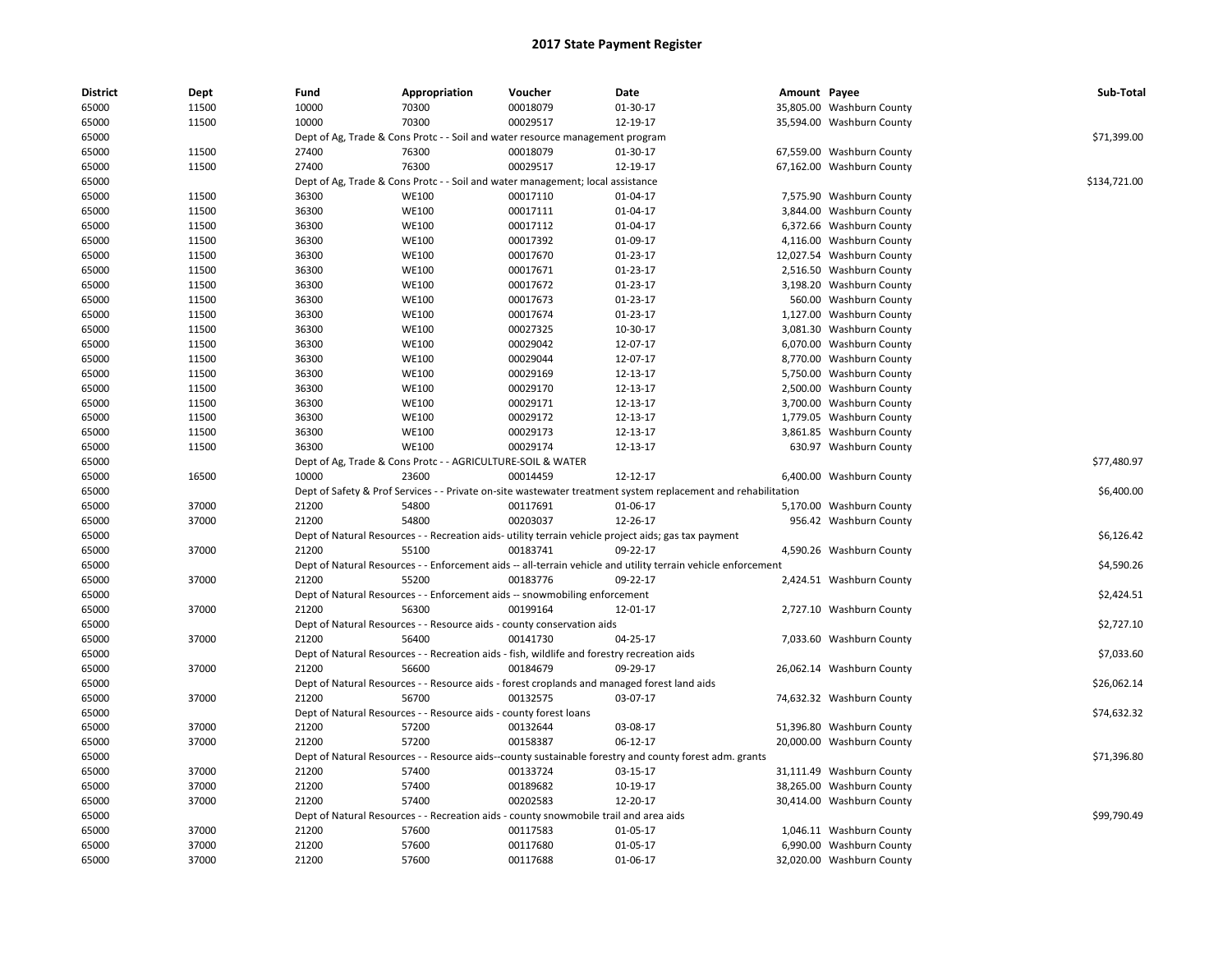| <b>District</b> | Dept  | Fund  | Appropriation                                                                     | Voucher  | Date                                                                                              | Amount Payee |                                                  | Sub-Total      |
|-----------------|-------|-------|-----------------------------------------------------------------------------------|----------|---------------------------------------------------------------------------------------------------|--------------|--------------------------------------------------|----------------|
| 65000           | 37000 | 21200 | 57600                                                                             | 00192923 | 11-02-17                                                                                          |              | 38,415.00 Washburn County                        |                |
| 65000           | 37000 | 21200 | 57600                                                                             | 00192928 | 11-02-17                                                                                          |              | 955.39 Washburn County                           |                |
| 65000           | 37000 | 21200 | 57600                                                                             | 00193015 | 11-03-17                                                                                          |              | 6,990.00 Washburn County                         |                |
| 65000           |       |       |                                                                                   |          | Dept of Natural Resources - - Recreation aids - all-terrain vehicle project aids; gas tax payment |              |                                                  | \$86,416.50    |
| 65000           | 37000 | 21200 | 57700                                                                             | 00117695 | 01-05-17                                                                                          |              | 16,325.00 Washburn County                        |                |
| 65000           | 37000 | 21200 | 57700                                                                             | 00199132 | 12-01-17                                                                                          |              | 6,825.00 Washburn County                         |                |
| 65000           | 37000 | 21200 | 57700                                                                             | 00199160 | 12-01-17                                                                                          |              | 29,092.50 Washburn County                        |                |
| 65000           | 37000 | 21200 | 57700                                                                             | 00202591 | 12-20-17                                                                                          |              | 30,414.75 Washburn County                        |                |
| 65000           | 37000 | 21200 | 57700                                                                             | 00202592 | 12-20-17                                                                                          |              | 26,649.38 Washburn County                        |                |
| 65000           |       |       | Dept of Natural Resources - - Recreation aids -- all-terrain vehicle project aids |          |                                                                                                   |              |                                                  | \$109,306.63   |
| 65000           | 37000 | 21200 | 58400                                                                             | 00177456 | 09-08-17                                                                                          |              | 11,864.30 Washburn County                        |                |
| 65000           |       |       | Dept of Natural Resources - - Resource aids -- payment in lieu of taxes; federal  |          |                                                                                                   |              |                                                  | \$11,864.30    |
| 65000           | 37000 | 21200 | 66300                                                                             | 00127459 | 02-13-17                                                                                          |              | 200,000.00 Washburn County                       |                |
| 65000           |       |       | Dept of Natural Resources - - Environmental aids - lake protection                |          |                                                                                                   |              |                                                  | \$200,000.00   |
| 65000           | 37000 | 21200 | 67800                                                                             | 00136507 | 03-27-17                                                                                          |              | 15,487.78 Washburn County                        |                |
| 65000           | 37000 | 21200 | 67800                                                                             | 00167881 | $07-14-17$                                                                                        |              | 8,598.46 Washburn County                         |                |
| 65000           |       |       |                                                                                   |          | Dept of Natural Resources - - Environmental aids -- invasive aquatic species and lake monitoring  |              |                                                  | \$24,086.24    |
| 65000           | 37000 | 27400 | 67000                                                                             | 00154681 | 06-01-17                                                                                          |              | 79,237.83 Washburn County                        |                |
| 65000           |       |       | Dept of Natural Resources - - Financial assistance for responsible units          |          |                                                                                                   |              |                                                  | \$79,237.83    |
| 65000           | 37000 | 27400 | 67300                                                                             | 00154681 | 06-01-17                                                                                          |              | 4,083.41 Washburn County                         |                |
| 65000           |       |       | Dept of Natural Resources - - Recycling consolidation grants                      |          |                                                                                                   |              |                                                  | \$4,083.41     |
| 65000           | 37000 | 36300 | <b>TX100</b>                                                                      | 00193113 | 11-03-17                                                                                          |              | 52,020.64 Washburn County                        |                |
| 65000           |       |       | Dept of Natural Resources - - DNR-DAM SAFETY PROJECTS                             |          |                                                                                                   |              |                                                  | \$52,020.64    |
| 65000           | 39500 | 21100 | 16800                                                                             | 00107639 | 04-21-17                                                                                          |              | 69,578.00 Washburn County                        |                |
| 65000           |       |       | WI Dept of Transportation - - Elderly and disabled county aids, state funds       |          |                                                                                                   |              |                                                  | \$69,578.00    |
| 65000           | 39500 | 21100 | 17000                                                                             | 00088076 | 02-23-17                                                                                          |              | 30,199.89 Washburn County                        |                |
| 65000           |       |       | WI Dept of Transportation - - County forest road aids, state funds                |          |                                                                                                   |              |                                                  | \$30,199.89    |
| 65000           | 39500 | 21100 | 17400                                                                             | 00144771 | 07-25-17                                                                                          |              | 27,197.82 Washburn County                        |                |
| 65000           | 39500 | 21100 | 17400                                                                             | 00166860 | 09-22-17                                                                                          |              | 763,741.30 Washburn County                       |                |
| 65000           | 39500 | 21100 | 17400                                                                             | 00180700 | 10-19-17                                                                                          |              | 527,779.49 Washburn County                       |                |
| 65000           |       |       | WI Dept of Transportation - - Disaster damage aids, state funds                   |          |                                                                                                   |              |                                                  | \$1,318,718.61 |
| 65000           | 39500 | 21100 | 19000                                                                             | 00065461 | 01-03-17                                                                                          |              | 290,666.92 Washburn County                       |                |
| 65000           | 39500 | 21100 | 19000                                                                             | 00134010 | 07-03-17                                                                                          |              | 581,333.84 Washburn County                       |                |
| 65000           | 39500 | 21100 | 19000                                                                             | 00169276 | 10-02-17                                                                                          |              | 290,666.93 Washburn County                       |                |
| 65000           |       |       | WI Dept of Transportation - - Transportation aids to counties, state funds        |          |                                                                                                   |              |                                                  | \$1,162,667.69 |
| 65000           | 39500 | 21100 | 27800                                                                             | 00200813 | 12-13-17                                                                                          |              | 4,394.08 Washburn County                         |                |
| 65000           |       |       | WI Dept of Transportation - - Local roads improvement program, state funds        |          |                                                                                                   |              |                                                  | \$4,394.08     |
| 65000           | 39500 | 21100 | 36300                                                                             | 00101958 | 04-01-17                                                                                          |              | 30.00 Washburn County                            |                |
| 65000           | 39500 | 21100 | 36300                                                                             | 00133236 | 06-26-17                                                                                          |              | 11.00 Washburn County                            |                |
| 65000           | 39500 | 21100 | 36300                                                                             | 00192838 | 11-15-17                                                                                          |              | 9.00 Washburn County                             |                |
| 65000           | 39500 | 21100 | 36300                                                                             | 00201084 | 12-13-17                                                                                          |              | 3.00 Washburn County                             |                |
| 65000           |       |       | WI Dept of Transportation - - State highway rehabilitation, state funds           |          |                                                                                                   |              |                                                  | \$53.00        |
| 65000           | 39500 | 21100 | 36500                                                                             | 00091748 | 03-06-17                                                                                          |              | 280.00 Washburn County                           |                |
| 65000           | 39500 | 21100 | 36500                                                                             | 00101684 | 04-01-17                                                                                          |              | 805.00 Washburn County                           |                |
| 65000           | 39500 | 21100 | 36500                                                                             | 00127879 | 06-13-17                                                                                          |              | 490.00 Washburn County                           |                |
| 65000           | 39500 | 21100 | 36500                                                                             | 00127885 | 06-13-17                                                                                          |              | 342.60 Washburn County                           |                |
| 65000           | 39500 | 21100 | 36500                                                                             | 00150676 | 08-03-17                                                                                          |              | 245.00 Washburn County                           |                |
| 65000           | 39500 | 21100 | 36500                                                                             | 00152640 | 08-08-17                                                                                          |              | 245.00 Washburn County                           |                |
| 65000           | 39500 | 21100 | 36500                                                                             | 00164701 | 09-13-17                                                                                          |              |                                                  |                |
| 65000           | 39500 | 21100 | 36500                                                                             | 00171321 | 09-26-17                                                                                          |              | 245.00 Washburn County<br>594.02 Washburn County |                |
| 65000           | 39500 | 21100 | 36500                                                                             | 00183100 | 10-24-17                                                                                          |              | 2,609.45 Washburn County                         |                |
|                 |       |       |                                                                                   |          |                                                                                                   |              |                                                  |                |
| 65000           | 39500 | 21100 | 36500                                                                             | 00194920 | 11-21-17                                                                                          |              | 565.22 Washburn County                           |                |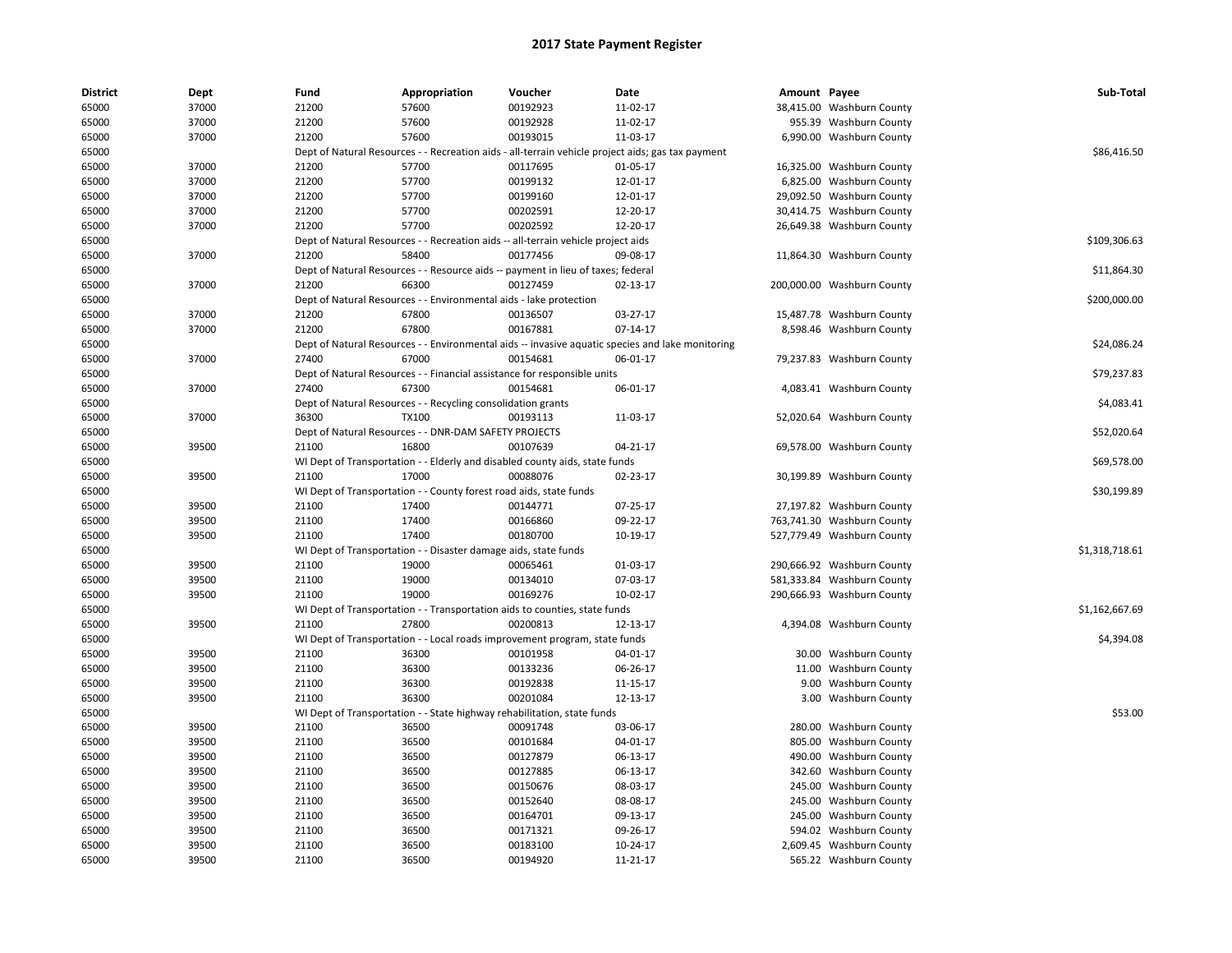| <b>District</b> | Dept  | Fund  | Appropriation | Voucher                                                                             | Date                                                                                                    | Amount Payee |                            | Sub-Total      |
|-----------------|-------|-------|---------------|-------------------------------------------------------------------------------------|---------------------------------------------------------------------------------------------------------|--------------|----------------------------|----------------|
| 65000           |       |       |               | WI Dept of Transportation - - Highway system management and operations, state funds |                                                                                                         |              |                            | \$6,421.29     |
| 65000           | 39500 | 21100 | 36800         | 00076347                                                                            | 01-19-17                                                                                                |              | 1,093.90 Washburn County   |                |
| 65000           | 39500 | 21100 | 36800         | 00086055                                                                            | 02-15-17                                                                                                |              | 65,460.02 Washburn County  |                |
| 65000           | 39500 | 21100 | 36800         | 00086056                                                                            | 02-15-17                                                                                                |              | 997.51 Washburn County     |                |
| 65000           | 39500 | 21100 | 36800         | 00094006                                                                            | 03-13-17                                                                                                |              | 348,016.11 Washburn County |                |
| 65000           | 39500 | 21100 | 36800         | 00094007                                                                            | 03-13-17                                                                                                |              | 2,367.89 Washburn County   |                |
| 65000           | 39500 | 21100 | 36800         | 00096375                                                                            | 03-20-17                                                                                                |              | 167,099.95 Washburn County |                |
| 65000           | 39500 | 21100 | 36800         | 00105530                                                                            | 04-13-17                                                                                                |              | 136,119.82 Washburn County |                |
| 65000           | 39500 | 21100 | 36800         | 00157240                                                                            | 08-22-17                                                                                                |              | 4,397.93 Washburn County   |                |
| 65000           | 39500 | 21100 | 36800         | 00091457                                                                            | 03-03-17                                                                                                |              | 71,048.77 Washburn County  |                |
| 65000           | 39500 | 21100 | 36800         | 00094697                                                                            | 03-14-17                                                                                                |              | 32,302.56 Washburn County  |                |
| 65000           | 39500 | 21100 | 36800         | 00127879                                                                            | 06-13-17                                                                                                |              | 93,257.24 Washburn County  |                |
| 65000           | 39500 | 21100 | 36800         | 00127885                                                                            | 06-13-17                                                                                                |              | 213,460.18 Washburn County |                |
| 65000           | 39500 | 21100 | 36800         | 00136556                                                                            | 06-28-17                                                                                                |              | 62.19 Washburn County      |                |
| 65000           | 39500 | 21100 | 36800         | 00147554                                                                            | 08-01-17                                                                                                |              | 330,301.10 Washburn County |                |
| 65000           | 39500 | 21100 | 36800         | 00150676                                                                            | 08-03-17                                                                                                |              | 34,491.61 Washburn County  |                |
| 65000           | 39500 | 21100 | 36800         | 00152640                                                                            | 08-08-17                                                                                                |              | 64,238.88 Washburn County  |                |
| 65000           | 39500 | 21100 | 36800         | 00164701                                                                            | 09-13-17                                                                                                |              | 71,421.89 Washburn County  |                |
| 65000           | 39500 | 21100 | 36800         | 00171321                                                                            | 09-26-17                                                                                                |              | 58,875.02 Washburn County  |                |
| 65000           | 39500 | 21100 | 36800         | 00183100                                                                            | 10-24-17                                                                                                |              | 33,753.03 Washburn County  |                |
| 65000           | 39500 | 21100 | 36800         | 00194920                                                                            | 11-21-17                                                                                                |              | 37,379.49 Washburn County  |                |
| 65000           |       |       |               | WI Dept of Transportation - - Routine maintenance activities, state funds           |                                                                                                         |              |                            | \$1,766,145.09 |
| 65000           | 39500 | 21100 | 38000         | 00086055                                                                            | 02-15-17                                                                                                |              | 96,285.31 Washburn County  |                |
| 65000           | 39500 | 21100 | 38000         | 00091457                                                                            | 03-03-17                                                                                                |              | 14,974.56 Washburn County  |                |
| 65000           | 39500 | 21100 | 38000         | 00127885                                                                            | 06-13-17                                                                                                |              | 242.48 Washburn County     |                |
| 65000           | 39500 | 21100 | 38000         | 00150676                                                                            | 08-03-17                                                                                                |              | 999.14 Washburn County     |                |
| 65000           | 39500 | 21100 | 38000         | 00152640                                                                            | 08-08-17                                                                                                |              | 56,896.40 Washburn County  |                |
| 65000           | 39500 | 21100 | 38000         | 00164701                                                                            | 09-13-17                                                                                                |              | 44,041.96 Washburn County  |                |
| 65000           | 39500 | 21100 | 38000         | 00171321                                                                            | 09-26-17                                                                                                |              | 60,456.78 Washburn County  |                |
| 65000           | 39500 | 21100 | 38000         | 00183100                                                                            | 10-24-17                                                                                                |              | 45,305.24 Washburn County  |                |
| 65000           | 39500 | 21100 | 38000         | 00194920                                                                            | 11-21-17                                                                                                |              | 40,144.88 Washburn County  |                |
| 65000           |       |       |               | WI Dept of Transportation - - Routine maintenance activities, federal funds         |                                                                                                         |              |                            | \$359,346.75   |
| 65000           | 39500 | 21100 | 27600         | 00092845                                                                            | 03-09-17                                                                                                |              | 336.60 Washburn County     |                |
| 65000           | 39500 | 21100 | 27600         | 00092907                                                                            | 03-09-17                                                                                                |              | 8,221.99 Washburn County   |                |
| 65000           |       |       |               |                                                                                     | WI Dept of Transportation - - Local transportation facility improvement assistance, local funds         |              |                            | \$8,558.59     |
| 65000           | 39500 | 21100 | 28600         | 00092907                                                                            | 03-09-17                                                                                                |              | 32,887.96 Washburn County  |                |
| 65000           |       |       |               |                                                                                     | WI Dept of Transportation - - Local transportation facility improvement assistance, federal funds       |              |                            | \$32,887.96    |
| 65000           | 39500 | 21100 | 38300         | 00164701                                                                            | 09-13-17                                                                                                |              | 6,304.58 Washburn County   |                |
| 65000           |       |       |               | WI Dept of Transportation - - State highway rehabilitation, federal funds           |                                                                                                         |              |                            | \$6,304.58     |
| 65000           | 41000 | 10000 | 11600         | 00168018                                                                            | 11-07-17                                                                                                |              | 22,786.04 Washburn County  |                |
| 65000           |       |       |               |                                                                                     | Department of Corrections - - Reimbursing counties for probation, extended supervision and parole holds |              |                            | \$22,786.04    |
| 65000           | 43500 | 10000 | 10700         | 00107371                                                                            | 02-24-17                                                                                                |              | 26.72 Washburn County      |                |
| 65000           | 43500 | 10000 | 10700         | 00130826                                                                            | 06-07-17                                                                                                |              | 71.25 Washburn County      |                |
| 65000           |       |       |               | Department of Health Services - - Public health dispensaries and drugs              |                                                                                                         |              |                            | \$97.97        |
| 65000           | 43500 | 10000 | 00000         | 90708                                                                               | 01-02-17                                                                                                |              | 5,824.00 Washburn County   |                |
| 65000           | 43500 | 10000 | 00000         | 90710                                                                               | 02-01-17                                                                                                |              | 29,498.00 Washburn County  |                |
| 65000           | 43500 | 10000 | 00000         | 90711                                                                               | 03-01-17                                                                                                |              | 9,237.00 Washburn County   |                |
| 65000           | 43500 | 10000 | 00000         | 90715                                                                               | 05-01-17                                                                                                |              | 105,955.00 Washburn County |                |
| 65000           | 43500 | 10000 | 00000         | 90716                                                                               | 06-01-17                                                                                                |              | 20,852.00 Washburn County  |                |
| 65000           | 43500 | 10000 | 00000         | 90717                                                                               | 06-15-17                                                                                                |              | 15,831.00 Washburn County  |                |
| 65000           | 43500 | 10000 | 00000         | 90800                                                                               | 07-01-17                                                                                                |              | 64,523.00 Washburn County  |                |
| 65000           | 43500 | 10000 | 00000         | 90801                                                                               | 08-01-17                                                                                                |              | 115,553.00 Washburn County |                |
|                 |       |       |               |                                                                                     |                                                                                                         |              |                            |                |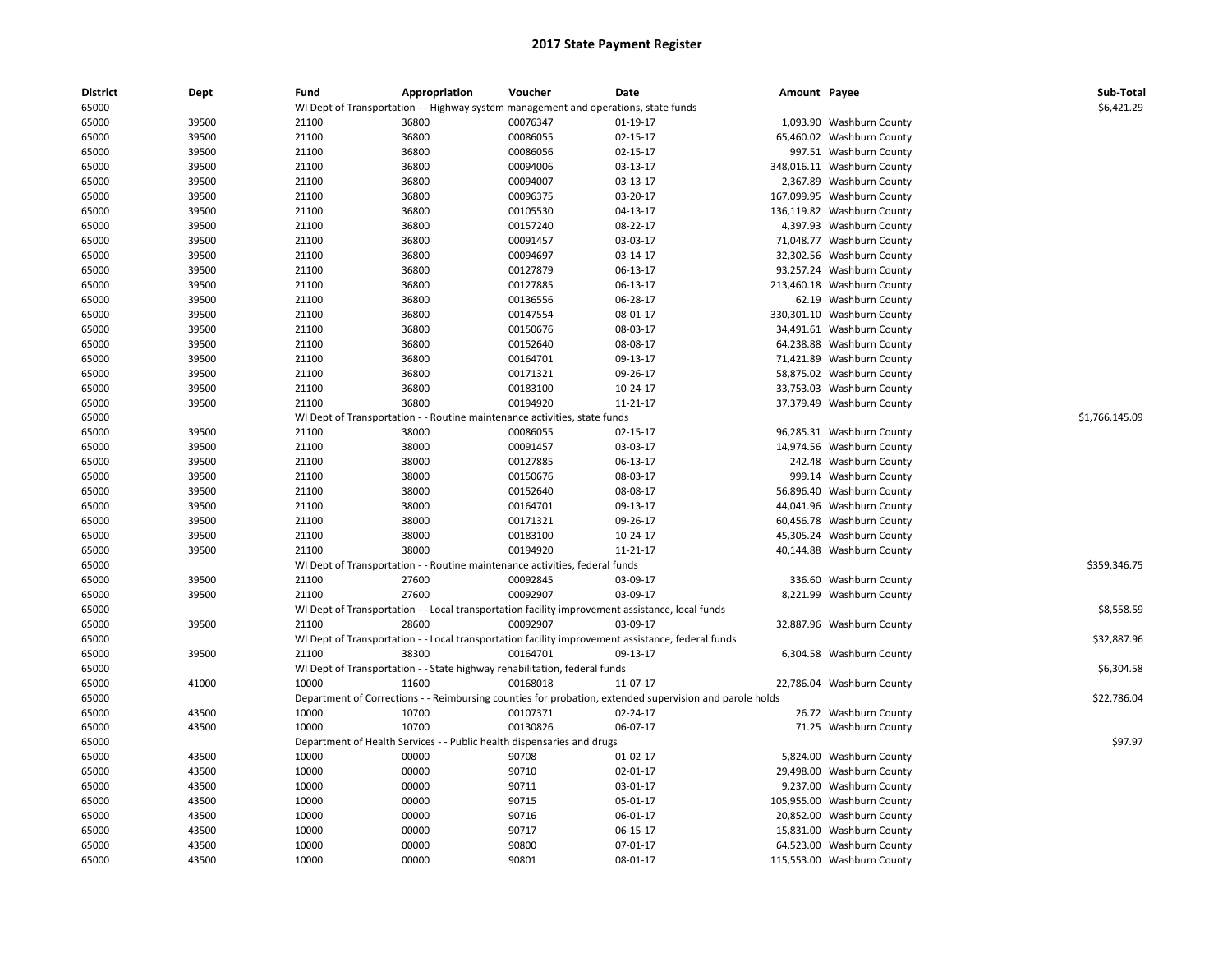| <b>District</b> | Dept  | Fund                                         | Appropriation                                                                             | Voucher  | Date                                                                                               | Amount Payee |                            | Sub-Total    |
|-----------------|-------|----------------------------------------------|-------------------------------------------------------------------------------------------|----------|----------------------------------------------------------------------------------------------------|--------------|----------------------------|--------------|
| 65000           | 43500 | 10000                                        | 00000                                                                                     | 90802    | 09-01-17                                                                                           |              | 134,207.00 Washburn County |              |
| 65000           | 43500 | 10000                                        | 00000                                                                                     | 90805    | 10-02-17                                                                                           |              | 86,333.00 Washburn County  |              |
| 65000           | 43500 | 10000                                        | 00000                                                                                     | 90806    | 11-01-17                                                                                           |              | 203,120.00 Washburn County |              |
| 65000           | 43500 | 10000                                        | 00000                                                                                     | 90807    | 12-01-17                                                                                           |              | 71,126.00 Washburn County  |              |
| 65000           | 43500 | 10000                                        | 00000                                                                                     | 90713    | 04-01-17                                                                                           |              | 87,991.00 Washburn County  |              |
| 65000           | 43500 | 10000                                        | 00000                                                                                     | 90714    | 04-03-17                                                                                           |              | 8,536.00 Washburn County   |              |
| 65000           | 43500 | 10000                                        | 00000                                                                                     | 90709    | $01 - 11 - 17$                                                                                     |              | 17,817.00 Washburn County  |              |
| 65000           | 43500 | 10000                                        | 00000                                                                                     | 90804    | 09-08-17                                                                                           |              | 1,625.00 Washburn County   |              |
| 65000           |       |                                              | Department of Health Services - - State/Federal Aids                                      |          |                                                                                                    |              |                            | \$978,028.00 |
| 65000           | 45500 | 10000                                        | 22100                                                                                     | 00036458 | 10-24-17                                                                                           |              | 1,300.00 Washburn County   |              |
| 65000           |       |                                              | Department of Justice - - Crime laboratories; deoxyribonucleic acid analysis              |          |                                                                                                    |              |                            | \$1,300.00   |
| 65000           | 45500 | 10000                                        | 23100                                                                                     | 00038435 | 12-06-17                                                                                           |              | 4,960.00 Washburn County   |              |
| 65000           |       |                                              | Department of Justice - - Law enforcement training fund, local assistance                 |          |                                                                                                    |              |                            | \$4,960.00   |
| 65000           | 45500 | 10000                                        | 53200                                                                                     | 00024998 | 03-03-17                                                                                           |              | 20,629.16 Washburn County  |              |
| 65000           | 45500 | 10000                                        | 53200                                                                                     | 00031743 | 07-20-17                                                                                           |              | 19,038.53 Washburn County  |              |
| 65000           |       |                                              | Department of Justice - - Crime victim and witness assistance surcharge, general services |          |                                                                                                    |              |                            | \$39,667.69  |
| 65000           | 46500 | 10000                                        | 30500                                                                                     | 00024218 | 03-31-17                                                                                           |              | 2,187.50 Washburn County   |              |
| 65000           |       |                                              |                                                                                           |          | Department of Military Affairs - - Disaster recovery aid; public health emergency quarantine costs |              |                            | \$2,187.50   |
| 65000           | 46500 | 10000                                        | 30800                                                                                     | 00021643 | 02-06-17                                                                                           |              | 184.87 Washburn County     |              |
| 65000           | 46500 | 10000                                        | 30800                                                                                     | 00030454 | 08-16-17                                                                                           |              | 1,609.46 Washburn County   |              |
| 65000           |       |                                              | Department of Military Affairs - - Emergency response equipment                           |          |                                                                                                    |              |                            | \$1,794.33   |
| 65000           | 46500 | 10000                                        | 33700                                                                                     | 00027720 | 06-21-17                                                                                           |              | 2,418.35 Washburn County   |              |
| 65000           |       |                                              |                                                                                           |          | Department of Military Affairs - - Division of emergency management; emergency planning grants     |              |                            | \$2,418.35   |
| 65000           | 46500 | 10000                                        | 34200                                                                                     | 00024218 | 03-31-17                                                                                           |              | 13,125.00 Washburn County  |              |
| 65000           | 46500 | 10000                                        | 34200                                                                                     | 00025596 | 05-04-17                                                                                           |              | 458.55 Washburn County     |              |
| 65000           | 46500 | 10000                                        | 34200                                                                                     | 00030761 | 08-23-17                                                                                           |              | 15,319.59 Washburn County  |              |
| 65000           |       |                                              | Department of Military Affairs - - Federal aid, local assistance                          |          |                                                                                                    |              |                            | \$28,903.14  |
| 65000           | 48500 | 15200                                        | 12700                                                                                     | 00024230 | $01 - 24 - 17$                                                                                     |              | 426.88 Washburn County     |              |
| 65000           | 48500 | 15200                                        | 12700                                                                                     | 00031984 | 06-29-17                                                                                           |              | 416.61 Washburn County     |              |
| 65000           |       |                                              | Department of Veterans Affairs - - Grants to counties                                     |          |                                                                                                    |              |                            | \$843.49     |
| 65000           | 48500 | 58200                                        | 26700                                                                                     | 00024230 | $01 - 24 - 17$                                                                                     |              | 1,920.97 Washburn County   |              |
| 65000           | 48500 | 58200                                        | 26700                                                                                     | 00031984 | 06-29-17                                                                                           |              | 1,874.71 Washburn County   |              |
| 65000           |       |                                              | Department of Veterans Affairs - - County grants                                          |          |                                                                                                    |              |                            | \$3,795.68   |
| 65000           | 48500 | 58200                                        | 28000                                                                                     | 00037728 | 10-25-17                                                                                           |              | 3,589.83 Washburn County   |              |
| 65000           |       |                                              | Department of Veterans Affairs - - Transportation payment                                 |          |                                                                                                    |              |                            | \$3,589.83   |
| 65000           | 48500 | 58300                                        | 37000                                                                                     | 00024230 | 01-24-17                                                                                           |              | 1,920.97 Washburn County   |              |
| 65000           | 48500 | 58300                                        | 37000                                                                                     | 00031984 | 06-29-17                                                                                           |              | 1,874.71 Washburn County   |              |
| 65000           |       |                                              | Department of Veterans Affairs - - County grants                                          |          |                                                                                                    |              |                            | \$3,795.68   |
| 65000           | 50500 | 10000                                        | 14200                                                                                     | 00041350 | 02-07-17                                                                                           |              | 59,125.00 Washburn County  |              |
| 65000           | 50500 | 10000                                        | 14200                                                                                     | 00045424 | 03-24-17                                                                                           |              | 59,125.00 Washburn County  |              |
| 65000           |       | Department of Administration - - Federal aid |                                                                                           |          |                                                                                                    |              |                            | \$118,250.00 |
| 65000           | 50500 | 10000                                        | 15500                                                                                     | 00041368 | 01-30-17                                                                                           |              | 8,103.32 Washburn County   |              |
| 65000           | 50500 | 10000                                        | 15500                                                                                     | 00043750 | 02-28-17                                                                                           |              | 2,784.35 Washburn County   |              |
| 65000           | 50500 | 10000                                        | 15500                                                                                     | 00046130 | 03-28-17                                                                                           |              | 2,168.59 Washburn County   |              |
| 65000           | 50500 | 10000                                        | 15500                                                                                     | 00048885 | 04-28-17                                                                                           |              | 2,346.82 Washburn County   |              |
| 65000           | 50500 | 10000                                        | 15500                                                                                     | 00051821 | 05-30-17                                                                                           |              | 2,113.47 Washburn County   |              |
| 65000           | 50500 | 10000                                        | 15500                                                                                     | 00054244 | 06-28-17                                                                                           |              | 2,901.91 Washburn County   |              |
| 65000           | 50500 | 10000                                        | 15500                                                                                     | 00058908 | 08-28-17                                                                                           |              | 450.53 Washburn County     |              |
| 65000           | 50500 | 10000                                        | 15500                                                                                     | 00067449 | 12-14-17                                                                                           |              | 1,037.09 Washburn County   |              |
| 65000           | 50500 | 10000                                        | 15500                                                                                     | 00068712 | 12-28-17                                                                                           |              | 1,896.42 Washburn County   |              |
| 65000           |       |                                              | Department of Administration - - Federal aid; local assistance                            |          |                                                                                                    |              |                            | \$23,802.50  |
| 65000           | 50500 | 23500                                        | 37100                                                                                     | 00041368 | 01-30-17                                                                                           |              | 3,472.85 Washburn County   |              |
|                 |       |                                              |                                                                                           |          |                                                                                                    |              |                            |              |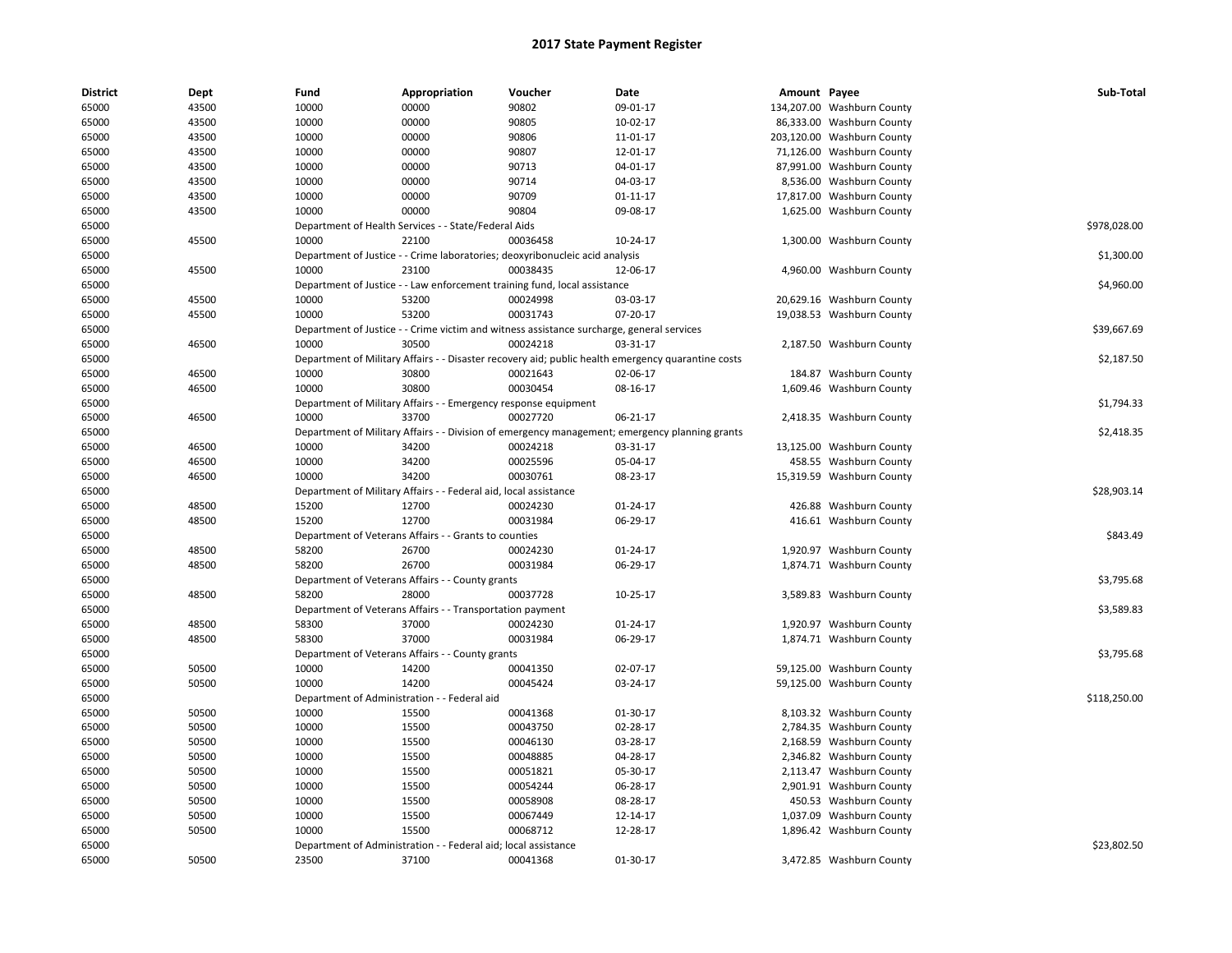| <b>District</b> | <b>Dept</b> | Fund                                  | Appropriation                                                                    | Voucher  | Date           | Amount Payee |                              | Sub-Total       |
|-----------------|-------------|---------------------------------------|----------------------------------------------------------------------------------|----------|----------------|--------------|------------------------------|-----------------|
| 65000           | 50500       | 23500                                 | 37100                                                                            | 00043750 | 02-28-17       |              | 2,898.00 Washburn County     |                 |
| 65000           | 50500       | 23500                                 | 37100                                                                            | 00046130 | 03-28-17       |              | 2,257.10 Washburn County     |                 |
| 65000           | 50500       | 23500                                 | 37100                                                                            | 00048885 | 04-28-17       |              | 904.74 Washburn County       |                 |
| 65000           | 50500       | 23500                                 | 37100                                                                            | 00051821 | 05-30-17       |              | 704.49 Washburn County       |                 |
| 65000           | 50500       | 23500                                 | 37100                                                                            | 00054244 | 06-28-17       |              | 394.92 Washburn County       |                 |
| 65000           | 50500       | 23500                                 | 37100                                                                            | 00058908 | 08-28-17       |              | 484.41 Washburn County       |                 |
| 65000           | 50500       | 23500                                 | 37100                                                                            | 00061471 | 09-28-17       |              | 243.12 Washburn County       |                 |
| 65000           | 50500       | 23500                                 | 37100                                                                            | 00063984 | 10-30-17       |              | 5,088.88 Washburn County     |                 |
| 65000           | 50500       | 23500                                 | 37100                                                                            | 00067449 | 12-14-17       |              | 1,319.77 Washburn County     |                 |
| 65000           | 50500       | 23500                                 | 37100                                                                            | 00068712 | 12-28-17       |              | 2,045.17 Washburn County     |                 |
| 65000           |             |                                       | Department of Administration - - Low-income assistance grants                    |          |                |              |                              | \$19,813.45     |
| 65000           | 50500       | 26900                                 | 16600                                                                            | 00041209 | 02-08-17       |              | 1,000.00 Washburn County     |                 |
| 65000           | 50500       | 26900                                 | 16600                                                                            | 00042870 | 02-21-17       |              | 64,088.00 Washburn County    |                 |
| 65000           | 50500       | 26900                                 | 16600                                                                            | 00047063 | 04-17-17       |              | 25,000.00 Washburn County    |                 |
| 65000           |             | Department of Administration - - Land |                                                                                  |          |                |              |                              | \$90,088.00     |
| 65000           | 51000       | 10000                                 | 12000                                                                            | 00000313 | 02-03-17       |              | 8,675.41 Washburn County     |                 |
| 65000           |             | Elections Commission - - Recount fees |                                                                                  |          |                |              |                              | \$8,675.41      |
| 65000           | 83500       | 10000                                 | 10500                                                                            | 00021928 | 07-24-17       |              | 16,386.96 Washburn County    |                 |
| 65000           | 83500       | 10000                                 | 10500                                                                            | 00024955 | 11-20-17       |              | 92,859.41 Washburn County    |                 |
| 65000           |             |                                       | Shared Revenue and Tax Relief - - County and municipal aid account               |          |                |              |                              | \$109,246.37    |
| 65000           | 83500       | 10000                                 | 10900                                                                            | 00017379 | 07-24-17       |              | 12,123.00 Washburn County    |                 |
| 65000           |             |                                       | Shared Revenue and Tax Relief - - State aid; tax exempt property                 |          |                |              |                              | \$12,123.00     |
| 65000           | 83500       | 10000                                 | 11000                                                                            | 00021928 | $07 - 24 - 17$ |              | 4,498.58 Washburn County     |                 |
| 65000           | 83500       | 10000                                 | 11000                                                                            | 00024955 | 11-20-17       |              | 25,782.08 Washburn County    |                 |
| 65000           |             |                                       | Shared Revenue and Tax Relief - - Public utility distribution account            |          |                |              |                              | \$30,280.66     |
| 65000           | 83500       | 10000                                 | 30200                                                                            | 00020183 | 07-24-17       |              | 775,266.56 Washburn County   |                 |
| 65000           | 83500       | 10000                                 | 30200                                                                            | 00022228 | 07-24-17       |              | 3,603,442.26 Washburn County |                 |
| 65000           |             |                                       | Shared Revenue and Tax Relief - - School levy tax credit and first dollar credit |          |                |              |                              | \$4,378,708.82  |
| 65000           | 83500       | 52100                                 | 36300                                                                            | 00016233 | 03-27-17       |              | 581,499.24 Washburn County   |                 |
| 65000           |             |                                       | Shared Revenue and Tax Relief - - Lottery and gaming credit                      |          |                |              |                              | \$581,499.24    |
| 65000 Total     |             |                                       |                                                                                  |          |                |              |                              | \$12,383,730.84 |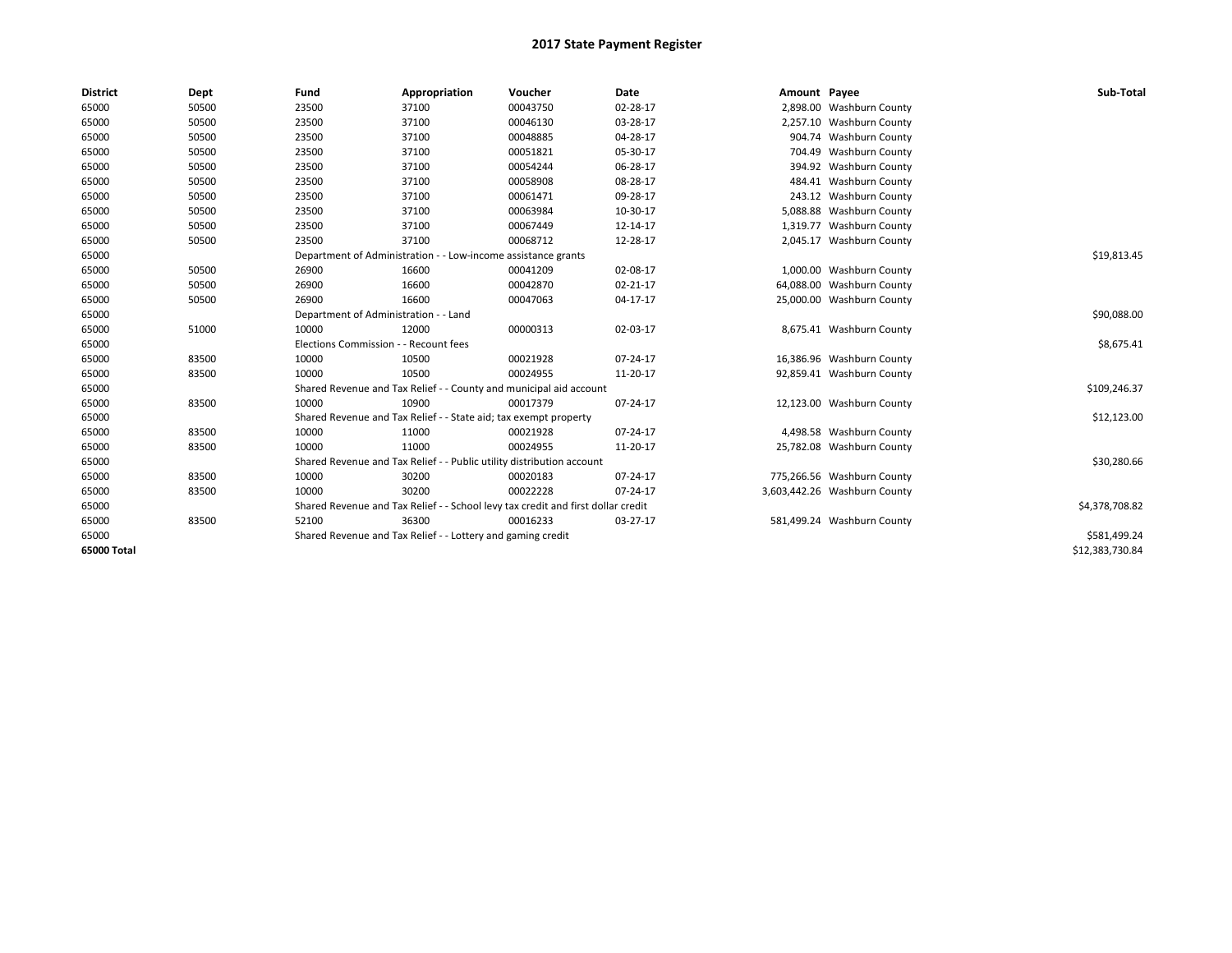| <b>District</b> | Dept  | Fund  | Appropriation                                                                      | Voucher  | Date                                                                                                         | Amount Payee |                             | Sub-Total    |
|-----------------|-------|-------|------------------------------------------------------------------------------------|----------|--------------------------------------------------------------------------------------------------------------|--------------|-----------------------------|--------------|
| 65002           | 16500 | 10000 | 22500                                                                              | 00012072 | 06-26-17                                                                                                     |              | 1,278.86 Town Of Barronett  |              |
| 65002           |       |       | Dept of Safety & Prof Services - - Fire dues distribution                          |          |                                                                                                              |              |                             | \$1,278.86   |
| 65002           | 37000 | 21200 | 16600                                                                              | 00158162 | 06-19-17                                                                                                     |              | 944.08 Town Of Barronett    |              |
| 65002           |       |       | Dept of Natural Resources - - General program operations - state funds; forestry   |          |                                                                                                              |              |                             | \$944.08     |
| 65002           | 37000 | 21200 | 57100                                                                              | 00158162 | 06-19-17                                                                                                     |              | 2.022.93 Town Of Barronett  |              |
| 65002           |       |       |                                                                                    |          | Dept of Natural Resources - - Resource aids -- county forests, forest croplands and managed forest land aids |              |                             | \$2,022.93   |
| 65002           | 37000 | 21200 | 57900                                                                              | 00143384 | 04-21-17                                                                                                     |              | 2.29 Town Of Barronett      |              |
| 65002           |       |       | Dept of Natural Resources - - Aids in lieu of taxes - sum sufficient               |          |                                                                                                              |              |                             | \$2.29       |
| 65002           | 37000 | 21200 | 58900                                                                              | 00158162 | 06-19-17                                                                                                     |              | 4,342.76 Town Of Barronett  |              |
| 65002           |       |       | Dept of Natural Resources - - Resource aids - distribution of closed acreage fees. |          |                                                                                                              |              |                             | \$4,342.76   |
| 65002           | 39500 | 21100 | 19100                                                                              | 00067125 | 01-03-17                                                                                                     |              | 27.244.24 Town Of Barronett |              |
| 65002           | 39500 | 21100 | 19100                                                                              | 00098248 | 04-03-17                                                                                                     |              | 27,244.24 Town Of Barronett |              |
| 65002           | 39500 | 21100 | 19100                                                                              | 00135674 | 07-03-17                                                                                                     |              | 27.244.24 Town Of Barronett |              |
| 65002           | 39500 | 21100 | 19100                                                                              | 00170940 | 10-02-17                                                                                                     |              | 27,244.26 Town Of Barronett |              |
| 65002           |       |       | WI Dept of Transportation - - Transportation aids to municipalities, state funds   |          |                                                                                                              |              |                             | \$108,976.98 |
| 65002           | 83500 | 10000 | 10500                                                                              | 00021906 | 07-24-17                                                                                                     |              | 4,154.82 Town Of Barronett  |              |
| 65002           | 83500 | 10000 | 10500                                                                              | 00024933 | 11-20-17                                                                                                     |              | 23,543.98 Town Of Barronett |              |
| 65002           |       |       | Shared Revenue and Tax Relief - - County and municipal aid account                 |          |                                                                                                              |              |                             | \$27,698.80  |
| 65002           | 83500 | 10000 | 10900                                                                              | 00018931 | 07-24-17                                                                                                     |              | 2.00 Town Of Barronett      |              |
| 65002           |       |       | Shared Revenue and Tax Relief - - State aid; tax exempt property                   |          |                                                                                                              |              |                             | \$2.00       |
| 65002           | 83500 | 10000 | 11000                                                                              | 00021906 | 07-24-17                                                                                                     |              | 222.20 Town Of Barronett    |              |
| 65002           | 83500 | 10000 | 11000                                                                              | 00024933 | 11-20-17                                                                                                     |              | 1,290.87 Town Of Barronett  |              |
| 65002           |       |       | Shared Revenue and Tax Relief - - Public utility distribution account              |          |                                                                                                              |              |                             | \$1,513.07   |
| 65002 Total     |       |       |                                                                                    |          |                                                                                                              |              |                             | \$146,781.77 |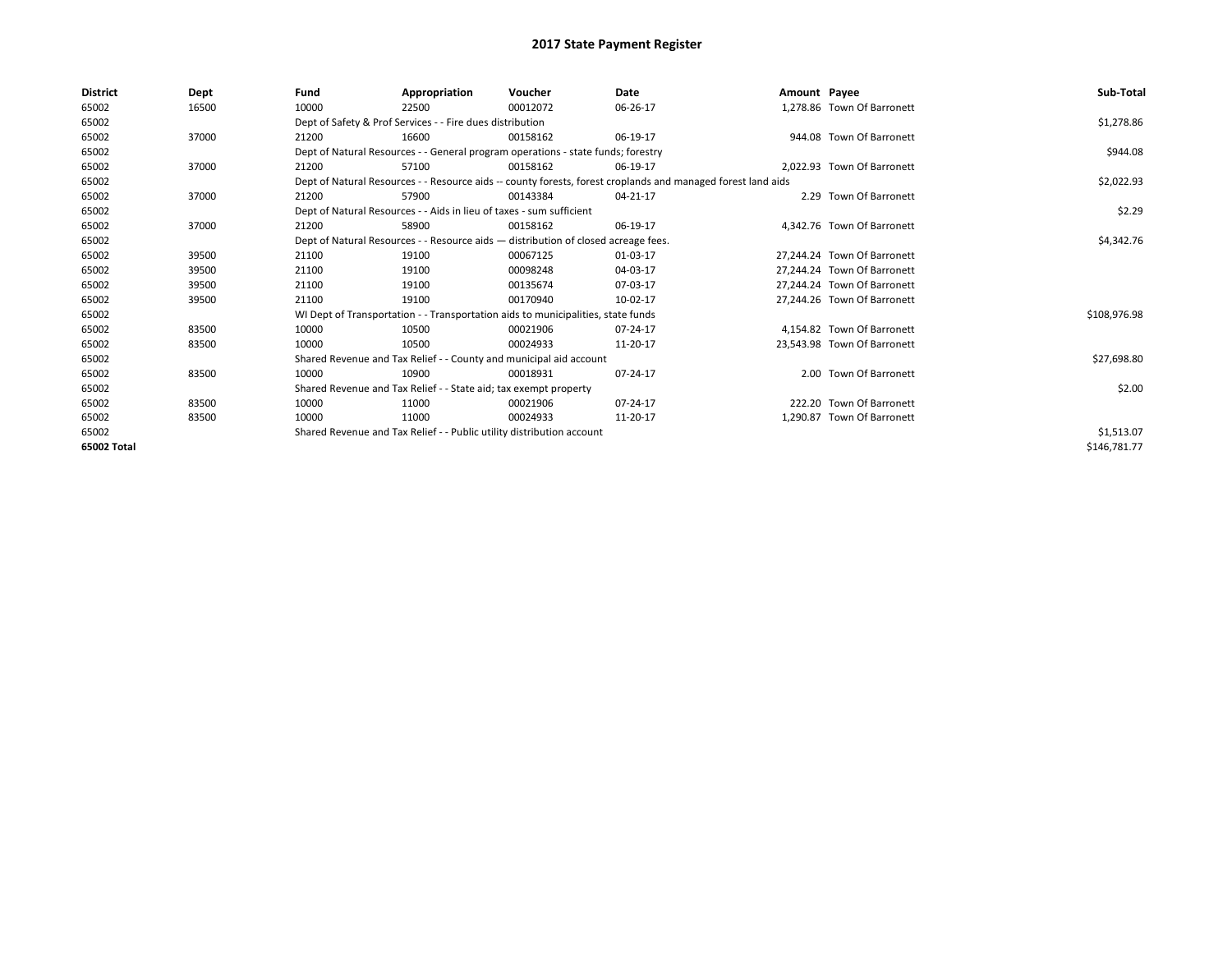| <b>District</b> | Dept  | Fund  | Appropriation                                                        | Voucher                                                                            | Date                                                                                                         | Amount Payee |                          | Sub-Total    |
|-----------------|-------|-------|----------------------------------------------------------------------|------------------------------------------------------------------------------------|--------------------------------------------------------------------------------------------------------------|--------------|--------------------------|--------------|
| 65004           | 16500 | 10000 | 22500                                                                | 00012073                                                                           | 06-26-17                                                                                                     |              | 3,079.15 Town Of Bashaw  |              |
| 65004           |       |       | Dept of Safety & Prof Services - - Fire dues distribution            |                                                                                    |                                                                                                              |              |                          | \$3,079.15   |
| 65004           | 37000 | 10000 | 50300                                                                | 00142902                                                                           | 04-21-17                                                                                                     |              | 419.22 Town Of Bashaw    |              |
| 65004           |       |       | Dept of Natural Resources - - Aids in lieu of taxes - general fund   |                                                                                    |                                                                                                              |              |                          | \$419.22     |
| 65004           | 37000 | 21200 | 16600                                                                | 00158163                                                                           | 06-19-17                                                                                                     |              | 446.23 Town Of Bashaw    |              |
| 65004           |       |       |                                                                      | Dept of Natural Resources - - General program operations - state funds; forestry   |                                                                                                              |              |                          | \$446.23     |
| 65004           | 37000 | 21200 | 57100                                                                | 00158163                                                                           | 06-19-17                                                                                                     |              | 228.83 Town Of Bashaw    |              |
| 65004           |       |       |                                                                      |                                                                                    | Dept of Natural Resources - - Resource aids -- county forests, forest croplands and managed forest land aids |              |                          | \$228.83     |
| 65004           | 37000 | 21200 | 57900                                                                | 00142901                                                                           | 04-21-17                                                                                                     |              | 246.56 Town Of Bashaw    |              |
| 65004           | 37000 | 21200 | 57900                                                                | 00142903                                                                           | 04-21-17                                                                                                     |              | 8.28 Town Of Bashaw      |              |
| 65004           |       |       | Dept of Natural Resources - - Aids in lieu of taxes - sum sufficient |                                                                                    |                                                                                                              |              |                          | \$254.84     |
| 65004           | 37000 | 21200 | 58900                                                                | 00158163                                                                           | 06-19-17                                                                                                     |              | 2.052.66 Town Of Bashaw  |              |
| 65004           |       |       |                                                                      | Dept of Natural Resources - - Resource aids - distribution of closed acreage fees. |                                                                                                              |              |                          | \$2,052.66   |
| 65004           | 39500 | 21100 | 19100                                                                | 00067126                                                                           | 01-03-17                                                                                                     |              | 28.066.08 Town Of Bashaw |              |
| 65004           | 39500 | 21100 | 19100                                                                | 00098249                                                                           | 04-03-17                                                                                                     |              | 28,066.08 Town Of Bashaw |              |
| 65004           | 39500 | 21100 | 19100                                                                | 00135675                                                                           | 07-03-17                                                                                                     |              | 28,066.08 Town Of Bashaw |              |
| 65004           | 39500 | 21100 | 19100                                                                | 00170941                                                                           | 10-02-17                                                                                                     |              | 28,066.08 Town Of Bashaw |              |
| 65004           |       |       |                                                                      | WI Dept of Transportation - - Transportation aids to municipalities, state funds   |                                                                                                              |              |                          | \$112,264.32 |
| 65004           | 83500 | 10000 | 10500                                                                | 00021907                                                                           | 07-24-17                                                                                                     |              | 4.203.57 Town Of Bashaw  |              |
| 65004           | 83500 | 10000 | 10500                                                                | 00024934                                                                           | 11-20-17                                                                                                     |              | 23,820.24 Town Of Bashaw |              |
| 65004           |       |       | Shared Revenue and Tax Relief - - County and municipal aid account   |                                                                                    |                                                                                                              |              |                          | \$28,023.81  |
| 65004           | 83500 | 10000 | 10900                                                                | 00018932                                                                           | 07-24-17                                                                                                     |              | 2.00 Town Of Bashaw      |              |
| 65004           |       |       | Shared Revenue and Tax Relief - - State aid; tax exempt property     |                                                                                    |                                                                                                              |              |                          | \$2.00       |
| 65004 Total     |       |       |                                                                      |                                                                                    |                                                                                                              |              |                          | \$146,771.06 |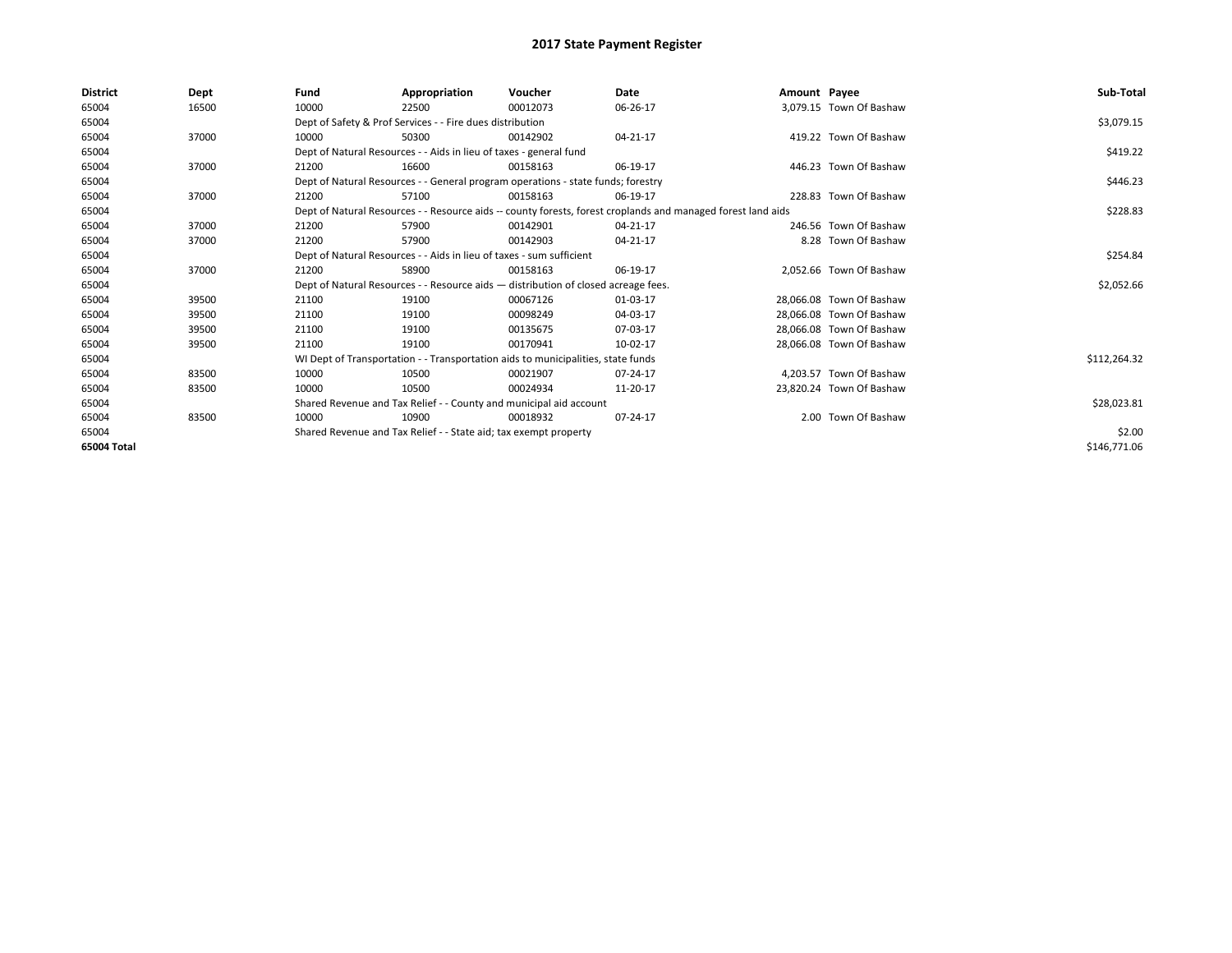| <b>District</b> | Dept  | Fund  | Appropriation                                                                      | Voucher  | Date                                                                                                         | Amount Payee |                             | Sub-Total    |
|-----------------|-------|-------|------------------------------------------------------------------------------------|----------|--------------------------------------------------------------------------------------------------------------|--------------|-----------------------------|--------------|
| 65006           | 16500 | 10000 | 22500                                                                              | 00012074 | 06-26-17                                                                                                     |              | 1,889.57 Town Of Bass Lake  |              |
| 65006           |       |       | Dept of Safety & Prof Services - - Fire dues distribution                          |          |                                                                                                              |              |                             | \$1,889.57   |
| 65006           | 37000 | 10000 | 50300                                                                              | 00125987 | 02-06-17                                                                                                     |              | 1,374.27 Town Of Bass Lake  |              |
| 65006           | 37000 | 10000 | 50300                                                                              | 00143120 | 04-21-17                                                                                                     |              | 1,059.42 Town Of Bass Lake  |              |
| 65006           |       |       | Dept of Natural Resources - - Aids in lieu of taxes - general fund                 |          | \$2,433.69                                                                                                   |              |                             |              |
| 65006           | 37000 | 21200 | 16600                                                                              | 00158164 | 06-19-17                                                                                                     |              | 898.70 Town Of Bass Lake    |              |
| 65006           |       |       | Dept of Natural Resources - - General program operations - state funds; forestry   |          |                                                                                                              |              |                             | \$898.70     |
| 65006           | 37000 | 21200 | 57100                                                                              | 00158164 | 06-19-17                                                                                                     |              | 1,435.56 Town Of Bass Lake  |              |
| 65006           |       |       |                                                                                    |          | Dept of Natural Resources - - Resource aids -- county forests, forest croplands and managed forest land aids |              |                             | \$1,435.56   |
| 65006           | 37000 | 21200 | 57900                                                                              | 00143118 | 04-21-17                                                                                                     |              | 103.94 Town Of Bass Lake    |              |
| 65006           | 37000 | 21200 | 57900                                                                              | 00143119 | 04-21-17                                                                                                     |              | 140.80 Town Of Bass Lake    |              |
| 65006           |       |       | Dept of Natural Resources - - Aids in lieu of taxes - sum sufficient               |          |                                                                                                              |              |                             | \$244.74     |
| 65006           | 37000 | 21200 | 58900                                                                              | 00158164 | 06-19-17                                                                                                     |              | 4,134.01 Town Of Bass Lake  |              |
| 65006           |       |       | Dept of Natural Resources - - Resource aids - distribution of closed acreage fees. |          | \$4,134.01                                                                                                   |              |                             |              |
| 65006           | 39500 | 21100 | 19100                                                                              | 00067127 | 01-03-17                                                                                                     |              | 25,108.30 Town Of Bass Lake |              |
| 65006           | 39500 | 21100 | 19100                                                                              | 00098250 | 04-03-17                                                                                                     |              | 25,108.30 Town Of Bass Lake |              |
| 65006           | 39500 | 21100 | 19100                                                                              | 00135676 | 07-03-17                                                                                                     |              | 25,108.30 Town Of Bass Lake |              |
| 65006           | 39500 | 21100 | 19100                                                                              | 00170942 | 10-02-17                                                                                                     |              | 25,108.32 Town Of Bass Lake |              |
| 65006           |       |       | WI Dept of Transportation - - Transportation aids to municipalities, state funds   |          |                                                                                                              |              |                             | \$100,433.22 |
| 65006           | 50500 | 10000 | 17400                                                                              | 00047510 | 04-28-17                                                                                                     |              | 26.484.00 Town Of Bass Lake |              |
| 65006           |       |       |                                                                                    |          | Department of Administration - - High-voltage transmission line annual impact fee distributions              |              |                             | \$26,484.00  |
| 65006           | 83500 | 10000 | 10500                                                                              | 00021908 | 07-24-17                                                                                                     |              | 1,887.02 Town Of Bass Lake  |              |
| 65006           | 83500 | 10000 | 10500                                                                              | 00024935 | 11-20-17                                                                                                     |              | 10,693.09 Town Of Bass Lake |              |
| 65006           |       |       | Shared Revenue and Tax Relief - - County and municipal aid account                 |          |                                                                                                              |              |                             | \$12,580.11  |
| 65006           | 83500 | 10000 | 10900                                                                              | 00018933 | 07-24-17                                                                                                     |              | 10.00 Town Of Bass Lake     |              |
| 65006           |       |       | Shared Revenue and Tax Relief - - State aid; tax exempt property                   |          |                                                                                                              |              |                             | \$10.00      |
| 65006           | 83500 | 10000 | 11000                                                                              | 00021908 | 07-24-17                                                                                                     |              | 36.28 Town Of Bass Lake     |              |
| 65006           | 83500 | 10000 | 11000                                                                              | 00024935 | 11-20-17                                                                                                     |              | 199.64 Town Of Bass Lake    |              |
| 65006           |       |       | Shared Revenue and Tax Relief - - Public utility distribution account              |          |                                                                                                              |              |                             | \$235.92     |
| 65006 Total     |       |       |                                                                                    |          |                                                                                                              |              |                             | \$150,779.52 |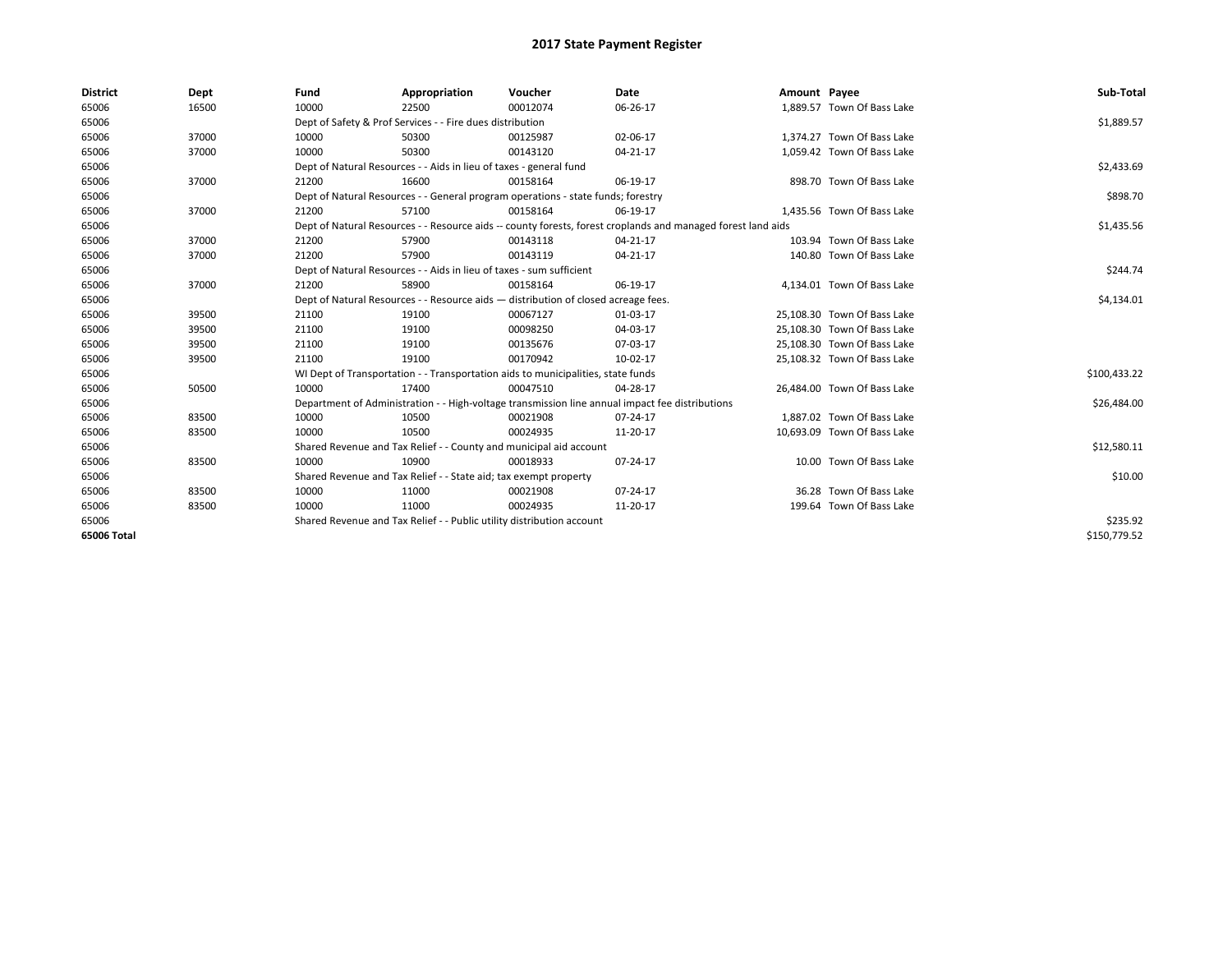| <b>District</b> | Dept  | Fund                                                                               | Appropriation                                                         | Voucher                                                                          | <b>Date</b>                                                                                                  | Amount Payee |                                | Sub-Total    |
|-----------------|-------|------------------------------------------------------------------------------------|-----------------------------------------------------------------------|----------------------------------------------------------------------------------|--------------------------------------------------------------------------------------------------------------|--------------|--------------------------------|--------------|
| 65008           | 16500 | 10000                                                                              | 22500                                                                 | 00012075                                                                         | 06-26-17                                                                                                     |              | 2,326.38 Town of Beaver Brook  |              |
| 65008           |       |                                                                                    | Dept of Safety & Prof Services - - Fire dues distribution             |                                                                                  |                                                                                                              |              |                                | \$2,326.38   |
| 65008           | 37000 | 10000                                                                              | 50300                                                                 | 00125889                                                                         | 02-06-17                                                                                                     |              | 1.050.24 Town of Beaver Brook  |              |
| 65008           | 37000 | 10000                                                                              | 50300                                                                 | 00125890                                                                         | 02-06-17                                                                                                     |              | 28,256.88 Town of Beaver Brook |              |
| 65008           | 37000 | 10000                                                                              | 50300                                                                 | 00142859                                                                         | 04-21-17                                                                                                     |              | 140.02 Town of Beaver Brook    |              |
| 65008           |       |                                                                                    | Dept of Natural Resources - - Aids in lieu of taxes - general fund    |                                                                                  |                                                                                                              |              |                                | \$29,447.14  |
| 65008           | 37000 | 21200                                                                              | 16600                                                                 | 00158165                                                                         | 06-19-17                                                                                                     |              | 513.29 Town of Beaver Brook    |              |
| 65008           |       |                                                                                    |                                                                       | Dept of Natural Resources - - General program operations - state funds; forestry |                                                                                                              |              |                                | \$513.29     |
| 65008           | 37000 | 21200                                                                              | 57100                                                                 | 00158165                                                                         | 06-19-17                                                                                                     |              | 1,165.63 Town of Beaver Brook  |              |
| 65008           |       |                                                                                    |                                                                       |                                                                                  | Dept of Natural Resources - - Resource aids -- county forests, forest croplands and managed forest land aids |              |                                | \$1,165.63   |
| 65008           | 37000 | 21200                                                                              | 57900                                                                 | 00142860                                                                         | 04-21-17                                                                                                     |              | 1.76 Town of Beaver Brook      |              |
| 65008           | 37000 | 21200                                                                              | 57900                                                                 | 00142861                                                                         | 04-21-17                                                                                                     |              | 923.07 Town of Beaver Brook    |              |
| 65008           |       |                                                                                    | Dept of Natural Resources - - Aids in lieu of taxes - sum sufficient  |                                                                                  |                                                                                                              |              |                                | \$924.83     |
| 65008           | 37000 | 21200                                                                              | 58900                                                                 | 00158165                                                                         | 06-19-17                                                                                                     |              | 2,361.12 Town of Beaver Brook  |              |
| 65008           |       | Dept of Natural Resources - - Resource aids - distribution of closed acreage fees. |                                                                       | \$2,361.12                                                                       |                                                                                                              |              |                                |              |
| 65008           | 39500 | 21100                                                                              | 19100                                                                 | 00067128                                                                         | 01-03-17                                                                                                     |              | 17,340.75 Town of Beaver Brook |              |
| 65008           | 39500 | 21100                                                                              | 19100                                                                 | 00098251                                                                         | 04-03-17                                                                                                     |              | 17,340.75 Town of Beaver Brook |              |
| 65008           | 39500 | 21100                                                                              | 19100                                                                 | 00135677                                                                         | 07-03-17                                                                                                     |              | 17.340.75 Town of Beaver Brook |              |
| 65008           | 39500 | 21100                                                                              | 19100                                                                 | 00170943                                                                         | 10-02-17                                                                                                     |              | 17,340.75 Town of Beaver Brook |              |
| 65008           |       |                                                                                    |                                                                       | WI Dept of Transportation - - Transportation aids to municipalities, state funds |                                                                                                              |              |                                | \$69,363.00  |
| 65008           | 39500 | 21100                                                                              | 27800                                                                 | 00074270                                                                         | $01-13-17$                                                                                                   |              | 14,412.51 Town of Beaver Brook |              |
| 65008           |       |                                                                                    |                                                                       | WI Dept of Transportation - - Local roads improvement program, state funds       |                                                                                                              |              |                                | \$14,412.51  |
| 65008           | 83500 | 10000                                                                              | 10500                                                                 | 00021909                                                                         | 07-24-17                                                                                                     |              | 2.751.53 Town of Beaver Brook  |              |
| 65008           | 83500 | 10000                                                                              | 10500                                                                 | 00024936                                                                         | 11-20-17                                                                                                     |              | 15,592.00 Town of Beaver Brook |              |
| 65008           |       |                                                                                    | Shared Revenue and Tax Relief - - County and municipal aid account    |                                                                                  |                                                                                                              |              |                                | \$18,343.53  |
| 65008           | 83500 | 10000                                                                              | 10900                                                                 | 00018934                                                                         | 07-24-17                                                                                                     |              | 172.00 Town of Beaver Brook    |              |
| 65008           |       |                                                                                    | Shared Revenue and Tax Relief - - State aid; tax exempt property      |                                                                                  |                                                                                                              |              |                                | \$172.00     |
| 65008           | 83500 | 10000                                                                              | 11000                                                                 | 00021909                                                                         | 07-24-17                                                                                                     |              | 1,382.33 Town of Beaver Brook  |              |
| 65008           | 83500 | 10000                                                                              | 11000                                                                 | 00024936                                                                         | 11-20-17                                                                                                     |              | 8,080.10 Town of Beaver Brook  |              |
| 65008           |       |                                                                                    | Shared Revenue and Tax Relief - - Public utility distribution account |                                                                                  |                                                                                                              |              |                                | \$9,462.43   |
| 65008           | 83500 | 10000                                                                              | 50100                                                                 | 00015435                                                                         | 01-31-17                                                                                                     |              | 839.95 Town of Beaver Brook    |              |
| 65008           |       |                                                                                    | Shared Revenue and Tax Relief - - Payments for municipal services     |                                                                                  |                                                                                                              |              |                                | \$839.95     |
| 65008 Total     |       |                                                                                    |                                                                       |                                                                                  |                                                                                                              |              |                                | \$149,331.81 |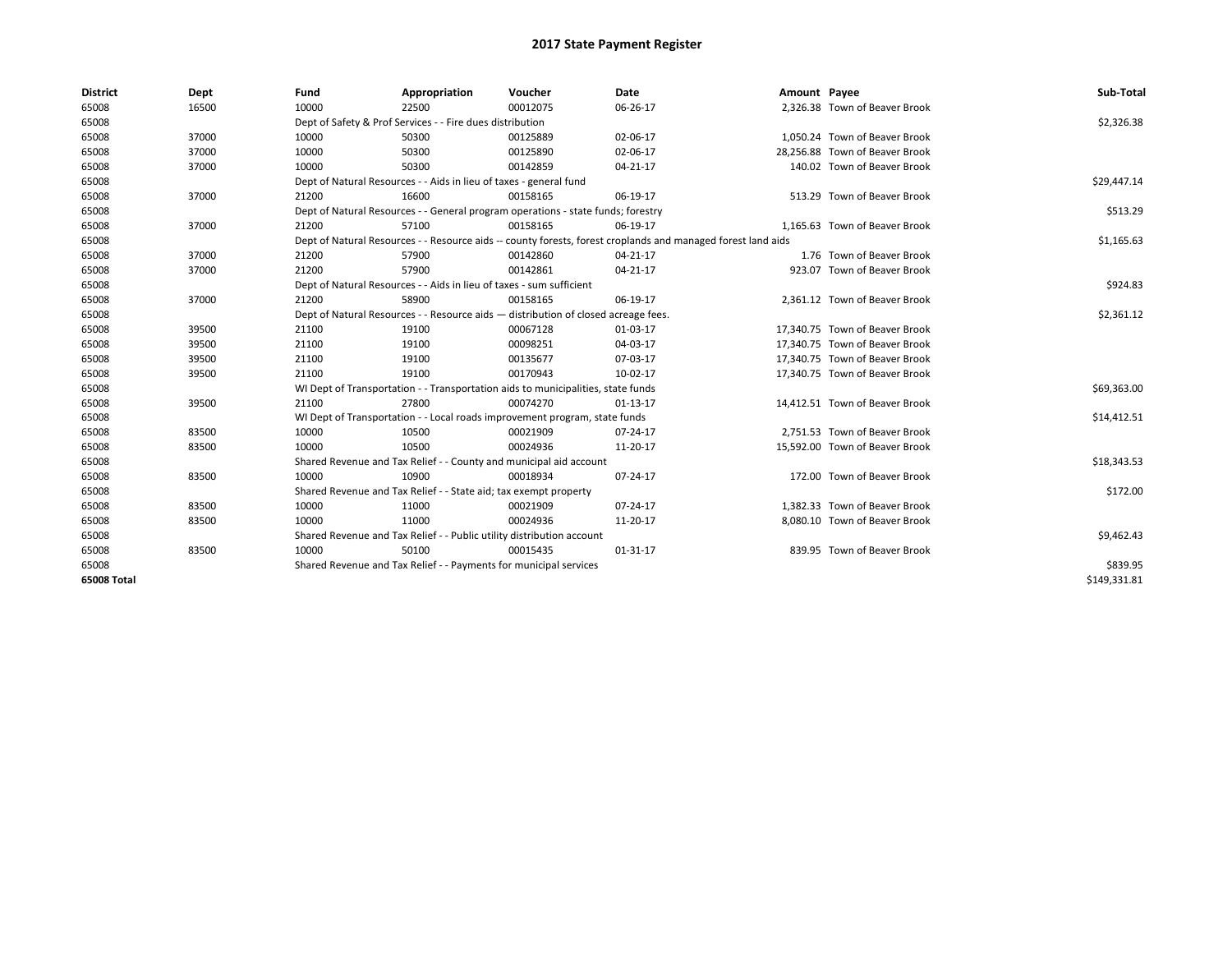| District    | Dept  | Fund  | Appropriation                                                                      | Voucher  | Date                                                                                                         | Amount Payee |                             | Sub-Total    |
|-------------|-------|-------|------------------------------------------------------------------------------------|----------|--------------------------------------------------------------------------------------------------------------|--------------|-----------------------------|--------------|
| 65010       | 16500 | 10000 | 22500                                                                              | 00012076 | 06-26-17                                                                                                     |              | 6.470.66 Town Of Birchwood  |              |
| 65010       |       |       | Dept of Safety & Prof Services - - Fire dues distribution                          |          |                                                                                                              |              |                             | \$6,470.66   |
| 65010       | 37000 | 10000 | 50300                                                                              | 00125840 | 02-06-17                                                                                                     |              | 407.69 Town Of Birchwood    |              |
| 65010       | 37000 | 10000 | 50300                                                                              | 00142723 | 04-21-17                                                                                                     |              | 21.89 Town Of Birchwood     |              |
| 65010       |       |       | Dept of Natural Resources - - Aids in lieu of taxes - general fund                 |          |                                                                                                              |              |                             | \$429.58     |
| 65010       | 37000 | 21200 | 16600                                                                              | 00158166 | 06-19-17                                                                                                     |              | 1.186.02 Town Of Birchwood  |              |
| 65010       |       |       | Dept of Natural Resources - - General program operations - state funds; forestry   |          |                                                                                                              |              |                             | \$1,186.02   |
| 65010       | 37000 | 21200 | 57100                                                                              | 00158166 | 06-19-17                                                                                                     |              | 6,866.65 Town Of Birchwood  |              |
| 65010       |       |       |                                                                                    |          | Dept of Natural Resources - - Resource aids -- county forests, forest croplands and managed forest land aids |              |                             | \$6,866.65   |
| 65010       | 37000 | 21200 | 57900                                                                              | 00142724 | 04-21-17                                                                                                     |              | 47.67 Town Of Birchwood     |              |
| 65010       |       |       | Dept of Natural Resources - - Aids in lieu of taxes - sum sufficient               |          |                                                                                                              |              |                             | \$47.67      |
| 65010       | 37000 | 21200 | 58900                                                                              | 00158166 | 06-19-17                                                                                                     |              | 5,455.71 Town Of Birchwood  |              |
| 65010       |       |       | Dept of Natural Resources - - Resource aids - distribution of closed acreage fees. |          |                                                                                                              |              |                             | \$5,455.71   |
| 65010       | 39500 | 21100 | 19100                                                                              | 00067129 | 01-03-17                                                                                                     |              | 29,330.64 Town Of Birchwood |              |
| 65010       | 39500 | 21100 | 19100                                                                              | 00098252 | 04-03-17                                                                                                     |              | 29.330.64 Town Of Birchwood |              |
| 65010       | 39500 | 21100 | 19100                                                                              | 00135678 | 07-03-17                                                                                                     |              | 29.330.64 Town Of Birchwood |              |
| 65010       | 39500 | 21100 | 19100                                                                              | 00170944 | 10-02-17                                                                                                     |              | 29,330.64 Town Of Birchwood |              |
| 65010       |       |       | WI Dept of Transportation - - Transportation aids to municipalities, state funds   |          |                                                                                                              |              |                             | \$117,322.56 |
| 65010       | 83500 | 10000 | 10500                                                                              | 00021910 | 07-24-17                                                                                                     |              | 1.640.54 Town Of Birchwood  |              |
| 65010       | 83500 | 10000 | 10500                                                                              | 00024937 | 11-20-17                                                                                                     |              | 9,296.36 Town Of Birchwood  |              |
| 65010       |       |       | Shared Revenue and Tax Relief - - County and municipal aid account                 |          |                                                                                                              |              |                             | \$10,936.90  |
| 65010       | 83500 | 10000 | 10900                                                                              | 00018935 | 07-24-17                                                                                                     |              | 3.00 Town Of Birchwood      |              |
| 65010       |       |       | Shared Revenue and Tax Relief - - State aid; tax exempt property                   |          |                                                                                                              |              |                             | \$3.00       |
| 65010 Total |       |       |                                                                                    |          |                                                                                                              |              |                             | \$148,718.75 |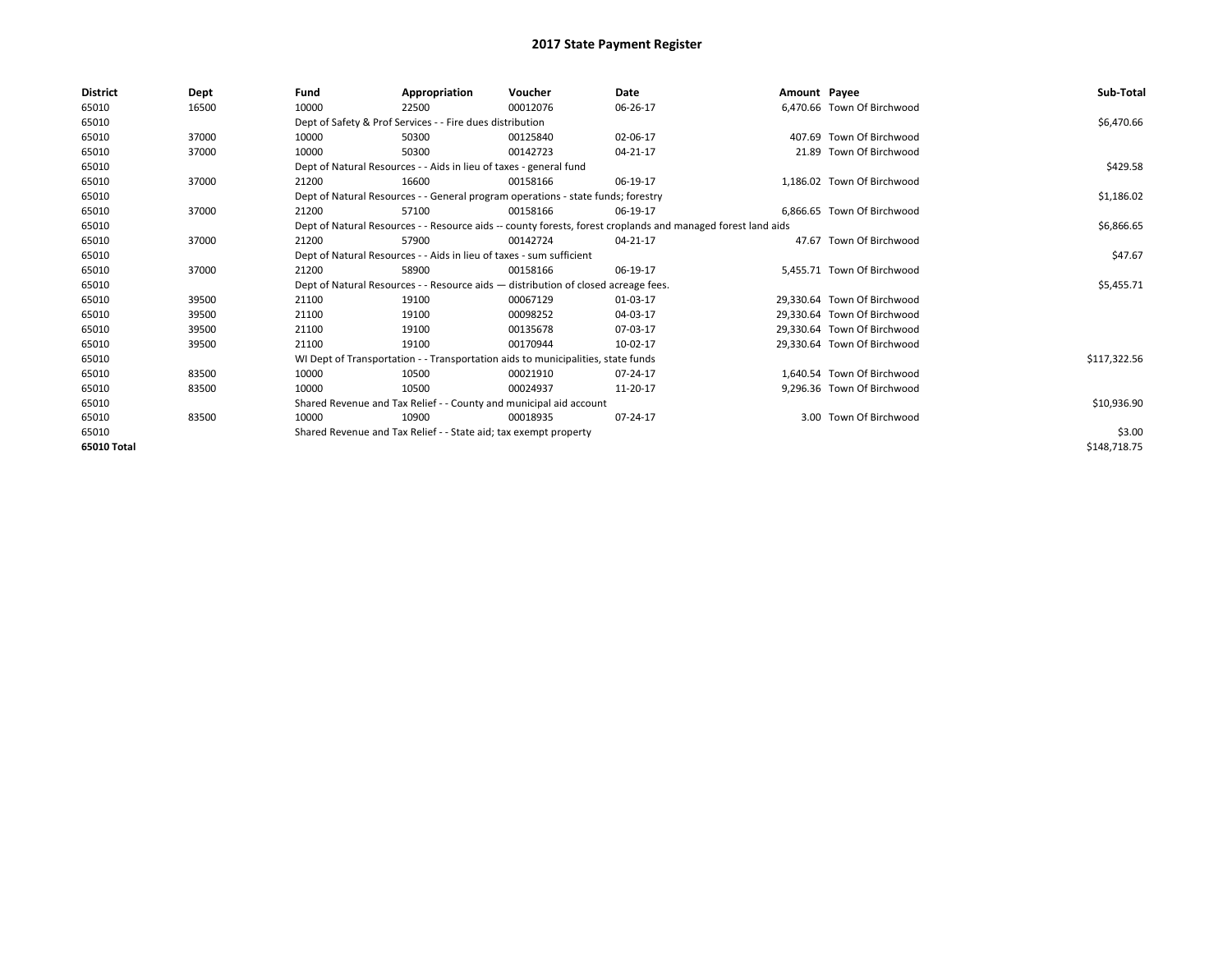| <b>District</b> | Dept  | Fund  | Appropriation                                                                      | Voucher  | Date                                                                                                         | Amount Payee |                            | Sub-Total    |
|-----------------|-------|-------|------------------------------------------------------------------------------------|----------|--------------------------------------------------------------------------------------------------------------|--------------|----------------------------|--------------|
| 65012           | 16500 | 10000 | 22500                                                                              | 00012077 | 06-26-17                                                                                                     |              | 1,197.49 Town Of Brooklyn  |              |
| 65012           |       |       | Dept of Safety & Prof Services - - Fire dues distribution                          |          |                                                                                                              |              |                            | \$1,197.49   |
| 65012           | 37000 | 10000 | 50300                                                                              | 00125869 | 02-06-17                                                                                                     |              | 614.54 Town Of Brooklyn    |              |
| 65012           | 37000 | 10000 | 50300                                                                              | 00125870 | 02-06-17                                                                                                     |              | 1,322.75 Town Of Brooklyn  |              |
| 65012           | 37000 | 10000 | 50300                                                                              | 00142810 | 04-21-17                                                                                                     |              | 96.00 Town Of Brooklyn     |              |
| 65012           | 37000 | 10000 | 50300                                                                              | 00142811 | 04-21-17                                                                                                     |              | 104.00 Town Of Brooklyn    |              |
| 65012           |       |       | Dept of Natural Resources - - Aids in lieu of taxes - general fund                 |          |                                                                                                              |              |                            | \$2,137.29   |
| 65012           | 37000 | 21200 | 16600                                                                              | 00158167 | 06-19-17                                                                                                     |              | 1,132.84 Town Of Brooklyn  |              |
| 65012           |       |       | Dept of Natural Resources - - General program operations - state funds; forestry   |          |                                                                                                              |              |                            | \$1,132.84   |
| 65012           | 37000 | 21200 | 57100                                                                              | 00158167 | 06-19-17                                                                                                     |              | 2,422.88 Town Of Brooklyn  |              |
| 65012           |       |       |                                                                                    |          | Dept of Natural Resources - - Resource aids -- county forests, forest croplands and managed forest land aids |              |                            | \$2,422.88   |
| 65012           | 37000 | 21200 | 57900                                                                              | 00142809 | $04 - 21 - 17$                                                                                               |              | 3.50 Town Of Brooklyn      |              |
| 65012           | 37000 | 21200 | 57900                                                                              | 00142812 | $04 - 21 - 17$                                                                                               |              | 6.40 Town Of Brooklyn      |              |
| 65012           | 37000 | 21200 | 57900                                                                              | 00142813 | $04 - 21 - 17$                                                                                               |              | 9.60 Town Of Brooklyn      |              |
| 65012           |       |       | Dept of Natural Resources - - Aids in lieu of taxes - sum sufficient               |          |                                                                                                              |              |                            | \$19.50      |
| 65012           | 37000 | 21200 | 58900                                                                              | 00158167 | 06-19-17                                                                                                     |              | 5,211.06 Town Of Brooklyn  |              |
| 65012           |       |       | Dept of Natural Resources - - Resource aids - distribution of closed acreage fees. |          |                                                                                                              |              |                            | \$5,211.06   |
| 65012           | 39500 | 21100 | 19100                                                                              | 00067130 | 01-03-17                                                                                                     |              | 16,091.11 Town Of Brooklyn |              |
| 65012           | 39500 | 21100 | 19100                                                                              | 00098253 | 04-03-17                                                                                                     |              | 16,091.11 Town Of Brooklyn |              |
| 65012           | 39500 | 21100 | 19100                                                                              | 00135679 | 07-03-17                                                                                                     |              | 16,091.11 Town Of Brooklyn |              |
| 65012           | 39500 | 21100 | 19100                                                                              | 00170945 | 10-02-17                                                                                                     |              | 16,091.13 Town Of Brooklyn |              |
| 65012           |       |       | WI Dept of Transportation - - Transportation aids to municipalities, state funds   |          |                                                                                                              |              |                            | \$64,364.46  |
| 65012           | 39500 | 21100 | 27800                                                                              | 00197280 | 12-01-17                                                                                                     |              | 14,412.56 Town Of Brooklyn |              |
| 65012           |       |       | WI Dept of Transportation - - Local roads improvement program, state funds         |          |                                                                                                              |              |                            | \$14,412.56  |
| 65012           | 46500 | 10000 | 30500                                                                              | 00028933 | 07-11-17                                                                                                     |              | 517.94 Town Of Brooklyn    |              |
| 65012           | 46500 | 10000 | 30500                                                                              | 00030999 | 08-30-17                                                                                                     |              | 1,983.34 Town Of Brooklyn  |              |
| 65012           | 46500 | 10000 | 30500                                                                              | 00031024 | 08-30-17                                                                                                     |              | 2,608.88 Town Of Brooklyn  |              |
| 65012           |       |       |                                                                                    |          | Department of Military Affairs - - Disaster recovery aid; public health emergency quarantine costs           |              |                            | \$5,110.16   |
| 65012           | 46500 | 10000 | 34200                                                                              | 00028933 | 07-11-17                                                                                                     |              | 3,107.63 Town Of Brooklyn  |              |
| 65012           | 46500 | 10000 | 34200                                                                              | 00030999 | 08-30-17                                                                                                     |              | 11,900.03 Town Of Brooklyn |              |
| 65012           | 46500 | 10000 | 34200                                                                              | 00031024 | 08-30-17                                                                                                     |              | 15,653.25 Town Of Brooklyn |              |
| 65012           |       |       | Department of Military Affairs - - Federal aid, local assistance                   |          |                                                                                                              |              |                            | \$30,660.91  |
| 65012           | 83500 | 10000 | 10500                                                                              | 00021911 | 07-24-17                                                                                                     |              | 2,271.99 Town Of Brooklyn  |              |
| 65012           | 83500 | 10000 | 10500                                                                              | 00024938 | 11-20-17                                                                                                     |              | 12,874.62 Town Of Brooklyn |              |
| 65012           |       |       | Shared Revenue and Tax Relief - - County and municipal aid account                 |          |                                                                                                              |              |                            | \$15,146.61  |
| 65012 Total     |       |       |                                                                                    |          |                                                                                                              |              |                            | \$141,815.76 |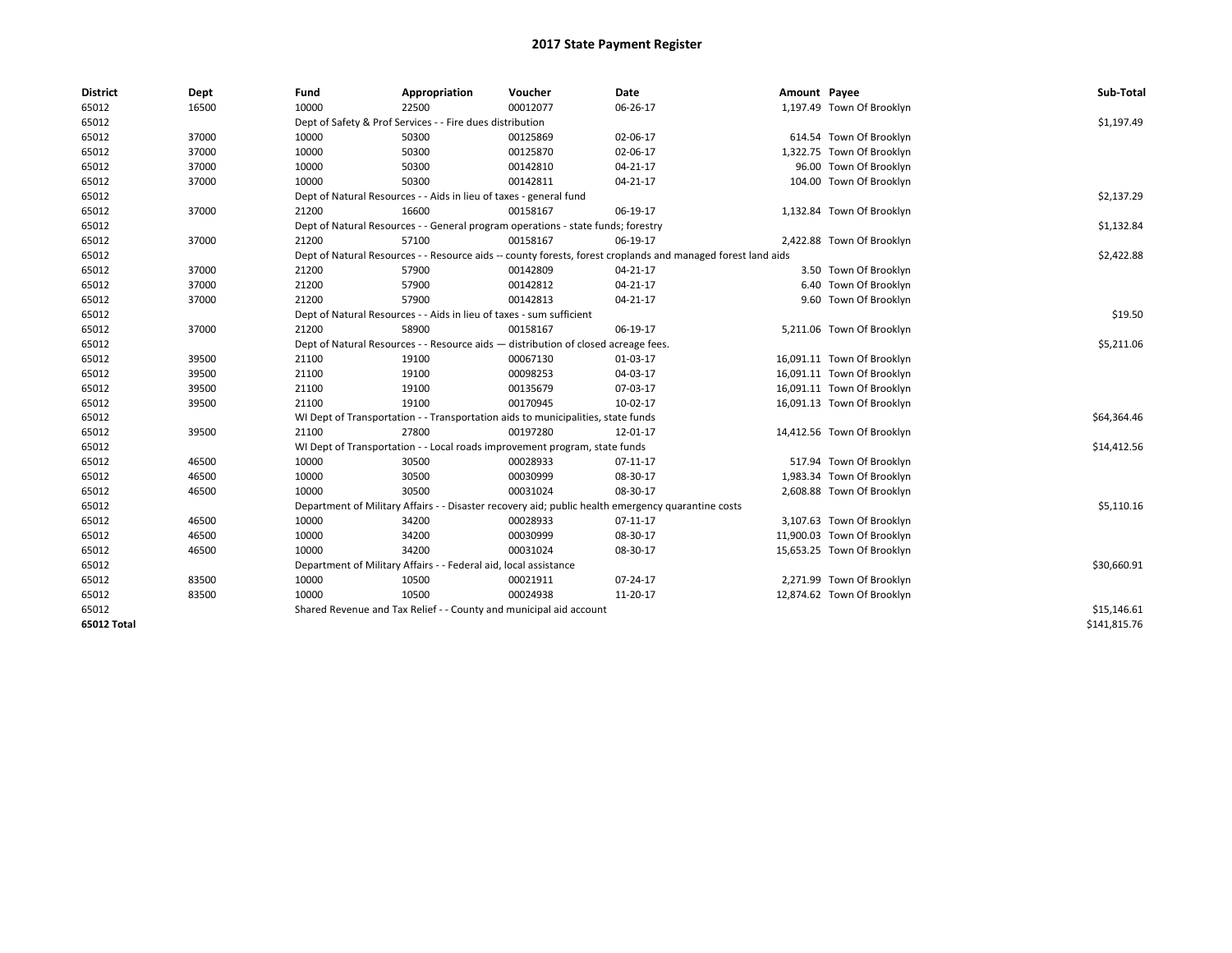| <b>District</b> | Dept  | Fund  | Appropriation                                                                      | Voucher  | Date                                                                                                         | Amount Payee |                         | Sub-Total    |
|-----------------|-------|-------|------------------------------------------------------------------------------------|----------|--------------------------------------------------------------------------------------------------------------|--------------|-------------------------|--------------|
| 65014           | 16500 | 10000 | 22500                                                                              | 00012078 | 06-26-17                                                                                                     |              | 5,369.11 Town Of Casey  |              |
| 65014           |       |       | Dept of Safety & Prof Services - - Fire dues distribution                          |          |                                                                                                              |              |                         | \$5,369.11   |
| 65014           | 37000 | 10000 | 50300                                                                              | 00125744 | 02-06-17                                                                                                     |              | 1,409.61 Town Of Casey  |              |
| 65014           |       |       | Dept of Natural Resources - - Aids in lieu of taxes - general fund                 |          |                                                                                                              |              |                         | \$1,409.61   |
| 65014           | 37000 | 21200 | 16600                                                                              | 00158168 | 06-19-17                                                                                                     |              | 621.58 Town Of Casey    |              |
| 65014           |       |       | Dept of Natural Resources - - General program operations - state funds; forestry   |          |                                                                                                              |              |                         | \$621.58     |
| 65014           | 37000 | 21200 | 57100                                                                              | 00158168 | 06-19-17                                                                                                     |              | 2,896.67 Town Of Casey  |              |
| 65014           |       |       |                                                                                    |          | Dept of Natural Resources - - Resource aids -- county forests, forest croplands and managed forest land aids |              |                         | \$2,896.67   |
| 65014           | 37000 | 21200 | 57900                                                                              | 00142457 | 04-21-17                                                                                                     |              | 1.85 Town Of Casey      |              |
| 65014           |       |       | Dept of Natural Resources - - Aids in lieu of taxes - sum sufficient               |          |                                                                                                              |              |                         | \$1.85       |
| 65014           | 37000 | 21200 | 58900                                                                              | 00158168 | 06-19-17                                                                                                     |              | 2,859.27 Town Of Casey  |              |
| 65014           |       |       | Dept of Natural Resources - - Resource aids - distribution of closed acreage fees. |          |                                                                                                              |              |                         | \$2,859.27   |
| 65014           | 39500 | 21100 | 19100                                                                              | 00067131 | 01-03-17                                                                                                     |              | 29,363.67 Town Of Casey |              |
| 65014           | 39500 | 21100 | 19100                                                                              | 00098254 | 04-03-17                                                                                                     |              | 29,363.67 Town Of Casey |              |
| 65014           | 39500 | 21100 | 19100                                                                              | 00135680 | 07-03-17                                                                                                     |              | 29,363.67 Town Of Casey |              |
| 65014           | 39500 | 21100 | 19100                                                                              | 00170946 | 10-02-17                                                                                                     |              | 29,363.67 Town Of Casey |              |
| 65014           |       |       | WI Dept of Transportation - - Transportation aids to municipalities, state funds   |          |                                                                                                              |              |                         | \$117,454.68 |
| 65014           | 83500 | 10000 | 10500                                                                              | 00021912 | 07-24-17                                                                                                     |              | 920.37 Town Of Casey    |              |
| 65014           | 83500 | 10000 | 10500                                                                              | 00024939 | 11-20-17                                                                                                     |              | 5,215.43 Town Of Casey  |              |
| 65014           |       |       | Shared Revenue and Tax Relief - - County and municipal aid account                 |          |                                                                                                              |              |                         | \$6,135.80   |
| 65014           | 83500 | 10000 | 10900                                                                              | 00018936 | 07-24-17                                                                                                     |              | 78.00 Town Of Casey     |              |
| 65014           |       |       | Shared Revenue and Tax Relief - - State aid; tax exempt property                   |          |                                                                                                              |              |                         | \$78.00      |
| 65014 Total     |       |       |                                                                                    |          |                                                                                                              |              |                         | \$136,826.57 |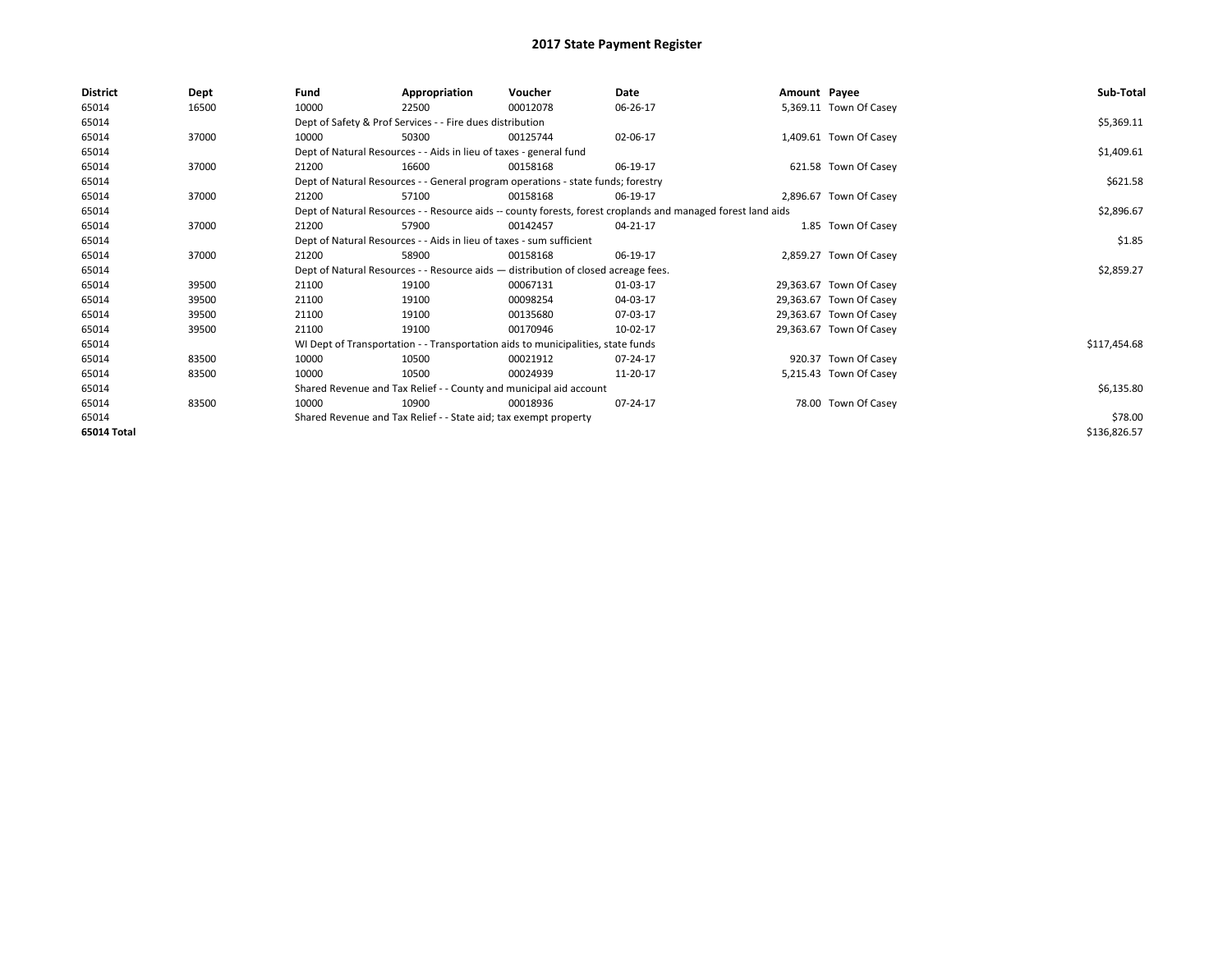| <b>District</b> | Dept  | Fund                                                             | Appropriation                                                                                                | Voucher  | Date       | Amount Payee |                          | Sub-Total    |
|-----------------|-------|------------------------------------------------------------------|--------------------------------------------------------------------------------------------------------------|----------|------------|--------------|--------------------------|--------------|
| 65016           | 16500 | 10000                                                            | 22500                                                                                                        | 00012079 | 06-26-17   |              | 2,917.26 Town Of Chicog  |              |
| 65016           |       |                                                                  | Dept of Safety & Prof Services - - Fire dues distribution                                                    |          |            |              |                          | \$2,917.26   |
| 65016           | 37000 | 10000                                                            | 50300                                                                                                        | 00125798 | 02-06-17   |              | 8,034.47 Town Of Chicog  |              |
| 65016           |       |                                                                  | Dept of Natural Resources - - Aids in lieu of taxes - general fund                                           |          |            |              |                          | \$8,034.47   |
| 65016           | 37000 | 21200                                                            | 16600                                                                                                        | 00158169 | 06-19-17   |              | 1,290.53 Town Of Chicog  |              |
| 65016           |       |                                                                  | Dept of Natural Resources - - General program operations - state funds; forestry                             |          |            |              |                          | \$1,290.53   |
| 65016           | 37000 | 21200                                                            | 57100                                                                                                        | 00158169 | 06-19-17   |              | 3,728.90 Town Of Chicog  |              |
| 65016           |       |                                                                  | Dept of Natural Resources - - Resource aids -- county forests, forest croplands and managed forest land aids |          | \$3,728.90 |              |                          |              |
| 65016           | 37000 | 21200                                                            | 58900                                                                                                        | 00158169 | 06-19-17   |              | 5,936.43 Town Of Chicog  |              |
| 65016           |       |                                                                  | Dept of Natural Resources - - Resource aids - distribution of closed acreage fees.                           |          |            |              |                          | \$5,936.43   |
| 65016           | 39500 | 21100                                                            | 19100                                                                                                        | 00067132 | 01-03-17   |              | 31,312.44 Town Of Chicog |              |
| 65016           | 39500 | 21100                                                            | 19100                                                                                                        | 00098255 | 04-03-17   |              | 31,312.44 Town Of Chicog |              |
| 65016           | 39500 | 21100                                                            | 19100                                                                                                        | 00135681 | 07-03-17   |              | 31,312.44 Town Of Chicog |              |
| 65016           | 39500 | 21100                                                            | 19100                                                                                                        | 00170947 | 10-02-17   |              | 31,312.44 Town Of Chicog |              |
| 65016           |       |                                                                  | WI Dept of Transportation - - Transportation aids to municipalities, state funds                             |          |            |              |                          | \$125,249.76 |
| 65016           | 83500 | 10000                                                            | 10900                                                                                                        | 00018937 | 07-24-17   |              | 12.00 Town Of Chicog     |              |
| 65016           |       | Shared Revenue and Tax Relief - - State aid; tax exempt property |                                                                                                              | \$12.00  |            |              |                          |              |
| 65016 Total     |       |                                                                  |                                                                                                              |          |            |              |                          | \$147,169.35 |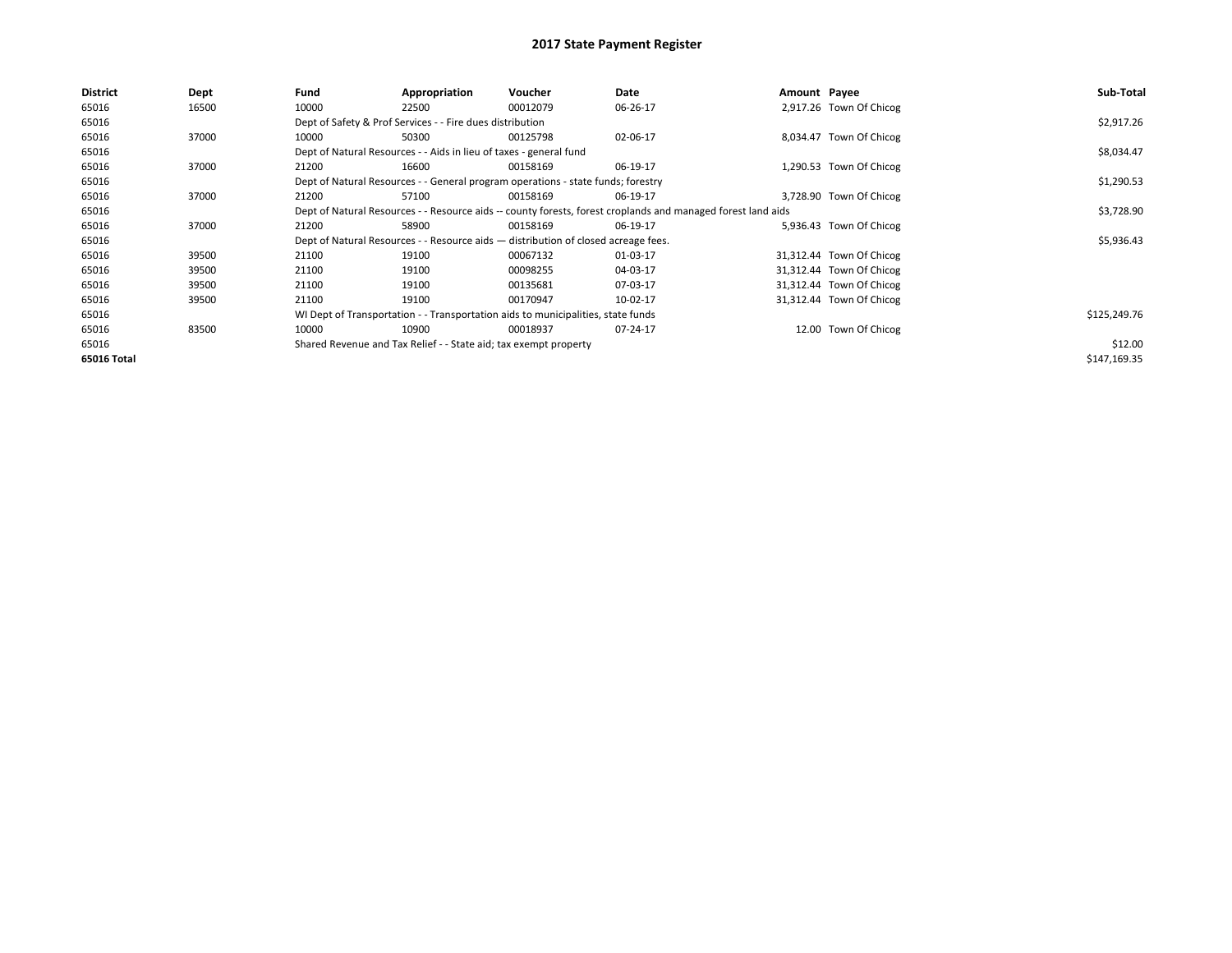| <b>District</b>    | Dept  | Fund                                                                                                         | Appropriation                                                                    | Voucher    | Date                                                                                               | Amount Payee |                           | Sub-Total    |
|--------------------|-------|--------------------------------------------------------------------------------------------------------------|----------------------------------------------------------------------------------|------------|----------------------------------------------------------------------------------------------------|--------------|---------------------------|--------------|
| 65018              | 16500 | 10000                                                                                                        | 22500                                                                            | 00012080   | 06-26-17                                                                                           |              | 962.03 Town Of Crystal    |              |
| 65018              |       |                                                                                                              | Dept of Safety & Prof Services - - Fire dues distribution                        |            |                                                                                                    |              |                           | \$962.03     |
| 65018              | 37000 | 10000                                                                                                        | 50300                                                                            | 00142864   | 04-21-17                                                                                           |              | 36.60 Town Of Crystal     |              |
| 65018              |       |                                                                                                              | Dept of Natural Resources - - Aids in lieu of taxes - general fund               |            |                                                                                                    |              |                           | \$36.60      |
| 65018              | 37000 | 21200                                                                                                        | 16600                                                                            | 00158170   | 06-19-17                                                                                           |              | 900.42 Town Of Crystal    |              |
| 65018              |       |                                                                                                              | Dept of Natural Resources - - General program operations - state funds; forestry |            |                                                                                                    |              |                           | \$900.42     |
| 65018              | 37000 | 21200                                                                                                        | 57100                                                                            | 00158170   | 06-19-17                                                                                           |              | 1,737.05 Town Of Crystal  |              |
| 65018              |       | Dept of Natural Resources - - Resource aids -- county forests, forest croplands and managed forest land aids |                                                                                  | \$1,737.05 |                                                                                                    |              |                           |              |
| 65018              | 37000 | 21200                                                                                                        | 57900                                                                            | 00142863   | 04-21-17                                                                                           |              | 0.96 Town Of Crystal      |              |
| 65018              |       |                                                                                                              | Dept of Natural Resources - - Aids in lieu of taxes - sum sufficient             |            |                                                                                                    |              |                           | \$0.96       |
| 65018              | 37000 | 21200                                                                                                        | 58900                                                                            | 00158170   | 06-19-17                                                                                           |              | 4,141.95 Town Of Crystal  |              |
| 65018              |       | Dept of Natural Resources - - Resource aids - distribution of closed acreage fees.                           |                                                                                  | \$4,141.95 |                                                                                                    |              |                           |              |
| 65018              | 39500 | 21100                                                                                                        | 19100                                                                            | 00067133   | 01-03-17                                                                                           |              | 19,019.77 Town Of Crystal |              |
| 65018              | 39500 | 21100                                                                                                        | 19100                                                                            | 00098256   | 04-03-17                                                                                           |              | 19,019.77 Town Of Crystal |              |
| 65018              | 39500 | 21100                                                                                                        | 19100                                                                            | 00135682   | 07-03-17                                                                                           |              | 19,019.77 Town Of Crystal |              |
| 65018              | 39500 | 21100                                                                                                        | 19100                                                                            | 00170948   | 10-02-17                                                                                           |              | 19,019.79 Town Of Crystal |              |
| 65018              |       |                                                                                                              | WI Dept of Transportation - - Transportation aids to municipalities, state funds |            |                                                                                                    |              |                           | \$76,079.10  |
| 65018              | 39500 | 21100                                                                                                        | 27800                                                                            | 00151836   | 08-07-17                                                                                           |              | 14,412.51 Town Of Crystal |              |
| 65018              |       |                                                                                                              | WI Dept of Transportation - - Local roads improvement program, state funds       |            |                                                                                                    |              |                           | \$14,412.51  |
| 65018              | 46500 | 10000                                                                                                        | 30500                                                                            | 00022468   | 02-17-17                                                                                           |              | 685.16 Town Of Crystal    |              |
| 65018              |       |                                                                                                              |                                                                                  |            | Department of Military Affairs - - Disaster recovery aid; public health emergency quarantine costs |              |                           | \$685.16     |
| 65018              | 46500 | 10000                                                                                                        | 34200                                                                            | 00022468   | 02-17-17                                                                                           |              | 4,110.94 Town Of Crystal  |              |
| 65018              |       |                                                                                                              | Department of Military Affairs - - Federal aid, local assistance                 |            |                                                                                                    |              |                           | \$4,110.94   |
| 65018              | 83500 | 10000                                                                                                        | 10500                                                                            | 00021913   | 07-24-17                                                                                           |              | 1,386.11 Town Of Crystal  |              |
| 65018              | 83500 | 10000                                                                                                        | 10500                                                                            | 00024940   | 11-20-17                                                                                           |              | 7,854.63 Town Of Crystal  |              |
| 65018              |       | Shared Revenue and Tax Relief - - County and municipal aid account                                           |                                                                                  | \$9,240.74 |                                                                                                    |              |                           |              |
| <b>65018 Total</b> |       |                                                                                                              |                                                                                  |            |                                                                                                    |              |                           | \$112,307.46 |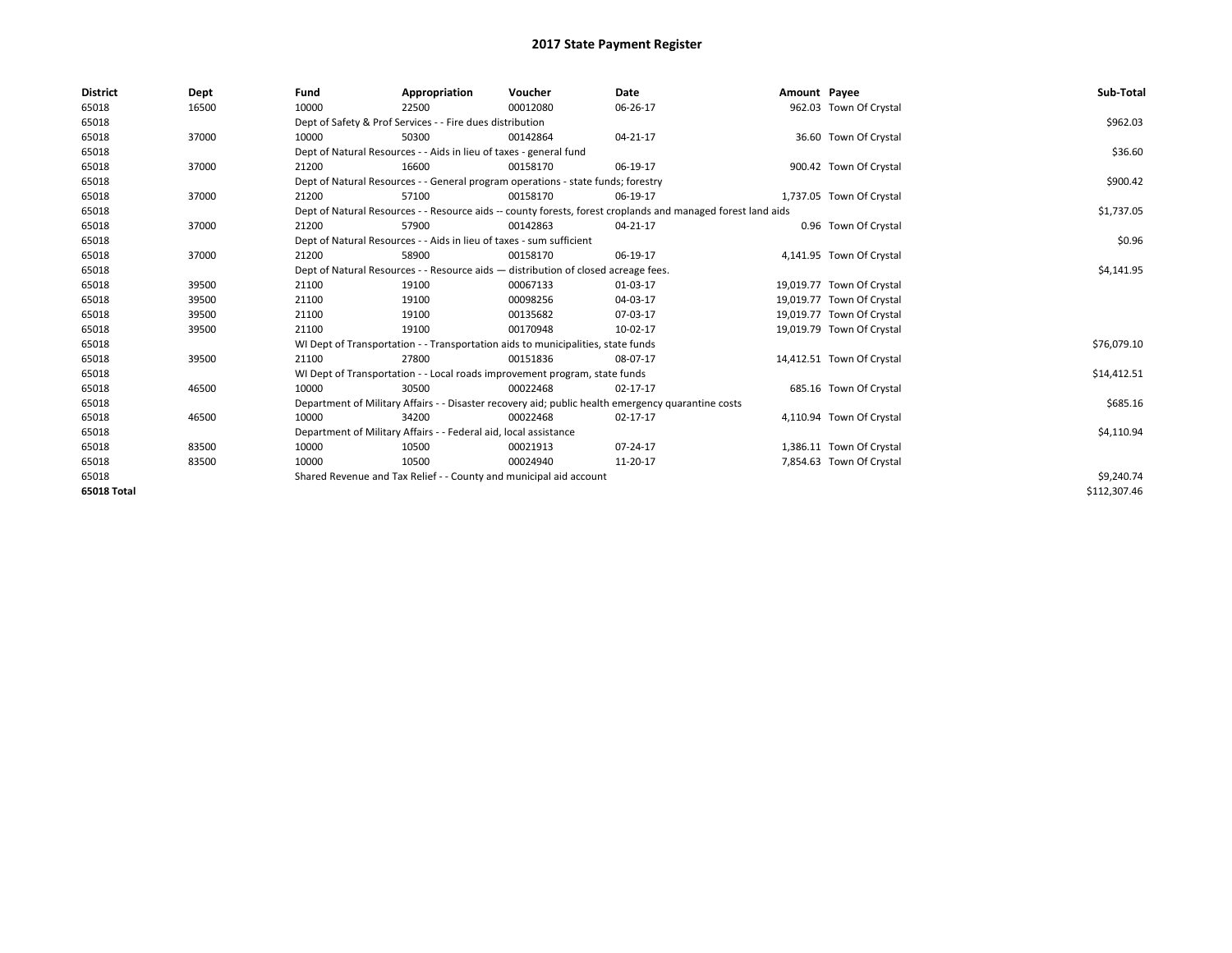| <b>District</b> | Dept  | Fund                                                                 | Appropriation                                                                                                | Voucher  | Date     | Amount Payee |                             | Sub-Total    |
|-----------------|-------|----------------------------------------------------------------------|--------------------------------------------------------------------------------------------------------------|----------|----------|--------------|-----------------------------|--------------|
| 65020           | 16500 | 10000                                                                | 22500                                                                                                        | 00012081 | 06-27-17 |              | 3,400.15 Town Of Evergreen  |              |
| 65020           |       |                                                                      | Dept of Safety & Prof Services - - Fire dues distribution                                                    |          |          |              |                             | \$3,400.15   |
| 65020           | 37000 | 21200                                                                | 16600                                                                                                        | 00158171 | 06-19-17 |              | 687.53 Town Of Evergreen    |              |
| 65020           |       |                                                                      | Dept of Natural Resources - - General program operations - state funds; forestry                             |          |          |              |                             | \$687.53     |
| 65020           | 37000 | 21200                                                                | 57100                                                                                                        | 00158171 | 06-19-17 |              | 325.15 Town Of Evergreen    |              |
| 65020           |       |                                                                      | Dept of Natural Resources - - Resource aids -- county forests, forest croplands and managed forest land aids |          | \$325.15 |              |                             |              |
| 65020           | 37000 | 21200                                                                | 57900                                                                                                        | 00142770 | 04-21-17 |              | 1.45 Town Of Evergreen      |              |
| 65020           |       | Dept of Natural Resources - - Aids in lieu of taxes - sum sufficient |                                                                                                              | \$1.45   |          |              |                             |              |
| 65020           | 37000 | 21200                                                                | 58900                                                                                                        | 00158171 | 06-19-17 |              | 3,162.66 Town Of Evergreen  |              |
| 65020           |       |                                                                      | Dept of Natural Resources - - Resource aids - distribution of closed acreage fees.                           |          |          |              |                             | \$3,162.66   |
| 65020           | 39500 | 21100                                                                | 19100                                                                                                        | 00067134 | 01-03-17 |              | 27,216.72 Town Of Evergreen |              |
| 65020           | 39500 | 21100                                                                | 19100                                                                                                        | 00098257 | 04-03-17 |              | 27,216.72 Town Of Evergreen |              |
| 65020           | 39500 | 21100                                                                | 19100                                                                                                        | 00135683 | 07-03-17 |              | 27,216.72 Town Of Evergreen |              |
| 65020           | 39500 | 21100                                                                | 19100                                                                                                        | 00170949 | 10-02-17 |              | 27,216.72 Town Of Evergreen |              |
| 65020           |       |                                                                      | WI Dept of Transportation - - Transportation aids to municipalities, state funds                             |          |          |              |                             | \$108,866.88 |
| 65020           | 83500 | 10000                                                                | 10900                                                                                                        | 00018938 | 07-24-17 |              | 5.00 Town Of Evergreen      |              |
| 65020           |       | Shared Revenue and Tax Relief - - State aid; tax exempt property     |                                                                                                              |          |          |              |                             | \$5.00       |
| 65020 Total     |       |                                                                      |                                                                                                              |          |          |              |                             | \$116,448.82 |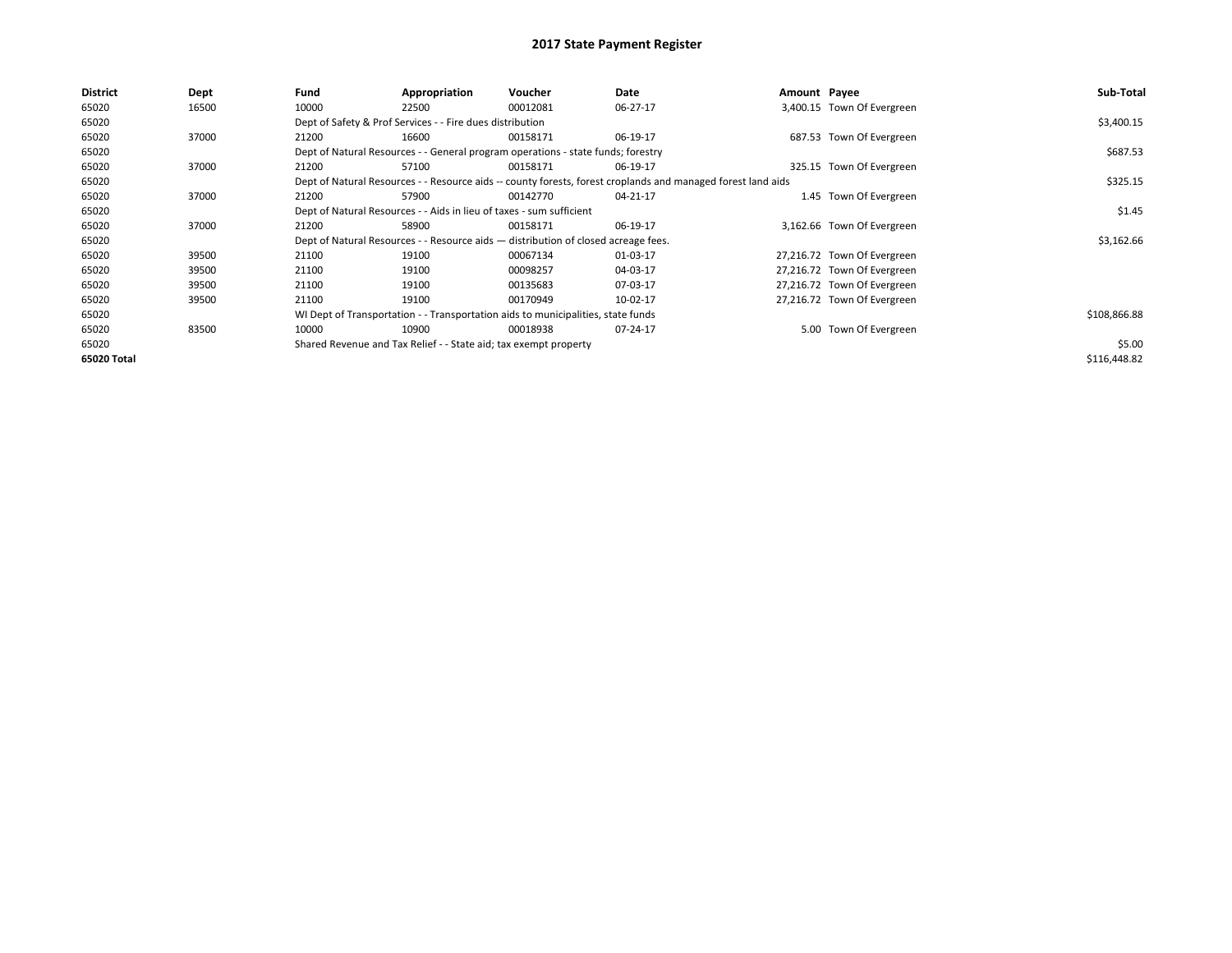| <b>District</b> | Dept  | Fund                                                                                                         | Appropriation                                                         | Voucher                                                                          | Date                                                                                               | Amount Payee |                              | Sub-Total    |
|-----------------|-------|--------------------------------------------------------------------------------------------------------------|-----------------------------------------------------------------------|----------------------------------------------------------------------------------|----------------------------------------------------------------------------------------------------|--------------|------------------------------|--------------|
| 65022           | 16500 | 10000                                                                                                        | 22500                                                                 | 00012082                                                                         | 06-26-17                                                                                           |              | 373.46 Town Of Frog Creek    |              |
| 65022           |       |                                                                                                              | Dept of Safety & Prof Services - - Fire dues distribution             |                                                                                  |                                                                                                    |              |                              | \$373.46     |
| 65022           | 37000 | 10000                                                                                                        | 50300                                                                 | 00142698                                                                         | $04 - 21 - 17$                                                                                     |              | 80.00 Town Of Frog Creek     |              |
| 65022           |       |                                                                                                              | Dept of Natural Resources - - Aids in lieu of taxes - general fund    |                                                                                  |                                                                                                    |              |                              | \$80.00      |
| 65022           | 37000 | 21200                                                                                                        | 16600                                                                 | 00158172                                                                         | 06-19-17                                                                                           |              | 386.48 Town Of Frog Creek    |              |
| 65022           |       | Dept of Natural Resources - - General program operations - state funds; forestry                             |                                                                       | \$386.48                                                                         |                                                                                                    |              |                              |              |
| 65022           | 37000 | 21200                                                                                                        | 57100                                                                 | 00158172                                                                         | 06-19-17                                                                                           |              | 10,792.95 Town Of Frog Creek |              |
| 65022           |       | Dept of Natural Resources - - Resource aids -- county forests, forest croplands and managed forest land aids |                                                                       | \$10,792.95                                                                      |                                                                                                    |              |                              |              |
| 65022           | 37000 | 21200                                                                                                        | 57900                                                                 | 00142697                                                                         | $04 - 21 - 17$                                                                                     |              | 352.00 Town Of Frog Creek    |              |
| 65022           |       |                                                                                                              | Dept of Natural Resources - - Aids in lieu of taxes - sum sufficient  |                                                                                  |                                                                                                    |              |                              | \$352.00     |
| 65022           | 37000 | 21200                                                                                                        | 58900                                                                 | 00158172                                                                         | 06-19-17                                                                                           |              | 1,777.80 Town Of Frog Creek  |              |
| 65022           |       | Dept of Natural Resources - - Resource aids - distribution of closed acreage fees.                           |                                                                       | \$1,777.80                                                                       |                                                                                                    |              |                              |              |
| 65022           | 39500 | 21100                                                                                                        | 19100                                                                 | 00067135                                                                         | 01-03-17                                                                                           |              | 18,986.74 Town Of Frog Creek |              |
| 65022           | 39500 | 21100                                                                                                        | 19100                                                                 | 00098258                                                                         | 04-03-17                                                                                           |              | 18,986.74 Town Of Frog Creek |              |
| 65022           | 39500 | 21100                                                                                                        | 19100                                                                 | 00135684                                                                         | 07-03-17                                                                                           |              | 18,986.74 Town Of Frog Creek |              |
| 65022           | 39500 | 21100                                                                                                        | 19100                                                                 | 00170950                                                                         | 10-02-17                                                                                           |              | 18,986.76 Town Of Frog Creek |              |
| 65022           |       |                                                                                                              |                                                                       | WI Dept of Transportation - - Transportation aids to municipalities, state funds |                                                                                                    |              |                              | \$75,946.98  |
| 65022           | 46500 | 10000                                                                                                        | 30500                                                                 | 00022469                                                                         | $02 - 17 - 17$                                                                                     |              | 10,637.84 Town Of Frog Creek |              |
| 65022           | 46500 | 10000                                                                                                        | 30500                                                                 | 00023890                                                                         | 03-23-17                                                                                           |              | 14,673.45 Town Of Frog Creek |              |
| 65022           |       |                                                                                                              |                                                                       |                                                                                  | Department of Military Affairs - - Disaster recovery aid; public health emergency quarantine costs |              |                              | \$25,311.29  |
| 65022           | 46500 | 10000                                                                                                        | 34200                                                                 | 00022469                                                                         | $02 - 17 - 17$                                                                                     |              | 63,827.03 Town Of Frog Creek |              |
| 65022           | 46500 | 10000                                                                                                        | 34200                                                                 | 00023890                                                                         | 03-23-17                                                                                           |              | 88,040.69 Town Of Frog Creek |              |
| 65022           |       |                                                                                                              | Department of Military Affairs - - Federal aid, local assistance      |                                                                                  |                                                                                                    |              |                              | \$151,867.72 |
| 65022           | 50500 | 10000                                                                                                        | 17400                                                                 | 00047511                                                                         | 04-28-17                                                                                           |              | 35,098.00 Town Of Frog Creek |              |
| 65022           |       |                                                                                                              |                                                                       |                                                                                  | Department of Administration - - High-voltage transmission line annual impact fee distributions    |              |                              | \$35,098.00  |
| 65022           | 83500 | 10000                                                                                                        | 10500                                                                 | 00021914                                                                         | 07-24-17                                                                                           |              | 2,654.73 Town Of Frog Creek  |              |
| 65022           | 83500 | 10000                                                                                                        | 10500                                                                 | 00024941                                                                         | 11-20-17                                                                                           |              | 15,043.50 Town Of Frog Creek |              |
| 65022           |       |                                                                                                              |                                                                       | Shared Revenue and Tax Relief - - County and municipal aid account               |                                                                                                    |              |                              | \$17,698.23  |
| 65022           | 83500 | 10000                                                                                                        | 11000                                                                 | 00021914                                                                         | 07-24-17                                                                                           |              | 115.23 Town Of Frog Creek    |              |
| 65022           | 83500 | 10000                                                                                                        | 11000                                                                 | 00024941                                                                         | 11-20-17                                                                                           |              | 542.62 Town Of Frog Creek    |              |
| 65022           |       |                                                                                                              | Shared Revenue and Tax Relief - - Public utility distribution account |                                                                                  |                                                                                                    |              |                              | \$657.85     |
| 65022 Total     |       |                                                                                                              |                                                                       |                                                                                  |                                                                                                    |              |                              | \$320,342.76 |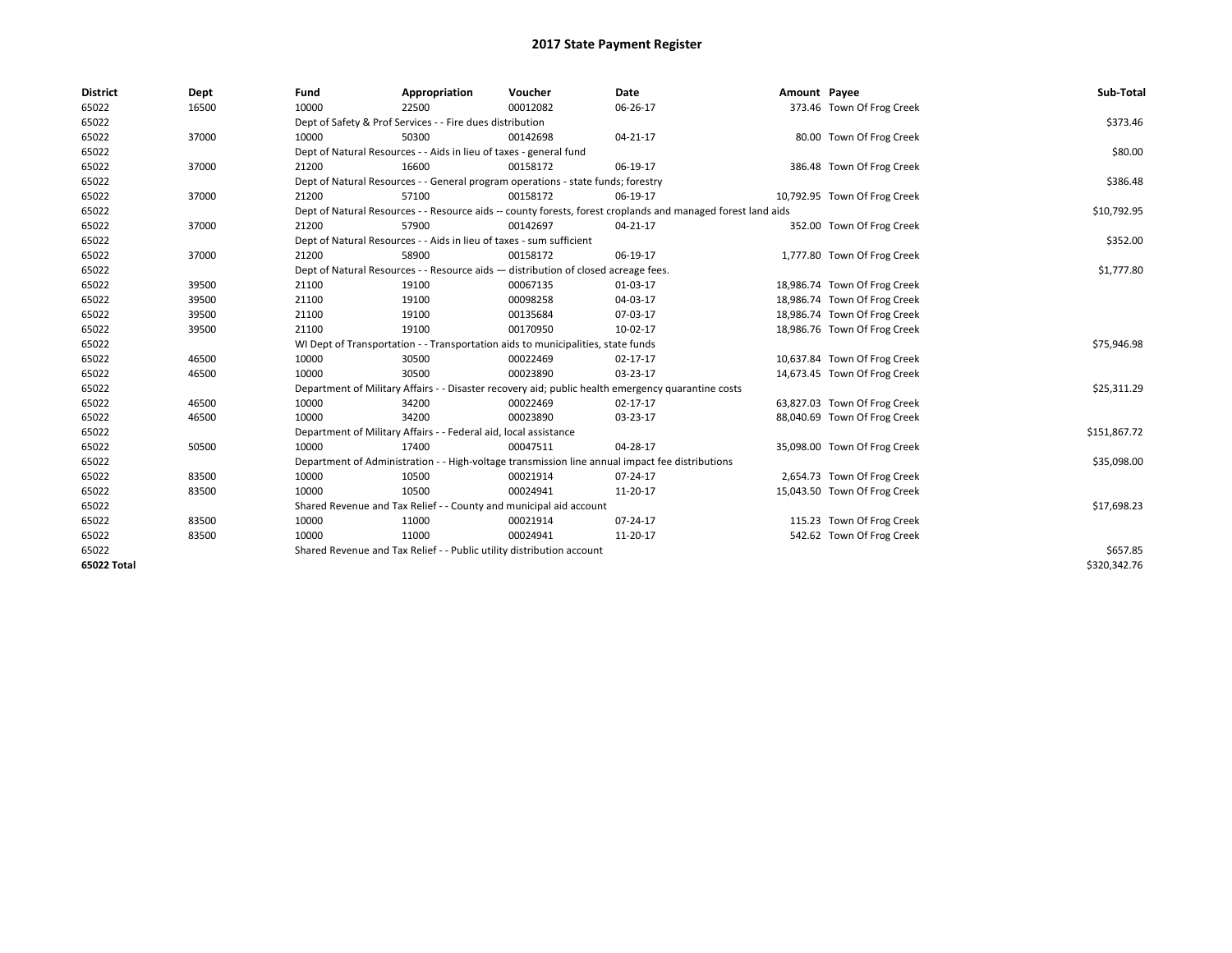| District    | Dept  | Fund  | Appropriation                                                                      | Voucher  | Date                                                                                                         | Amount Payee |                             | Sub-Total   |
|-------------|-------|-------|------------------------------------------------------------------------------------|----------|--------------------------------------------------------------------------------------------------------------|--------------|-----------------------------|-------------|
| 65024       | 16500 | 10000 | 22500                                                                              | 00012083 | 06-26-17                                                                                                     |              | 902.20 Town Of Gull Lake    |             |
| 65024       |       |       | Dept of Safety & Prof Services - - Fire dues distribution                          |          |                                                                                                              |              |                             | \$902.20    |
| 65024       | 37000 | 21200 | 16600                                                                              | 00158173 | 06-19-17                                                                                                     |              | 760.99 Town Of Gull Lake    |             |
| 65024       |       |       | Dept of Natural Resources - - General program operations - state funds; forestry   |          |                                                                                                              |              |                             | \$760.99    |
| 65024       | 37000 | 21200 | 57100                                                                              | 00158173 | 06-19-17                                                                                                     |              | 4,680.41 Town Of Gull Lake  |             |
| 65024       |       |       |                                                                                    |          | Dept of Natural Resources - - Resource aids -- county forests, forest croplands and managed forest land aids |              |                             | \$4,680.41  |
| 65024       | 37000 | 21200 | 58900                                                                              | 00158173 | 06-19-17                                                                                                     |              | 3.500.56 Town Of Gull Lake  |             |
| 65024       |       |       | Dept of Natural Resources - - Resource aids - distribution of closed acreage fees. |          |                                                                                                              |              |                             | \$3,500.56  |
| 65024       | 39500 | 21100 | 19100                                                                              | 00067136 | 01-03-17                                                                                                     |              | 15.738.79 Town Of Gull Lake |             |
| 65024       | 39500 | 21100 | 19100                                                                              | 00098259 | 04-03-17                                                                                                     |              | 15,738.79 Town Of Gull Lake |             |
| 65024       | 39500 | 21100 | 19100                                                                              | 00135685 | 07-03-17                                                                                                     |              | 15,738.79 Town Of Gull Lake |             |
| 65024       | 39500 | 21100 | 19100                                                                              | 00170951 | 10-02-17                                                                                                     |              | 15,738.81 Town Of Gull Lake |             |
| 65024       |       |       | WI Dept of Transportation - - Transportation aids to municipalities, state funds   |          |                                                                                                              |              |                             | \$62,955.18 |
| 65024       | 83500 | 10000 | 10500                                                                              | 00021915 | 07-24-17                                                                                                     |              | 1.064.73 Town Of Gull Lake  |             |
| 65024       | 83500 | 10000 | 10500                                                                              | 00024942 | 11-20-17                                                                                                     |              | 6,033.48 Town Of Gull Lake  |             |
| 65024       |       |       | Shared Revenue and Tax Relief - - County and municipal aid account                 |          |                                                                                                              |              |                             | \$7,098.21  |
| 65024       | 83500 | 10000 | 10900                                                                              | 00018939 | 07-24-17                                                                                                     |              | 1.00 Town Of Gull Lake      |             |
| 65024       |       |       | Shared Revenue and Tax Relief - - State aid; tax exempt property                   |          |                                                                                                              |              |                             | \$1.00      |
| 65024 Total |       |       |                                                                                    |          |                                                                                                              |              |                             | \$79,898.55 |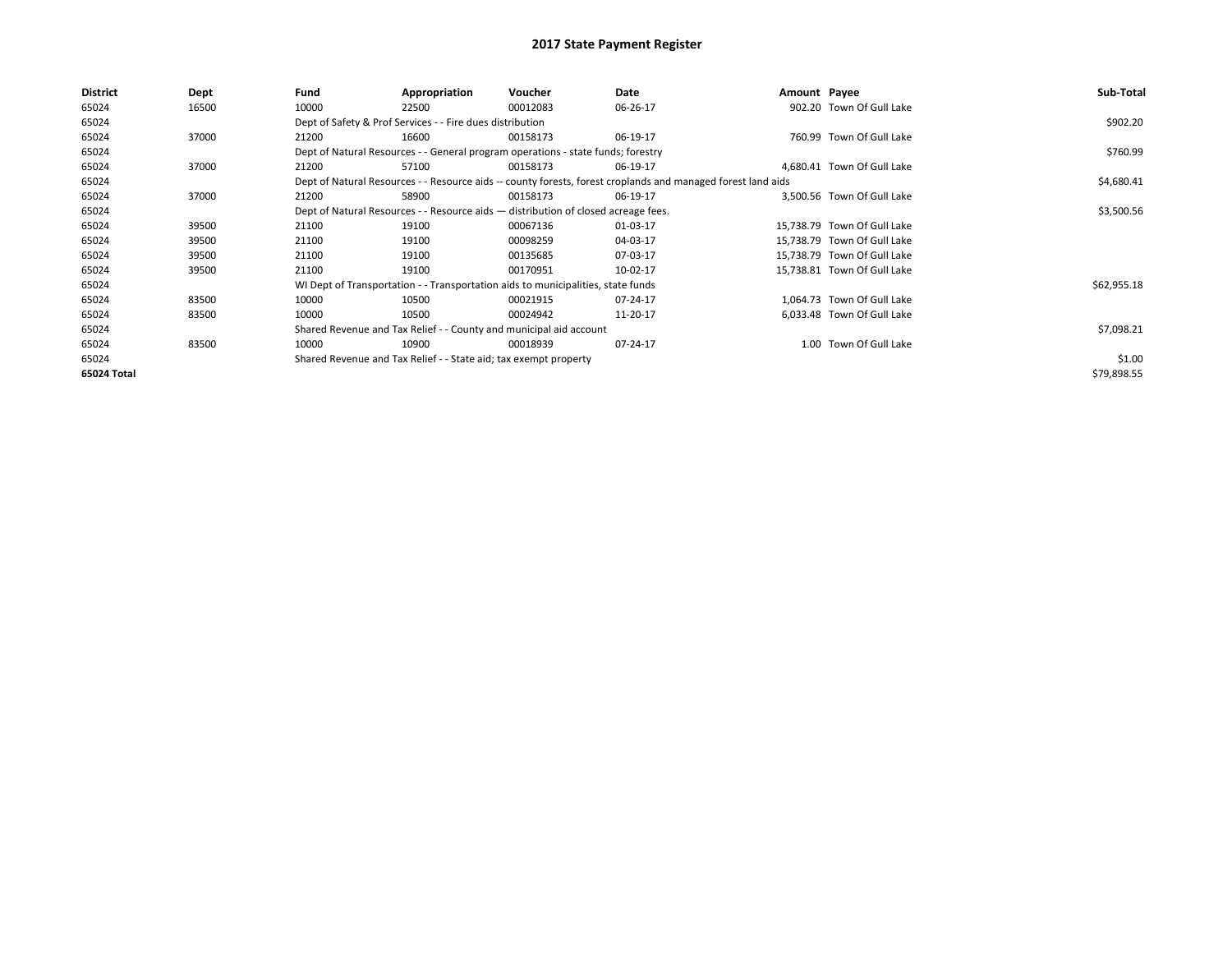| <b>District</b> | Dept  | Fund  | Appropriation                                                                                                | Voucher  | Date     | Amount Payee |                             | Sub-Total    |
|-----------------|-------|-------|--------------------------------------------------------------------------------------------------------------|----------|----------|--------------|-----------------------------|--------------|
| 65026           | 16500 | 10000 | 22500                                                                                                        | 00012084 | 06-26-17 |              | 4,790.55 Town Of Long Lake  |              |
| 65026           |       |       | Dept of Safety & Prof Services - - Fire dues distribution                                                    |          |          |              |                             | \$4,790.55   |
| 65026           | 37000 | 10000 | 50300                                                                                                        | 00125782 | 02-06-17 |              | 69.40 Town Of Long Lake     |              |
| 65026           |       |       | Dept of Natural Resources - - Aids in lieu of taxes - general fund                                           |          |          |              |                             | \$69.40      |
| 65026           | 37000 | 21200 | 16600                                                                                                        | 00158174 | 06-19-17 |              | 1,657.74 Town Of Long Lake  |              |
| 65026           |       |       | Dept of Natural Resources - - General program operations - state funds; forestry                             |          |          |              |                             | \$1,657.74   |
| 65026           | 37000 | 21200 | 57100                                                                                                        | 00158174 | 06-19-17 |              | 827.24 Town Of Long Lake    |              |
| 65026           |       |       | Dept of Natural Resources - - Resource aids -- county forests, forest croplands and managed forest land aids |          | \$827.24 |              |                             |              |
| 65026           | 37000 | 21200 | 57900                                                                                                        | 00142589 | 04-21-17 |              | 5.28 Town Of Long Lake      |              |
| 65026           |       |       | Dept of Natural Resources - - Aids in lieu of taxes - sum sufficient                                         |          |          |              |                             | \$5.28       |
| 65026           | 37000 | 21200 | 58900                                                                                                        | 00158174 | 06-19-17 |              | 7,625.58 Town Of Long Lake  |              |
| 65026           |       |       | Dept of Natural Resources - - Resource aids - distribution of closed acreage fees.                           |          |          |              |                             | \$7,625.58   |
| 65026           | 39500 | 21100 | 19100                                                                                                        | 00067137 | 01-03-17 |              | 20,434.56 Town Of Long Lake |              |
| 65026           | 39500 | 21100 | 19100                                                                                                        | 00098260 | 04-03-17 |              | 20,434.56 Town Of Long Lake |              |
| 65026           | 39500 | 21100 | 19100                                                                                                        | 00135686 | 07-03-17 |              | 20,434.56 Town Of Long Lake |              |
| 65026           | 39500 | 21100 | 19100                                                                                                        | 00170952 | 10-02-17 |              | 20,434.56 Town Of Long Lake |              |
| 65026           |       |       | WI Dept of Transportation - - Transportation aids to municipalities, state funds                             |          |          |              |                             | \$81,738.24  |
| 65026           | 83500 | 10000 | 10500                                                                                                        | 00021916 | 07-24-17 |              | 1,311.06 Town Of Long Lake  |              |
| 65026           | 83500 | 10000 | 10500                                                                                                        | 00024943 | 11-20-17 |              | 7,429.34 Town Of Long Lake  |              |
| 65026           |       |       | Shared Revenue and Tax Relief - - County and municipal aid account                                           |          |          |              |                             | \$8,740.40   |
| 65026           | 83500 | 10000 | 10900                                                                                                        | 00018940 | 07-24-17 |              | 20.00 Town Of Long Lake     |              |
| 65026           |       |       | Shared Revenue and Tax Relief - - State aid; tax exempt property                                             |          |          |              |                             | \$20.00      |
| 65026 Total     |       |       |                                                                                                              |          |          |              |                             | \$105,474.43 |
|                 |       |       |                                                                                                              |          |          |              |                             |              |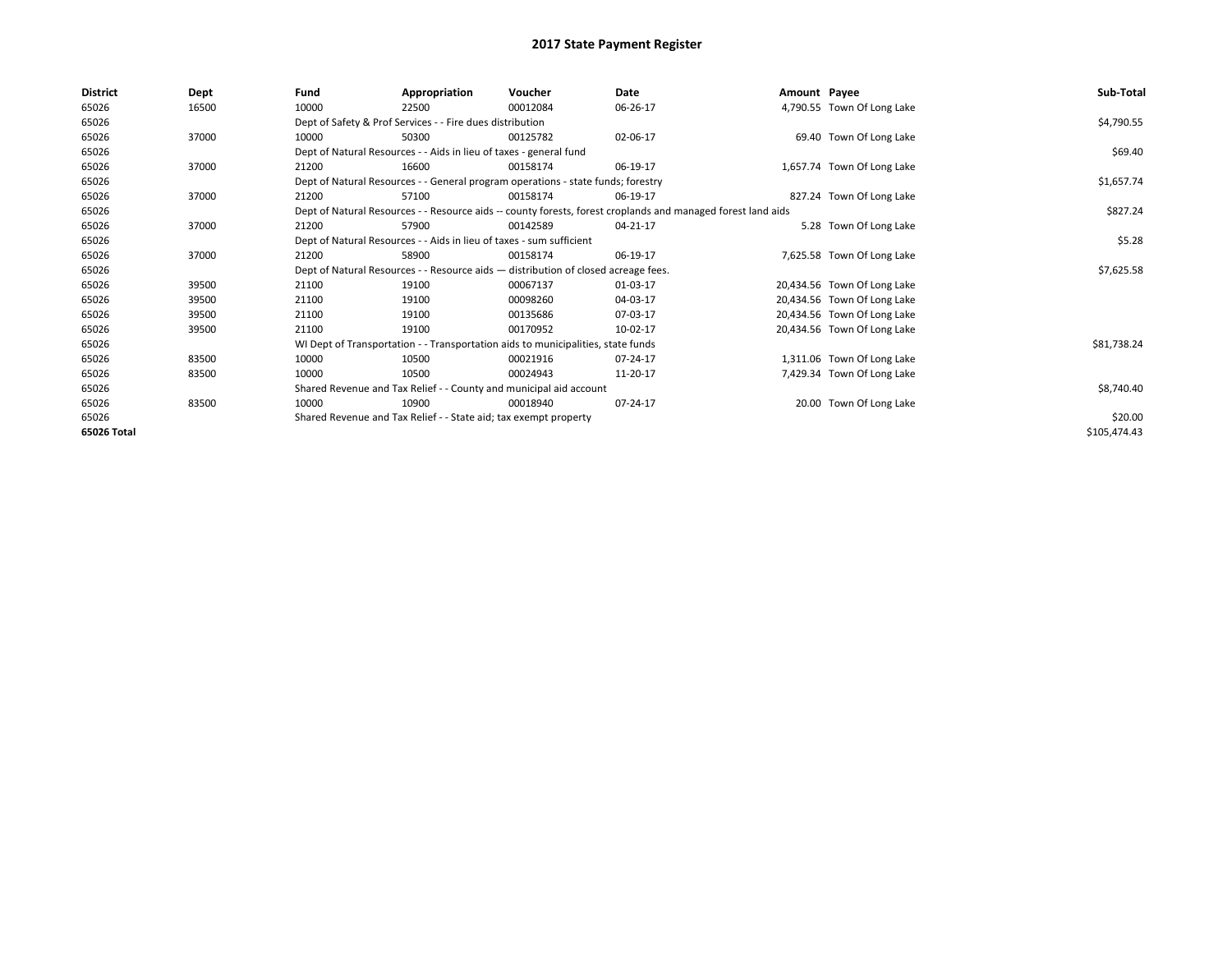| <b>District</b> | Dept  | Fund                                                                               | Appropriation                                                                    | Voucher    | Date                                                                                                         | Amount Payee |                         | Sub-Total   |
|-----------------|-------|------------------------------------------------------------------------------------|----------------------------------------------------------------------------------|------------|--------------------------------------------------------------------------------------------------------------|--------------|-------------------------|-------------|
| 65028           | 16500 | 10000                                                                              | 22500                                                                            | 00012085   | 06-26-17                                                                                                     |              | 4,266.32 Town Of Madge  |             |
| 65028           |       |                                                                                    | Dept of Safety & Prof Services - - Fire dues distribution                        |            |                                                                                                              |              |                         | \$4,266.32  |
| 65028           | 37000 | 21200                                                                              | 16600                                                                            | 00158175   | 06-19-17                                                                                                     |              | 994.85 Town Of Madge    |             |
| 65028           |       |                                                                                    | Dept of Natural Resources - - General program operations - state funds; forestry |            |                                                                                                              |              |                         | \$994.85    |
| 65028           | 37000 | 21200                                                                              | 57100                                                                            | 00158175   | 06-19-17                                                                                                     |              | 1,670.74 Town Of Madge  |             |
| 65028           |       |                                                                                    |                                                                                  |            | Dept of Natural Resources - - Resource aids -- county forests, forest croplands and managed forest land aids |              |                         | \$1,670.74  |
| 65028           | 37000 | 21200                                                                              | 57900                                                                            | 00144113   | 04-21-17                                                                                                     |              | 29.39 Town Of Madge     |             |
| 65028           |       | Dept of Natural Resources - - Aids in lieu of taxes - sum sufficient               |                                                                                  | \$29.39    |                                                                                                              |              |                         |             |
| 65028           | 37000 | 21200                                                                              | 58900                                                                            | 00158175   | 06-19-17                                                                                                     |              | 4,576.32 Town Of Madge  |             |
| 65028           |       | Dept of Natural Resources - - Resource aids - distribution of closed acreage fees. |                                                                                  | \$4,576.32 |                                                                                                              |              |                         |             |
| 65028           | 39500 | 21100                                                                              | 19100                                                                            | 00067138   | 01-03-17                                                                                                     |              | 18,348.16 Town Of Madge |             |
| 65028           | 39500 | 21100                                                                              | 19100                                                                            | 00098261   | 04-03-17                                                                                                     |              | 18,348.16 Town Of Madge |             |
| 65028           | 39500 | 21100                                                                              | 19100                                                                            | 00135687   | 07-03-17                                                                                                     |              | 18,348.16 Town Of Madge |             |
| 65028           | 39500 | 21100                                                                              | 19100                                                                            | 00170953   | 10-02-17                                                                                                     |              | 18,348.18 Town Of Madge |             |
| 65028           |       |                                                                                    | WI Dept of Transportation - - Transportation aids to municipalities, state funds |            |                                                                                                              |              |                         | \$73,392.66 |
| 65028           | 83500 | 10000                                                                              | 10500                                                                            | 00021917   | 07-24-17                                                                                                     |              | 778.22 Town Of Madge    |             |
| 65028           | 83500 | 10000                                                                              | 10500                                                                            | 00024944   | 11-20-17                                                                                                     |              | 4,409.94 Town Of Madge  |             |
| 65028           |       |                                                                                    | Shared Revenue and Tax Relief - - County and municipal aid account               |            |                                                                                                              |              |                         | \$5,188.16  |
| 65028           | 83500 | 10000                                                                              | 10900                                                                            | 00018941   | 07-24-17                                                                                                     |              | 1.00 Town Of Madge      |             |
| 65028           |       |                                                                                    | Shared Revenue and Tax Relief - - State aid; tax exempt property                 |            |                                                                                                              |              |                         | \$1.00      |
| 65028 Total     |       |                                                                                    |                                                                                  |            |                                                                                                              |              |                         | \$90,119.44 |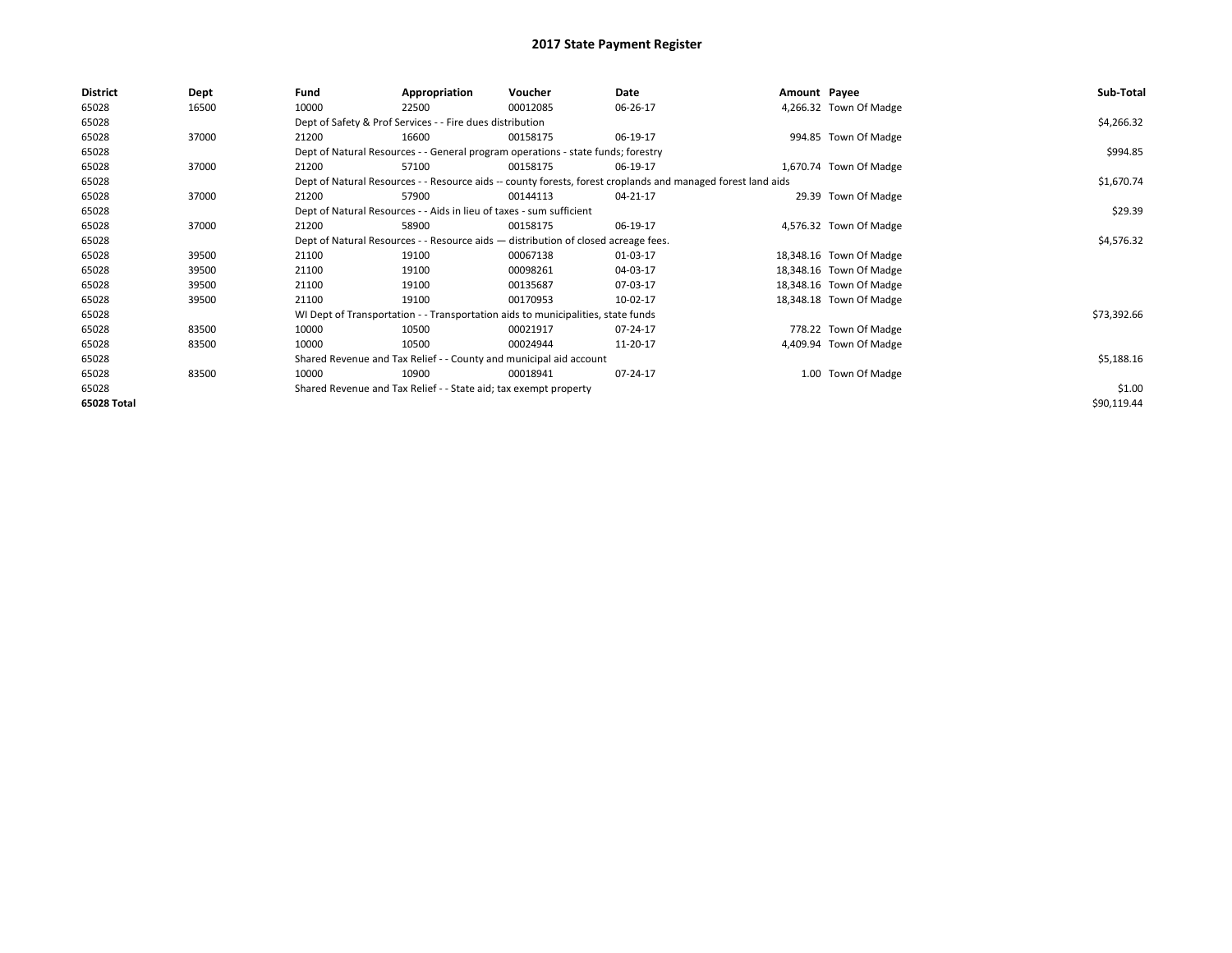| <b>District</b> | Dept  | Fund  | Appropriation                                                                                                | Voucher  | Date                                                                                               | Amount Payee |                          | Sub-Total    |  |  |
|-----------------|-------|-------|--------------------------------------------------------------------------------------------------------------|----------|----------------------------------------------------------------------------------------------------|--------------|--------------------------|--------------|--|--|
| 65030           | 16500 | 10000 | 22500                                                                                                        | 00012086 | 06-26-17                                                                                           |              | 10,160.32 Town Of Minong |              |  |  |
| 65030           |       |       | Dept of Safety & Prof Services - - Fire dues distribution                                                    |          |                                                                                                    |              |                          | \$10,160.32  |  |  |
| 65030           | 37000 | 10000 | 50300                                                                                                        | 00125728 | 02-06-17                                                                                           |              | 857.70 Town Of Minong    |              |  |  |
| 65030           | 37000 | 10000 | 50300                                                                                                        | 00125729 | 02-06-17                                                                                           |              | 39,540.75 Town Of Minong |              |  |  |
| 65030           |       |       | Dept of Natural Resources - - Aids in lieu of taxes - general fund                                           |          |                                                                                                    |              |                          | \$40,398.45  |  |  |
| 65030           | 37000 | 21200 | 16600                                                                                                        | 00158176 | 06-19-17                                                                                           |              | 928.85 Town Of Minong    |              |  |  |
| 65030           |       |       | Dept of Natural Resources - - General program operations - state funds; forestry                             |          |                                                                                                    |              |                          |              |  |  |
| 65030           | 37000 | 21200 | 57100                                                                                                        | 00158176 | 06-19-17                                                                                           |              | 4,764.71 Town Of Minong  |              |  |  |
| 65030           |       |       | Dept of Natural Resources - - Resource aids -- county forests, forest croplands and managed forest land aids |          |                                                                                                    |              |                          |              |  |  |
| 65030           | 37000 | 21200 | 57900                                                                                                        | 00142418 | 04-21-17                                                                                           |              | 119.20 Town Of Minong    |              |  |  |
| 65030           | 37000 | 21200 | 57900                                                                                                        | 00142419 | 04-21-17                                                                                           |              | 21.38 Town Of Minong     |              |  |  |
| 65030           |       |       | Dept of Natural Resources - - Aids in lieu of taxes - sum sufficient                                         |          |                                                                                                    |              |                          | \$140.58     |  |  |
| 65030           | 37000 | 21200 | 58900                                                                                                        | 00158176 | 06-19-17                                                                                           |              | 4,272.69 Town Of Minong  |              |  |  |
| 65030           |       |       | Dept of Natural Resources - - Resource aids - distribution of closed acreage fees.                           |          |                                                                                                    |              |                          |              |  |  |
| 65030           | 37000 | 21200 | 67800                                                                                                        | 00194242 | 11-08-17                                                                                           |              | 6,000.00 Town Of Minong  |              |  |  |
| 65030           | 37000 | 21200 | 67800                                                                                                        | 00194251 | 11-08-17                                                                                           |              | 14,000.00 Town Of Minong |              |  |  |
| 65030           | 37000 | 21200 | 67800                                                                                                        | 00199267 | 12-05-17                                                                                           |              | 6,000.00 Town Of Minong  |              |  |  |
| 65030           | 37000 | 21200 | 67800                                                                                                        | 00199276 | 12-11-17                                                                                           |              | 2,000.00 Town Of Minong  |              |  |  |
| 65030           |       |       | Dept of Natural Resources - - Environmental aids -- invasive aquatic species and lake monitoring             |          |                                                                                                    |              |                          |              |  |  |
| 65030           | 39500 | 21100 | 19100                                                                                                        | 00067139 | 01-03-17                                                                                           |              | 62,300.08 Town Of Minong |              |  |  |
| 65030           | 39500 | 21100 | 19100                                                                                                        | 00098262 | 04-03-17                                                                                           |              | 62,300.08 Town Of Minong |              |  |  |
| 65030           | 39500 | 21100 | 19100                                                                                                        | 00135688 | 07-03-17                                                                                           |              | 62,300.08 Town Of Minong |              |  |  |
| 65030           | 39500 | 21100 | 19100                                                                                                        | 00170954 | 10-02-17                                                                                           |              | 62,300.10 Town Of Minong |              |  |  |
| 65030           |       |       | WI Dept of Transportation - - Transportation aids to municipalities, state funds                             |          |                                                                                                    |              |                          | \$249,200.34 |  |  |
| 65030           | 39500 | 21100 | 27800                                                                                                        | 00190226 | 11-09-17                                                                                           |              | 14,412.51 Town Of Minong |              |  |  |
| 65030           |       |       | WI Dept of Transportation - - Local roads improvement program, state funds                                   |          |                                                                                                    |              |                          | \$14,412.51  |  |  |
| 65030           | 46500 | 10000 | 30500                                                                                                        | 00022470 | 02-17-17                                                                                           |              | 907.31 Town Of Minong    |              |  |  |
| 65030           | 46500 | 10000 | 30500                                                                                                        | 00022472 | 02-17-17                                                                                           |              | 1,497.54 Town Of Minong  |              |  |  |
| 65030           | 46500 | 10000 | 30500                                                                                                        | 00022474 | 02-17-17                                                                                           |              | 516.65 Town Of Minong    |              |  |  |
| 65030           |       |       |                                                                                                              |          | Department of Military Affairs - - Disaster recovery aid; public health emergency quarantine costs |              |                          | \$2,921.50   |  |  |
| 65030           | 46500 | 10000 | 34200                                                                                                        | 00022470 | 02-17-17                                                                                           |              | 5,443.85 Town Of Minong  |              |  |  |
| 65030           | 46500 | 10000 | 34200                                                                                                        | 00022472 | 02-17-17                                                                                           |              | 8,985.24 Town Of Minong  |              |  |  |
| 65030           | 46500 | 10000 | 34200                                                                                                        | 00022474 | 02-17-17                                                                                           |              | 3,099.89 Town Of Minong  |              |  |  |
| 65030           |       |       | Department of Military Affairs - - Federal aid, local assistance                                             |          |                                                                                                    |              |                          | \$17,528.98  |  |  |
| 65030           | 83500 | 10000 | 10500                                                                                                        | 00021918 | 07-24-17                                                                                           |              | 2,985.64 Town Of Minong  |              |  |  |
| 65030           | 83500 | 10000 | 10500                                                                                                        | 00024945 | 11-20-17                                                                                           |              | 16,918.61 Town Of Minong |              |  |  |
| 65030           |       |       | Shared Revenue and Tax Relief - - County and municipal aid account                                           |          |                                                                                                    |              |                          | \$19,904.25  |  |  |
| 65030           | 83500 | 10000 | 11000                                                                                                        | 00021918 | 07-24-17                                                                                           |              | 112.19 Town Of Minong    |              |  |  |
| 65030           | 83500 | 10000 | 11000                                                                                                        | 00024945 | 11-20-17                                                                                           |              | 623.89 Town Of Minong    |              |  |  |
| 65030           |       |       | Shared Revenue and Tax Relief - - Public utility distribution account                                        |          |                                                                                                    |              |                          | \$736.08     |  |  |
| 65030           | 83500 | 10000 | 50100                                                                                                        | 00015436 | 01-31-17                                                                                           |              | 180.96 Town Of Minong    |              |  |  |
| 65030           |       |       | Shared Revenue and Tax Relief - - Payments for municipal services                                            |          |                                                                                                    |              |                          | \$180.96     |  |  |
| 65030 Total     |       |       |                                                                                                              |          |                                                                                                    |              |                          | \$393,550.22 |  |  |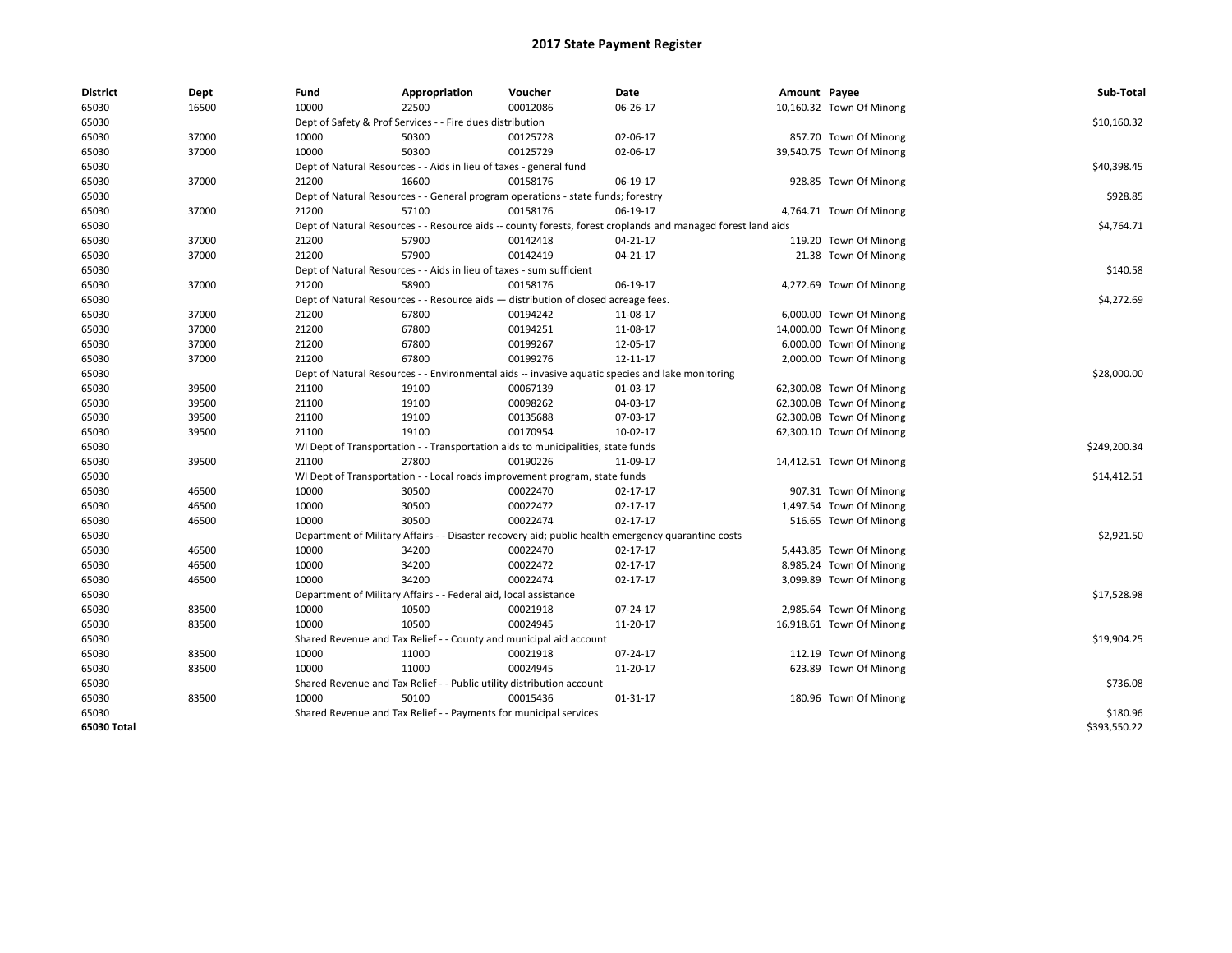| <b>District</b> | Dept  | Fund  | Appropriation                                                                                                | Voucher  | Date       | Amount Payee |                           | Sub-Total    |
|-----------------|-------|-------|--------------------------------------------------------------------------------------------------------------|----------|------------|--------------|---------------------------|--------------|
| 65032           | 16500 | 10000 | 22500                                                                                                        | 00012087 | 06-26-17   |              | 2,126.02 Town Of Sarona   |              |
| 65032           |       |       | Dept of Safety & Prof Services - - Fire dues distribution                                                    |          |            |              |                           | \$2,126.02   |
| 65032           | 37000 | 10000 | 50300                                                                                                        | 00125966 | 02-06-17   |              | 1,212.93 Town Of Sarona   |              |
| 65032           | 37000 | 10000 | 50300                                                                                                        | 00143070 | 04-21-17   |              | 209.90 Town Of Sarona     |              |
| 65032           |       |       | Dept of Natural Resources - - Aids in lieu of taxes - general fund                                           |          |            |              |                           | \$1,422.83   |
| 65032           | 37000 | 21200 | 16600                                                                                                        | 00158177 | 06-19-17   |              | 1,093.87 Town Of Sarona   |              |
| 65032           |       |       | Dept of Natural Resources - - General program operations - state funds; forestry                             |          |            |              |                           | \$1,093.87   |
| 65032           | 37000 | 21200 | 57100                                                                                                        | 00158177 | 06-19-17   |              | 1,204.55 Town Of Sarona   |              |
| 65032           |       |       | Dept of Natural Resources - - Resource aids -- county forests, forest croplands and managed forest land aids |          | \$1,204.55 |              |                           |              |
| 65032           | 37000 | 21200 | 57900                                                                                                        | 00143071 | 04-21-17   |              | 20.99 Town Of Sarona      |              |
| 65032           | 37000 | 21200 | 57900                                                                                                        | 00143072 | 04-21-17   |              | 2.33 Town Of Sarona       |              |
| 65032           |       |       | Dept of Natural Resources - - Aids in lieu of taxes - sum sufficient                                         |          | \$23.32    |              |                           |              |
| 65032           | 37000 | 21200 | 58900                                                                                                        | 00158177 | 06-19-17   |              | 5,031.79 Town Of Sarona   |              |
| 65032           |       |       | Dept of Natural Resources - - Resource aids - distribution of closed acreage fees.                           |          | \$5,031.79 |              |                           |              |
| 65032           | 39500 | 21100 | 19100                                                                                                        | 00067140 | 01-03-17   |              | 21,122.68 Town Of Sarona  |              |
| 65032           | 39500 | 21100 | 19100                                                                                                        | 00098263 | 04-03-17   |              | 21,122.68 Town Of Sarona  |              |
| 65032           | 39500 | 21100 | 19100                                                                                                        | 00135689 | 07-03-17   |              | 21,122.68 Town Of Sarona  |              |
| 65032           | 39500 | 21100 | 19100                                                                                                        | 00170955 | 10-02-17   |              | 21,122.70 Town Of Sarona  |              |
| 65032           |       |       | WI Dept of Transportation - - Transportation aids to municipalities, state funds                             |          |            |              |                           | \$84,490.74  |
| 65032           | 39500 | 21100 | 27000                                                                                                        | 00197281 | 11-30-17   |              | 221,635.58 Town Of Sarona |              |
| 65032           |       |       | WI Dept of Transportation - - Local roads improvement program. discretionary grants, state funds             |          |            |              |                           | \$221,635.58 |
| 65032           | 83500 | 10000 | 10500                                                                                                        | 00021919 | 07-24-17   |              | 1,147.34 Town Of Sarona   |              |
| 65032           | 83500 | 10000 | 10500                                                                                                        | 00024946 | 11-20-17   |              | 6,501.58 Town Of Sarona   |              |
| 65032           |       |       | Shared Revenue and Tax Relief - - County and municipal aid account                                           |          |            |              |                           | \$7,648.92   |
| 65032           | 83500 | 10000 | 10900                                                                                                        | 00018942 | 07-24-17   |              | 10.00 Town Of Sarona      |              |
| 65032           |       |       | Shared Revenue and Tax Relief - - State aid; tax exempt property                                             |          |            |              |                           |              |
| 65032           | 83500 | 10000 | 11000                                                                                                        | 00021919 | 07-24-17   |              | 10.06 Town Of Sarona      |              |
| 65032           | 83500 | 10000 | 11000                                                                                                        | 00024946 | 11-20-17   |              | 47.47 Town Of Sarona      |              |
| 65032           |       |       | Shared Revenue and Tax Relief - - Public utility distribution account                                        |          |            |              |                           | \$57.53      |
| 65032 Total     |       |       |                                                                                                              |          |            |              |                           | \$324,745.15 |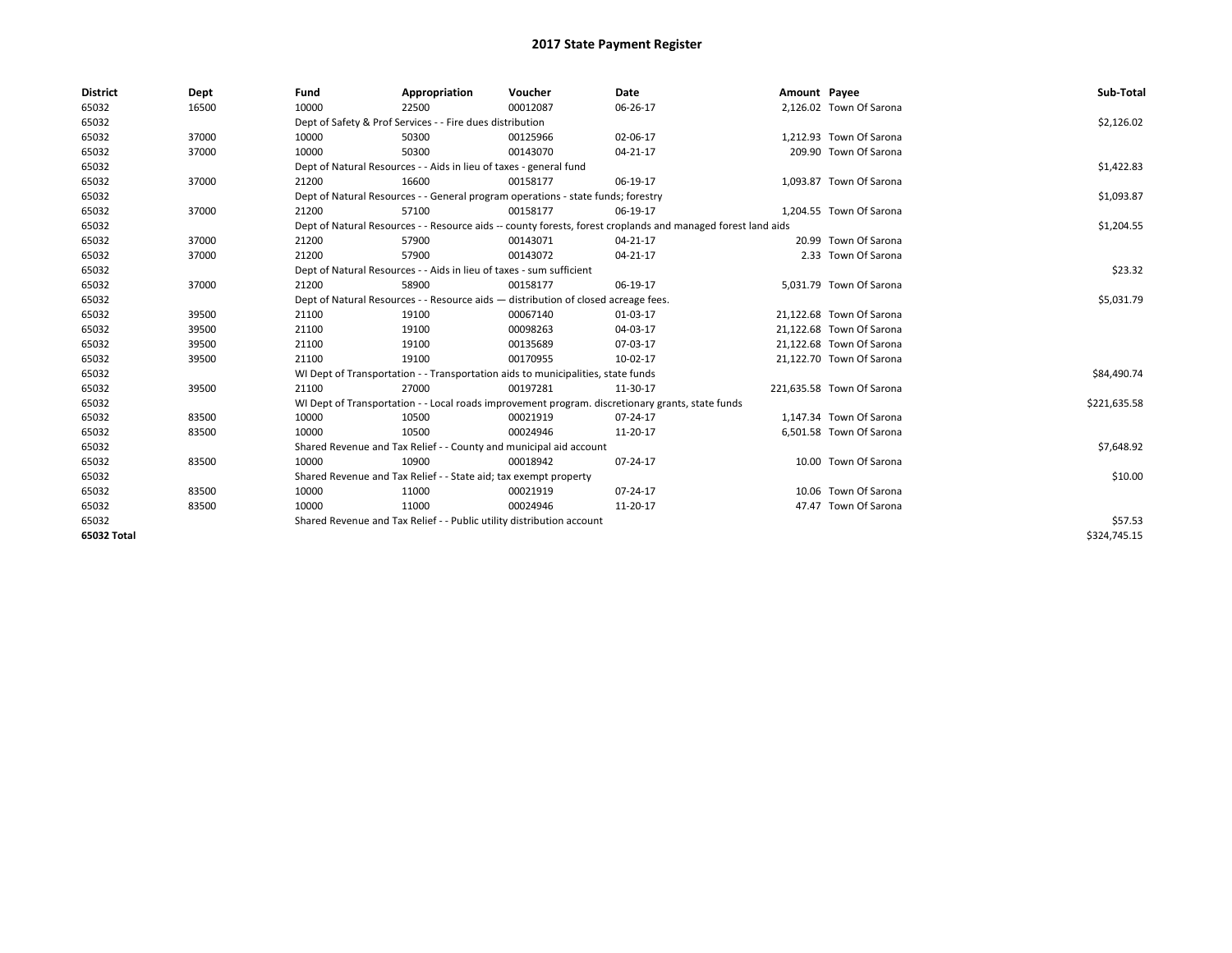| <b>District</b> | Dept  | Fund                                                                                                         | Appropriation                                                                    | Voucher                                                                          | Date           | Amount Payee |                           | Sub-Total   |  |  |
|-----------------|-------|--------------------------------------------------------------------------------------------------------------|----------------------------------------------------------------------------------|----------------------------------------------------------------------------------|----------------|--------------|---------------------------|-------------|--|--|
| 65034           | 16500 | 10000                                                                                                        | 22500                                                                            | 00012088                                                                         | 06-26-17       |              | 3,146.17 Town Of Spooner  |             |  |  |
| 65034           |       |                                                                                                              | Dept of Safety & Prof Services - - Fire dues distribution                        |                                                                                  |                |              |                           | \$3,146.17  |  |  |
| 65034           | 37000 | 10000                                                                                                        | 50300                                                                            | 00130283                                                                         | 02-24-17       |              | 1,240.62 Town Of Spooner  |             |  |  |
| 65034           | 37000 | 10000                                                                                                        | 50300                                                                            | 00144108                                                                         | 04-21-17       |              | 70.68 Town Of Spooner     |             |  |  |
| 65034           |       |                                                                                                              | Dept of Natural Resources - - Aids in lieu of taxes - general fund               |                                                                                  |                |              |                           | \$1,311.30  |  |  |
| 65034           | 37000 | 21200                                                                                                        | 16600                                                                            | 00158178                                                                         | 06-19-17       |              | 237.16 Town Of Spooner    |             |  |  |
| 65034           |       |                                                                                                              | Dept of Natural Resources - - General program operations - state funds; forestry |                                                                                  |                |              |                           |             |  |  |
| 65034           | 37000 | 21200                                                                                                        | 57100                                                                            | 00158178                                                                         | 06-19-17       |              | 217.69 Town Of Spooner    |             |  |  |
| 65034           |       | Dept of Natural Resources - - Resource aids -- county forests, forest croplands and managed forest land aids |                                                                                  | \$217.69                                                                         |                |              |                           |             |  |  |
| 65034           | 37000 | 21200                                                                                                        | 57900                                                                            | 00144107                                                                         | 04-21-17       |              | 5.16 Town Of Spooner      |             |  |  |
| 65034           |       |                                                                                                              | Dept of Natural Resources - - Aids in lieu of taxes - sum sufficient             |                                                                                  |                |              |                           |             |  |  |
| 65034           | 37000 | 21200                                                                                                        | 58900                                                                            | 00158178                                                                         | 06-19-17       |              | 1,090.92 Town Of Spooner  |             |  |  |
| 65034           |       | Dept of Natural Resources - - Resource aids - distribution of closed acreage fees.                           |                                                                                  | \$1,090.92                                                                       |                |              |                           |             |  |  |
| 65034           | 39500 | 21100                                                                                                        | 19100                                                                            | 00067141                                                                         | 01-03-17       |              | 12,066.96 Town Of Spooner |             |  |  |
| 65034           | 39500 | 21100                                                                                                        | 19100                                                                            | 00098264                                                                         | 04-03-17       |              | 12,066.96 Town Of Spooner |             |  |  |
| 65034           | 39500 | 21100                                                                                                        | 19100                                                                            | 00135690                                                                         | 07-03-17       |              | 12,066.96 Town Of Spooner |             |  |  |
| 65034           | 39500 | 21100                                                                                                        | 19100                                                                            | 00170956                                                                         | 10-02-17       |              | 12,066.96 Town Of Spooner |             |  |  |
| 65034           |       |                                                                                                              |                                                                                  | WI Dept of Transportation - - Transportation aids to municipalities, state funds |                |              |                           | \$48,267.84 |  |  |
| 65034           | 39500 | 21100                                                                                                        | 27800                                                                            | 00088455                                                                         | $02 - 22 - 17$ |              | 11,604.57 Town Of Spooner |             |  |  |
| 65034           |       |                                                                                                              |                                                                                  | WI Dept of Transportation - - Local roads improvement program, state funds       |                |              |                           | \$11,604.57 |  |  |
| 65034           | 83500 | 10000                                                                                                        | 10500                                                                            | 00021920                                                                         | 07-24-17       |              | 1,508.01 Town Of Spooner  |             |  |  |
| 65034           | 83500 | 10000                                                                                                        | 10500                                                                            | 00024947                                                                         | 11-20-17       |              | 8,545.41 Town Of Spooner  |             |  |  |
| 65034           |       |                                                                                                              | Shared Revenue and Tax Relief - - County and municipal aid account               |                                                                                  |                |              |                           | \$10,053.42 |  |  |
| 65034           | 83500 | 10000                                                                                                        | 10900                                                                            | 00018943                                                                         | 07-24-17       |              | 7.00 Town Of Spooner      |             |  |  |
| 65034           |       |                                                                                                              | Shared Revenue and Tax Relief - - State aid; tax exempt property                 |                                                                                  |                |              |                           | \$7.00      |  |  |
| 65034           | 83500 | 10000                                                                                                        | 11000                                                                            | 00021920                                                                         | 07-24-17       |              | 74.39 Town Of Spooner     |             |  |  |
| 65034           | 83500 | 10000                                                                                                        | 11000                                                                            | 00024947                                                                         | 11-20-17       |              | 417.88 Town Of Spooner    |             |  |  |
| 65034           |       | Shared Revenue and Tax Relief - - Public utility distribution account                                        |                                                                                  |                                                                                  |                |              |                           | \$492.27    |  |  |
| 65034           | 83500 | 52100                                                                                                        | 36300                                                                            | 00016076                                                                         | 03-27-17       |              | 1,285.24 Town Of Spooner  |             |  |  |
| 65034           |       |                                                                                                              | Shared Revenue and Tax Relief - - Lottery and gaming credit                      |                                                                                  |                |              |                           | \$1,285.24  |  |  |
| 65034 Total     |       |                                                                                                              |                                                                                  |                                                                                  |                |              |                           | \$77,718.74 |  |  |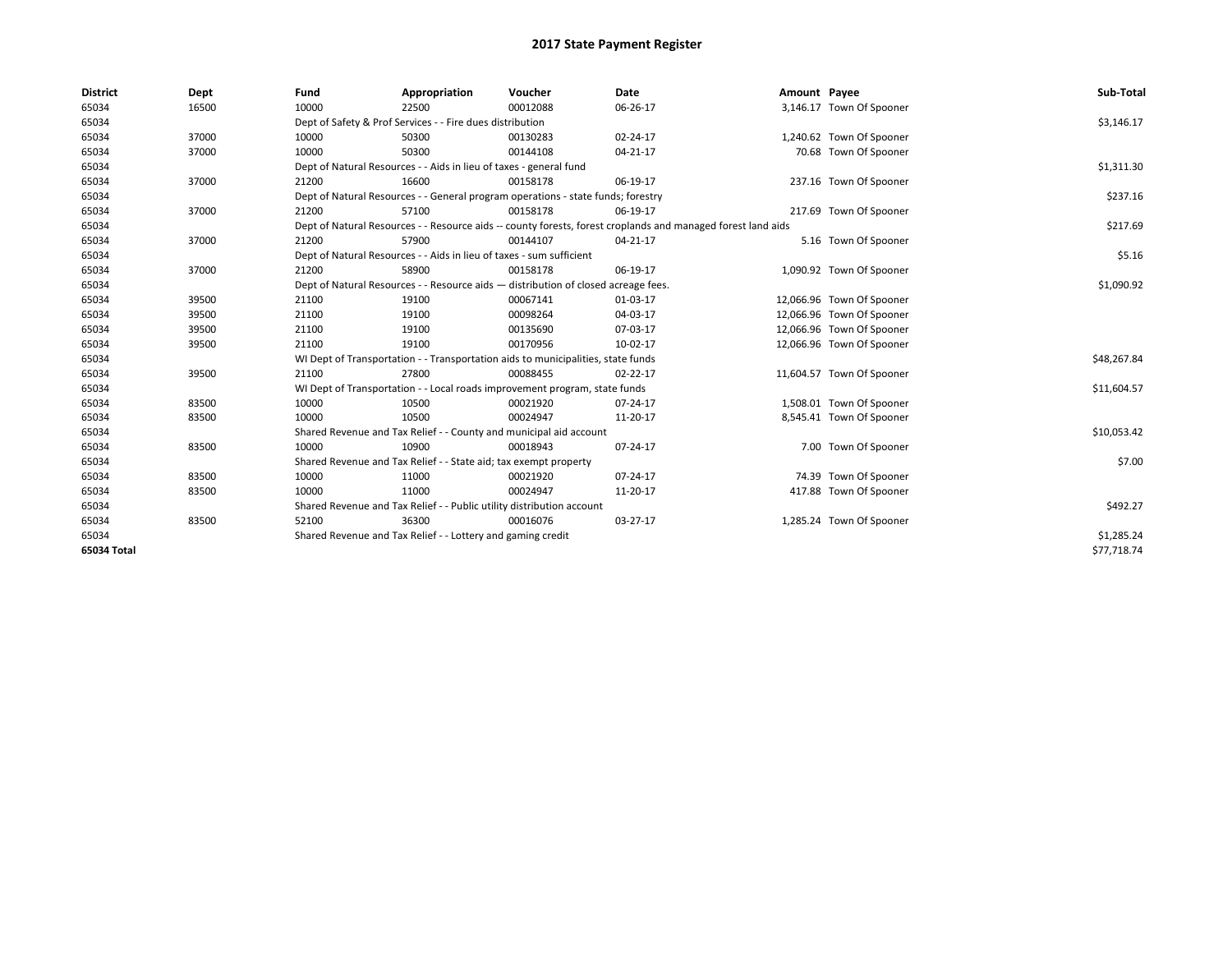| <b>District</b> | Dept  | Fund  | Appropriation                                                                                                | Voucher  | <b>Date</b> | Amount Payee |                               | Sub-Total    |  |  |
|-----------------|-------|-------|--------------------------------------------------------------------------------------------------------------|----------|-------------|--------------|-------------------------------|--------------|--|--|
| 65036           | 16500 | 10000 | 22500                                                                                                        | 00012089 | 06-26-17    |              | 1,144.06 Town Of Springbrook  |              |  |  |
| 65036           |       |       | Dept of Safety & Prof Services - - Fire dues distribution                                                    |          |             |              |                               | \$1,144.06   |  |  |
| 65036           | 37000 | 10000 | 50300                                                                                                        | 00126020 | 02-06-17    |              | 4,308.62 Town Of Springbrook  |              |  |  |
| 65036           | 37000 | 10000 | 50300                                                                                                        | 00143178 | 04-21-17    |              | 34.40 Town Of Springbrook     |              |  |  |
| 65036           |       |       | Dept of Natural Resources - - Aids in lieu of taxes - general fund                                           |          |             |              |                               |              |  |  |
| 65036           | 37000 | 21200 | 16600                                                                                                        | 00158179 | 06-19-17    |              | 408.05 Town Of Springbrook    |              |  |  |
| 65036           |       |       | Dept of Natural Resources - - General program operations - state funds; forestry                             |          |             |              |                               |              |  |  |
| 65036           | 37000 | 21200 | 57100                                                                                                        | 00158179 | 06-19-17    |              | 2,869.69 Town Of Springbrook  |              |  |  |
| 65036           |       |       | Dept of Natural Resources - - Resource aids -- county forests, forest croplands and managed forest land aids |          | \$2,869.69  |              |                               |              |  |  |
| 65036           | 37000 | 21200 | 57900                                                                                                        | 00143179 | 04-21-17    |              | 3.44 Town Of Springbrook      |              |  |  |
| 65036           |       |       | Dept of Natural Resources - - Aids in lieu of taxes - sum sufficient                                         |          |             |              |                               |              |  |  |
| 65036           | 37000 | 21200 | 58900                                                                                                        | 00158179 | 06-19-17    |              | 1,877.04 Town Of Springbrook  |              |  |  |
| 65036           |       |       | Dept of Natural Resources - - Resource aids - distribution of closed acreage fees.                           |          |             |              |                               |              |  |  |
| 65036           | 39500 | 21100 | 19100                                                                                                        | 00067142 | 01-03-17    |              | 18,518.82 Town Of Springbrook |              |  |  |
| 65036           | 39500 | 21100 | 19100                                                                                                        | 00098265 | 04-03-17    |              | 18,518.82 Town Of Springbrook |              |  |  |
| 65036           | 39500 | 21100 | 19100                                                                                                        | 00135691 | 07-03-17    |              | 18,518.82 Town Of Springbrook |              |  |  |
| 65036           | 39500 | 21100 | 19100                                                                                                        | 00170957 | 10-02-17    |              | 18,518.82 Town Of Springbrook |              |  |  |
| 65036           |       |       | WI Dept of Transportation - - Transportation aids to municipalities, state funds                             |          |             |              |                               | \$74,075.28  |  |  |
| 65036           | 46500 | 10000 | 30500                                                                                                        | 00025653 | 05-04-17    |              | 3,347.63 Town Of Springbrook  |              |  |  |
| 65036           |       |       | Department of Military Affairs - - Disaster recovery aid; public health emergency quarantine costs           |          |             |              |                               | \$3,347.63   |  |  |
| 65036           | 46500 | 10000 | 34200                                                                                                        | 00025653 | 05-04-17    |              | 20,085.75 Town Of Springbrook |              |  |  |
| 65036           |       |       | Department of Military Affairs - - Federal aid, local assistance                                             |          |             |              |                               | \$20,085.75  |  |  |
| 65036           | 83500 | 10000 | 10500                                                                                                        | 00021921 | 07-24-17    |              | 3,685.31 Town Of Springbrook  |              |  |  |
| 65036           | 83500 | 10000 | 10500                                                                                                        | 00024948 | 11-20-17    |              | 21,087.03 Town Of Springbrook |              |  |  |
| 65036           |       |       | Shared Revenue and Tax Relief - - County and municipal aid account                                           |          |             |              |                               | \$24,772.34  |  |  |
| 65036 Total     |       |       |                                                                                                              |          |             |              |                               | \$132,926.30 |  |  |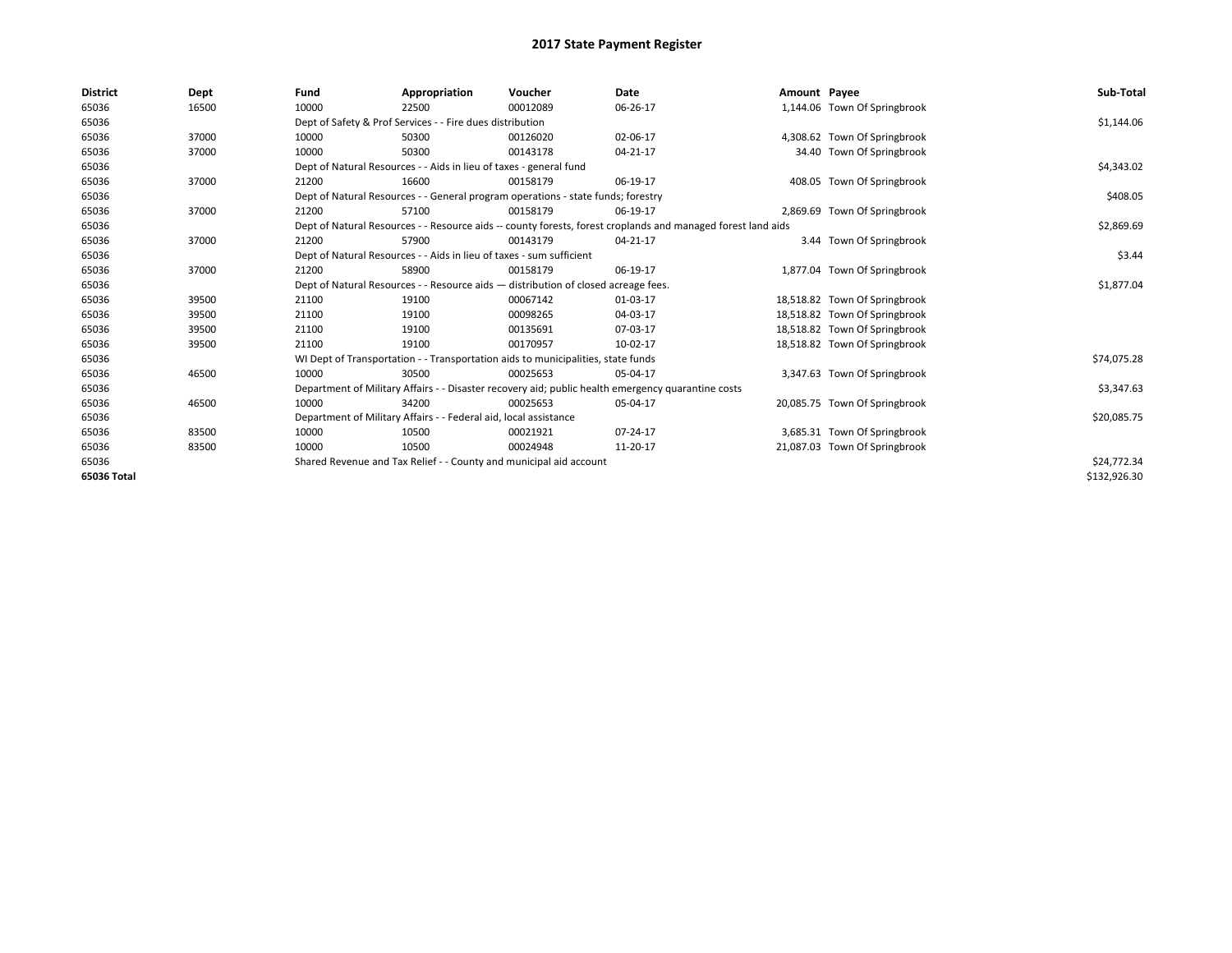| <b>District</b> | Dept  | Fund  | Appropriation                                                                                                | Voucher  | Date       | Amount Payee |                            | Sub-Total    |  |
|-----------------|-------|-------|--------------------------------------------------------------------------------------------------------------|----------|------------|--------------|----------------------------|--------------|--|
| 65038           | 16500 | 10000 | 22500                                                                                                        | 00012090 | 06-27-17   |              | 491.17 Town of Stinnett    |              |  |
| 65038           |       |       | Dept of Safety & Prof Services - - Fire dues distribution                                                    |          |            |              |                            | \$491.17     |  |
| 65038           | 37000 | 10000 | 50300                                                                                                        | 00125937 | 02-06-17   |              | 233.06 Town of Stinnett    |              |  |
| 65038           |       |       | Dept of Natural Resources - - Aids in lieu of taxes - general fund                                           |          |            |              |                            | \$233.06     |  |
| 65038           | 37000 | 21200 | 16600                                                                                                        | 00158180 | 06-19-17   |              | 43.26 Town of Stinnett     |              |  |
| 65038           |       |       | Dept of Natural Resources - - General program operations - state funds; forestry                             |          |            |              |                            | \$43.26      |  |
| 65038           | 37000 | 21200 | 57100                                                                                                        | 00158180 | 06-19-17   |              | 4.536.91 Town of Stinnett  |              |  |
| 65038           |       |       | Dept of Natural Resources - - Resource aids -- county forests, forest croplands and managed forest land aids |          | \$4,536.91 |              |                            |              |  |
| 65038           | 37000 | 21200 | 58900                                                                                                        | 00158180 | 06-19-17   |              | 199.00 Town of Stinnett    |              |  |
| 65038           |       |       | Dept of Natural Resources - - Resource aids - distribution of closed acreage fees.                           |          | \$199.00   |              |                            |              |  |
| 65038           | 39500 | 21100 | 19100                                                                                                        | 00067143 | 01-03-17   |              | 10,745.76 Town of Stinnett |              |  |
| 65038           | 39500 | 21100 | 19100                                                                                                        | 00098266 | 04-03-17   |              | 10,745.76 Town of Stinnett |              |  |
| 65038           | 39500 | 21100 | 19100                                                                                                        | 00135692 | 07-03-17   |              | 10.745.76 Town of Stinnett |              |  |
| 65038           | 39500 | 21100 | 19100                                                                                                        | 00170958 | 10-02-17   |              | 10,745.76 Town of Stinnett |              |  |
| 65038           |       |       | WI Dept of Transportation - - Transportation aids to municipalities, state funds                             |          |            |              |                            | \$42,983.04  |  |
| 65038           | 46500 | 10000 | 30500                                                                                                        | 00028939 | 07-11-17   |              | 7,263.09 Town of Stinnett  |              |  |
| 65038           |       |       | Department of Military Affairs - - Disaster recovery aid; public health emergency quarantine costs           |          |            |              |                            | \$7,263.09   |  |
| 65038           | 46500 | 10000 | 34200                                                                                                        | 00028939 | 07-11-17   |              | 43.578.56 Town of Stinnett |              |  |
| 65038           |       |       | Department of Military Affairs - - Federal aid, local assistance                                             |          |            |              |                            | \$43,578.56  |  |
| 65038           | 50500 | 10000 | 17400                                                                                                        | 00047512 | 04-28-17   |              | 35,537.00 Town of Stinnett |              |  |
| 65038           |       |       | Department of Administration - - High-voltage transmission line annual impact fee distributions              |          |            |              |                            | \$35,537.00  |  |
| 65038           | 83500 | 10000 | 10500                                                                                                        | 00021922 | 07-24-17   |              | 3,151.48 Town of Stinnett  |              |  |
| 65038           | 83500 | 10000 | 10500                                                                                                        | 00024949 | 11-20-17   |              | 17.858.40 Town of Stinnett |              |  |
| 65038           |       |       | Shared Revenue and Tax Relief - - County and municipal aid account                                           |          |            |              |                            |              |  |
| 65038 Total     |       |       |                                                                                                              |          |            |              |                            | \$155,874.97 |  |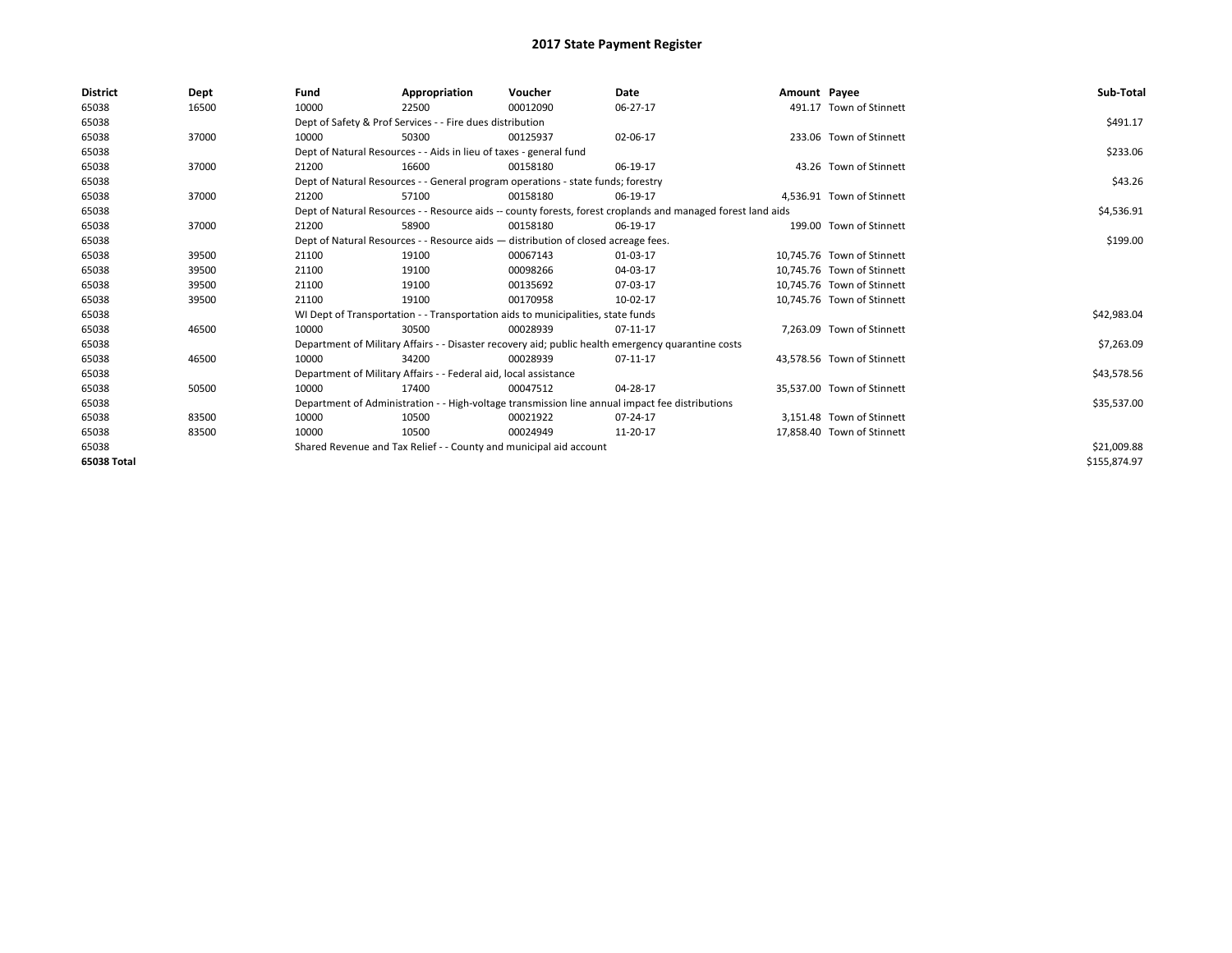| <b>District</b> | Dept  | Fund  | Appropriation                                                                           | Voucher  | Date                                                                                                         | Amount Payee |                              | Sub-Total    |  |  |  |
|-----------------|-------|-------|-----------------------------------------------------------------------------------------|----------|--------------------------------------------------------------------------------------------------------------|--------------|------------------------------|--------------|--|--|--|
| 65040           | 16500 | 10000 | 22500                                                                                   | 00012091 | 06-26-17                                                                                                     |              | 1.819.13 Town Of Stone Lake  |              |  |  |  |
| 65040           |       |       | Dept of Safety & Prof Services - - Fire dues distribution                               |          |                                                                                                              |              |                              |              |  |  |  |
| 65040           | 37000 | 10000 | 50300                                                                                   | 00142925 | $04 - 21 - 17$                                                                                               |              | 37.20 Town Of Stone Lake     |              |  |  |  |
| 65040           |       |       | Dept of Natural Resources - - Aids in lieu of taxes - general fund                      |          |                                                                                                              |              |                              | \$37.20      |  |  |  |
| 65040           | 37000 | 21200 | 16600                                                                                   | 00158181 | 06-19-17                                                                                                     |              | 618.46 Town Of Stone Lake    |              |  |  |  |
| 65040           |       |       | Dept of Natural Resources - - General program operations - state funds; forestry        |          |                                                                                                              |              |                              | \$618.46     |  |  |  |
| 65040           | 37000 | 21200 | 57100                                                                                   | 00158181 | 06-19-17                                                                                                     |              | 2,441.03 Town Of Stone Lake  |              |  |  |  |
| 65040           |       |       |                                                                                         |          | Dept of Natural Resources - - Resource aids -- county forests, forest croplands and managed forest land aids |              |                              | \$2,441.03   |  |  |  |
| 65040           | 37000 | 21200 | 58900                                                                                   | 00158181 | 06-19-17                                                                                                     |              | 2.844.94 Town Of Stone Lake  |              |  |  |  |
| 65040           |       |       | Dept of Natural Resources - - Resource aids - distribution of closed acreage fees.      |          |                                                                                                              |              |                              | \$2,844.94   |  |  |  |
| 65040           | 37000 | 21200 | 67800                                                                                   | 00189936 | 10-23-17                                                                                                     |              | 1.392.57 Town Of Stone Lake  |              |  |  |  |
| 65040           | 37000 | 21200 | 67800                                                                                   | 00201425 | 12-14-17                                                                                                     |              | 743.44 Town Of Stone Lake    |              |  |  |  |
| 65040           |       |       |                                                                                         |          | Dept of Natural Resources - - Environmental aids -- invasive aquatic species and lake monitoring             |              |                              | \$2,136.01   |  |  |  |
| 65040           | 39500 | 21100 | 19100                                                                                   | 00067144 | 01-03-17                                                                                                     |              | 20.996.07 Town Of Stone Lake |              |  |  |  |
| 65040           | 39500 | 21100 | 19100                                                                                   | 00098267 | 04-03-17                                                                                                     |              | 20.996.07 Town Of Stone Lake |              |  |  |  |
| 65040           | 39500 | 21100 | 19100                                                                                   | 00135693 | 07-03-17                                                                                                     |              | 20.996.07 Town Of Stone Lake |              |  |  |  |
| 65040           | 39500 | 21100 | 19100                                                                                   | 00170959 | 10-02-17                                                                                                     |              | 20,996.07 Town Of Stone Lake |              |  |  |  |
| 65040           |       |       | WI Dept of Transportation - - Transportation aids to municipalities, state funds        |          |                                                                                                              |              |                              | \$83,984.28  |  |  |  |
| 65040           | 46500 | 27200 | 36500                                                                                   | 00035399 | 12-13-17                                                                                                     |              | 2.962.11 Town Of Stone Lake  |              |  |  |  |
| 65040           |       |       | Department of Military Affairs - - State disaster assistance; petroleum inspection fund |          |                                                                                                              |              |                              | \$2,962.11   |  |  |  |
| 65040           | 83500 | 10000 | 10500                                                                                   | 00021923 | 07-24-17                                                                                                     |              | 1.084.33 Town Of Stone Lake  |              |  |  |  |
| 65040           | 83500 | 10000 | 10500                                                                                   | 00024950 | 11-20-17                                                                                                     |              | 6,144.53 Town Of Stone Lake  |              |  |  |  |
| 65040           |       |       | Shared Revenue and Tax Relief - - County and municipal aid account                      |          |                                                                                                              |              |                              | \$7,228.86   |  |  |  |
| 65040           | 83500 | 10000 | 10900                                                                                   | 00018944 | 07-24-17                                                                                                     |              | 131.00 Town Of Stone Lake    |              |  |  |  |
| 65040           |       |       | Shared Revenue and Tax Relief - - State aid; tax exempt property                        |          |                                                                                                              |              |                              | \$131.00     |  |  |  |
| 65040 Total     |       |       |                                                                                         |          |                                                                                                              |              |                              | \$104,203.02 |  |  |  |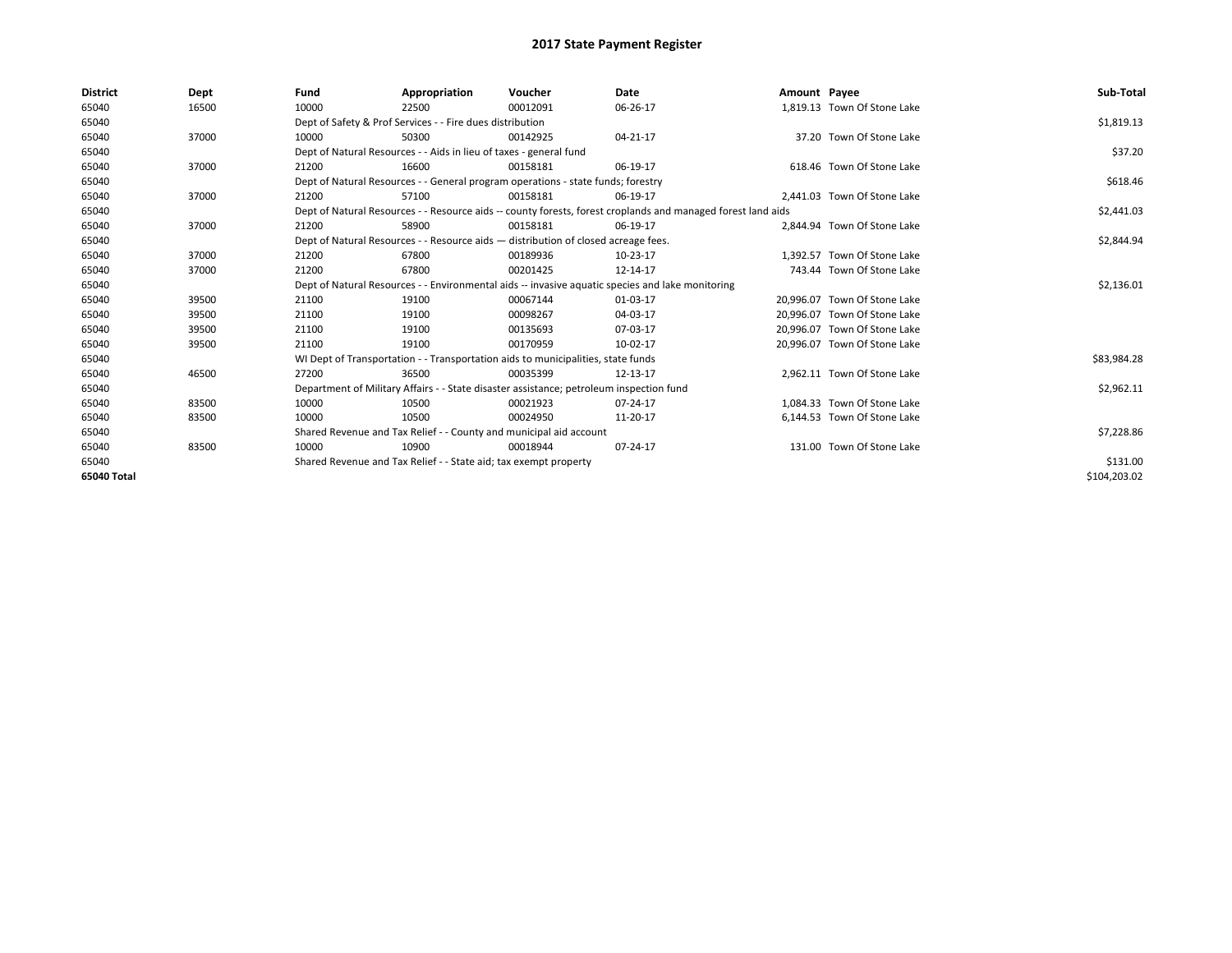| <b>District</b> | Dept  | Fund                                                      | Appropriation                                                                      | Voucher    | Date                                                                                                         | Amount Payee |                         | Sub-Total    |
|-----------------|-------|-----------------------------------------------------------|------------------------------------------------------------------------------------|------------|--------------------------------------------------------------------------------------------------------------|--------------|-------------------------|--------------|
| 65042           | 16500 | 10000                                                     | 22500                                                                              | 00012092   | 06-26-17                                                                                                     |              | 3,720.11 Town Of Trego  |              |
| 65042           |       | Dept of Safety & Prof Services - - Fire dues distribution |                                                                                    | \$3,720.11 |                                                                                                              |              |                         |              |
| 65042           | 37000 | 10000                                                     | 50300                                                                              | 00126616   | 02-07-17                                                                                                     |              | 209.48 Town Of Trego    |              |
| 65042           | 37000 | 10000                                                     | 50300                                                                              | 00126617   | 02-07-17                                                                                                     |              | 1,254.05 Town Of Trego  |              |
| 65042           |       |                                                           | Dept of Natural Resources - - Aids in lieu of taxes - general fund                 |            |                                                                                                              |              |                         | \$1,463.53   |
| 65042           | 37000 | 21200                                                     | 16600                                                                              | 00158182   | 06-19-17                                                                                                     |              | 748.51 Town Of Trego    |              |
| 65042           |       |                                                           | Dept of Natural Resources - - General program operations - state funds; forestry   |            |                                                                                                              |              |                         | \$748.51     |
| 65042           | 37000 | 21200                                                     | 57100                                                                              | 00158182   | 06-19-17                                                                                                     |              | 735.52 Town Of Trego    |              |
| 65042           |       |                                                           |                                                                                    |            | Dept of Natural Resources - - Resource aids -- county forests, forest croplands and managed forest land aids |              |                         | \$735.52     |
| 65042           | 37000 | 21200                                                     | 57900                                                                              | 00143779   | 04-24-17                                                                                                     |              | 159.32 Town Of Trego    |              |
| 65042           |       |                                                           | Dept of Natural Resources - - Aids in lieu of taxes - sum sufficient               |            |                                                                                                              |              |                         | \$159.32     |
| 65042           | 37000 | 21200                                                     | 58900                                                                              | 00158182   | 06-19-17                                                                                                     |              | 3,443.15 Town Of Trego  |              |
| 65042           |       |                                                           | Dept of Natural Resources - - Resource aids - distribution of closed acreage fees. |            |                                                                                                              |              |                         | \$3,443.15   |
| 65042           | 39500 | 21100                                                     | 19100                                                                              | 00067145   | 01-03-17                                                                                                     |              | 28,191.10 Town Of Trego |              |
| 65042           | 39500 | 21100                                                     | 19100                                                                              | 00098268   | 04-04-17                                                                                                     |              | 28,191.10 Town Of Trego |              |
| 65042           | 39500 | 21100                                                     | 19100                                                                              | 00135694   | 07-03-17                                                                                                     |              | 28,191.10 Town Of Trego |              |
| 65042           | 39500 | 21100                                                     | 19100                                                                              | 00170960   | 10-02-17                                                                                                     |              | 28,191.12 Town Of Trego |              |
| 65042           |       |                                                           | WI Dept of Transportation - - Transportation aids to municipalities, state funds   |            |                                                                                                              |              |                         | \$112,764.42 |
| 65042           | 39500 | 21100                                                     | 27800                                                                              | 00101429   | 04-01-17                                                                                                     |              | 14,412.51 Town Of Trego |              |
| 65042           |       |                                                           | WI Dept of Transportation - - Local roads improvement program, state funds         |            |                                                                                                              |              |                         | \$14,412.51  |
| 65042           | 46500 | 10000                                                     | 30500                                                                              | 00023889   | 03-24-17                                                                                                     |              | 1,128.94 Town Of Trego  |              |
| 65042           |       |                                                           |                                                                                    |            | Department of Military Affairs - - Disaster recovery aid; public health emergency quarantine costs           |              |                         | \$1,128.94   |
| 65042           | 46500 | 10000                                                     | 34200                                                                              | 00023889   | 03-24-17                                                                                                     |              | 6,773.63 Town Of Trego  |              |
| 65042           |       |                                                           | Department of Military Affairs - - Federal aid, local assistance                   |            |                                                                                                              |              |                         | \$6,773.63   |
| 65042 Total     |       |                                                           |                                                                                    |            |                                                                                                              |              |                         | \$145,349.64 |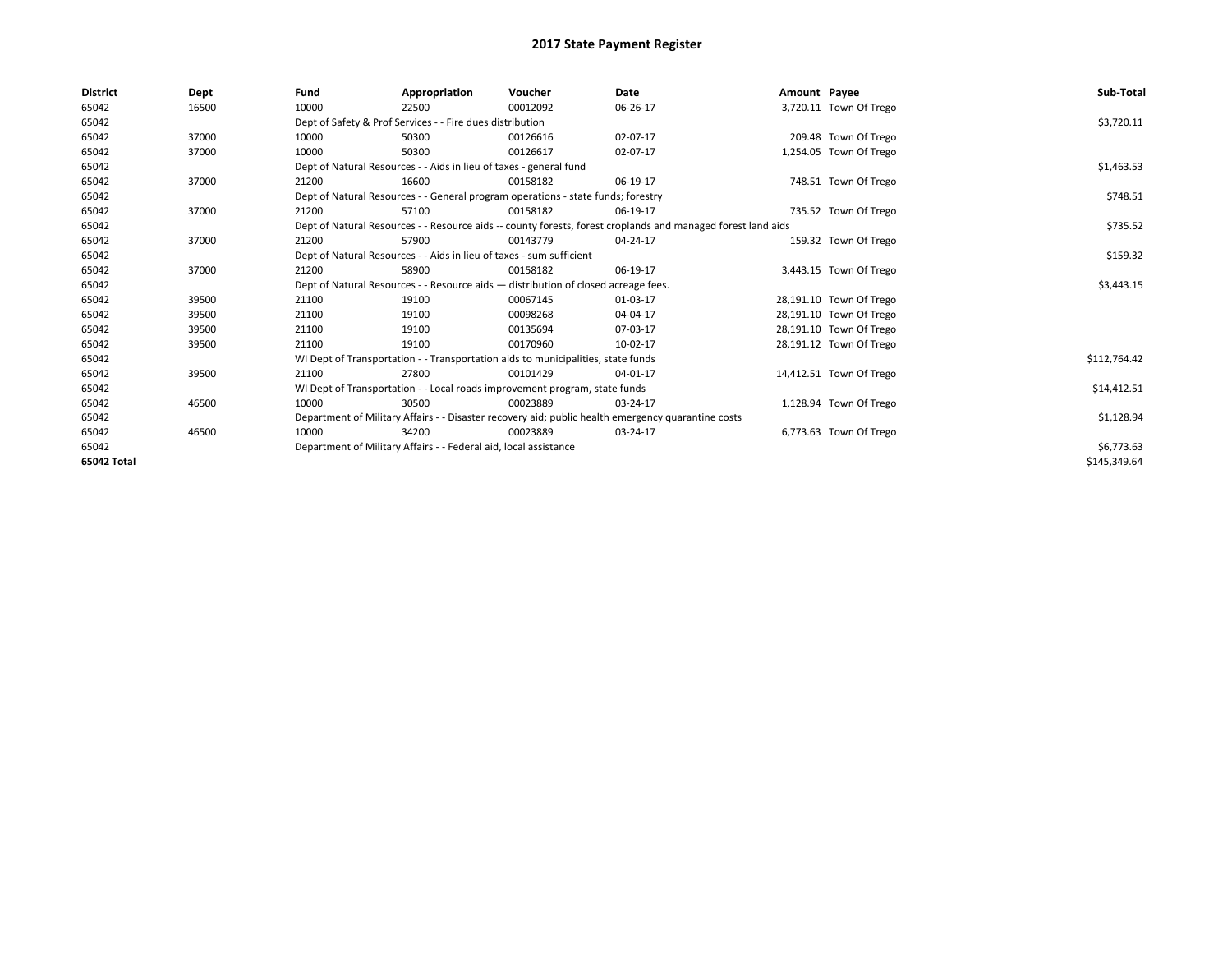| <b>District</b> | Dept  | Fund                                                               | Appropriation                                                      | Voucher                                                                          | <b>Date</b> | Amount Payee |                                 | Sub-Total    |
|-----------------|-------|--------------------------------------------------------------------|--------------------------------------------------------------------|----------------------------------------------------------------------------------|-------------|--------------|---------------------------------|--------------|
| 65106           | 16500 | 10000                                                              | 22500                                                              | 00012093                                                                         | 06-26-17    |              | 1,202.34 Village Of Birchwood   |              |
| 65106           |       | Dept of Safety & Prof Services - - Fire dues distribution          |                                                                    | \$1,202.34                                                                       |             |              |                                 |              |
| 65106           | 37000 | 10000                                                              | 50300                                                              | 00125739                                                                         | 02-06-17    |              | 1,175.38 Village Of Birchwood   |              |
| 65106           |       |                                                                    | Dept of Natural Resources - - Aids in lieu of taxes - general fund |                                                                                  |             |              |                                 | \$1,175.38   |
| 65106           | 39500 | 21100                                                              | 18500                                                              | 00114571                                                                         | 05-11-17    |              | 4,000.00 Village Of Birchwood   |              |
| 65106           |       |                                                                    |                                                                    | WI Dept of Transportation - - Highway safety, local assistance, federal funds    |             |              |                                 | \$4,000.00   |
| 65106           | 39500 | 21100                                                              | 19100                                                              | 00067146                                                                         | 01-03-17    |              | 5,871.34 Village Of Birchwood   |              |
| 65106           | 39500 | 21100                                                              | 19100                                                              | 00098269                                                                         | 04-03-17    |              | 5,871.34 Village Of Birchwood   |              |
| 65106           | 39500 | 21100                                                              | 19100                                                              | 00135695                                                                         | 07-03-17    |              | 5,871.34 Village Of Birchwood   |              |
| 65106           | 39500 | 21100                                                              | 19100                                                              | 00170961                                                                         | 10-02-17    |              | 5,871.34 Village Of Birchwood   |              |
| 65106           |       |                                                                    |                                                                    | WI Dept of Transportation - - Transportation aids to municipalities, state funds |             |              |                                 | \$23,485.36  |
| 65106           | 43500 | 00005                                                              | 16300                                                              | 01LGS                                                                            | 11-17-17    |              | 2,000.00 Village Of Birchwood   |              |
| 65106           |       |                                                                    | Department of Health Services - - Guardianship grant program       |                                                                                  |             |              |                                 | \$2,000.00   |
| 65106           | 45500 | 10000                                                              | 23100                                                              | 00039745                                                                         | 12-26-17    |              | 160.00 Village Of Birchwood     |              |
| 65106           |       |                                                                    |                                                                    | Department of Justice - - Law enforcement training fund, local assistance        |             |              |                                 | \$160.00     |
| 65106           | 83500 | 10000                                                              | 10100                                                              | 00021924                                                                         | 07-24-17    |              | 1,258.32 Village Of Birchwood   |              |
| 65106           |       |                                                                    |                                                                    | Shared Revenue and Tax Relief - - Expenditure restraint program account          |             |              |                                 | \$1,258.32   |
| 65106           | 83500 | 10000                                                              | 10500                                                              | 00021924                                                                         | 07-24-17    |              | 18,184.16 Village Of Birchwood  |              |
| 65106           | 83500 | 10000                                                              | 10500                                                              | 00024951                                                                         | 11-20-17    |              | 101,043.56 Village Of Birchwood |              |
| 65106           |       | Shared Revenue and Tax Relief - - County and municipal aid account |                                                                    | \$119,227.72                                                                     |             |              |                                 |              |
| 65106           | 83500 | 10000                                                              | 10900                                                              | 00018945                                                                         | 07-24-17    |              | 217.00 Village Of Birchwood     |              |
| 65106           | 83500 | 10000                                                              | 10900                                                              | 00020000                                                                         | 07-24-17    |              | 180.00 Village Of Birchwood     |              |
| 65106           |       |                                                                    | Shared Revenue and Tax Relief - - State aid; tax exempt property   |                                                                                  |             |              |                                 | \$397.00     |
| 65106 Total     |       |                                                                    |                                                                    |                                                                                  |             |              |                                 | \$152,906.12 |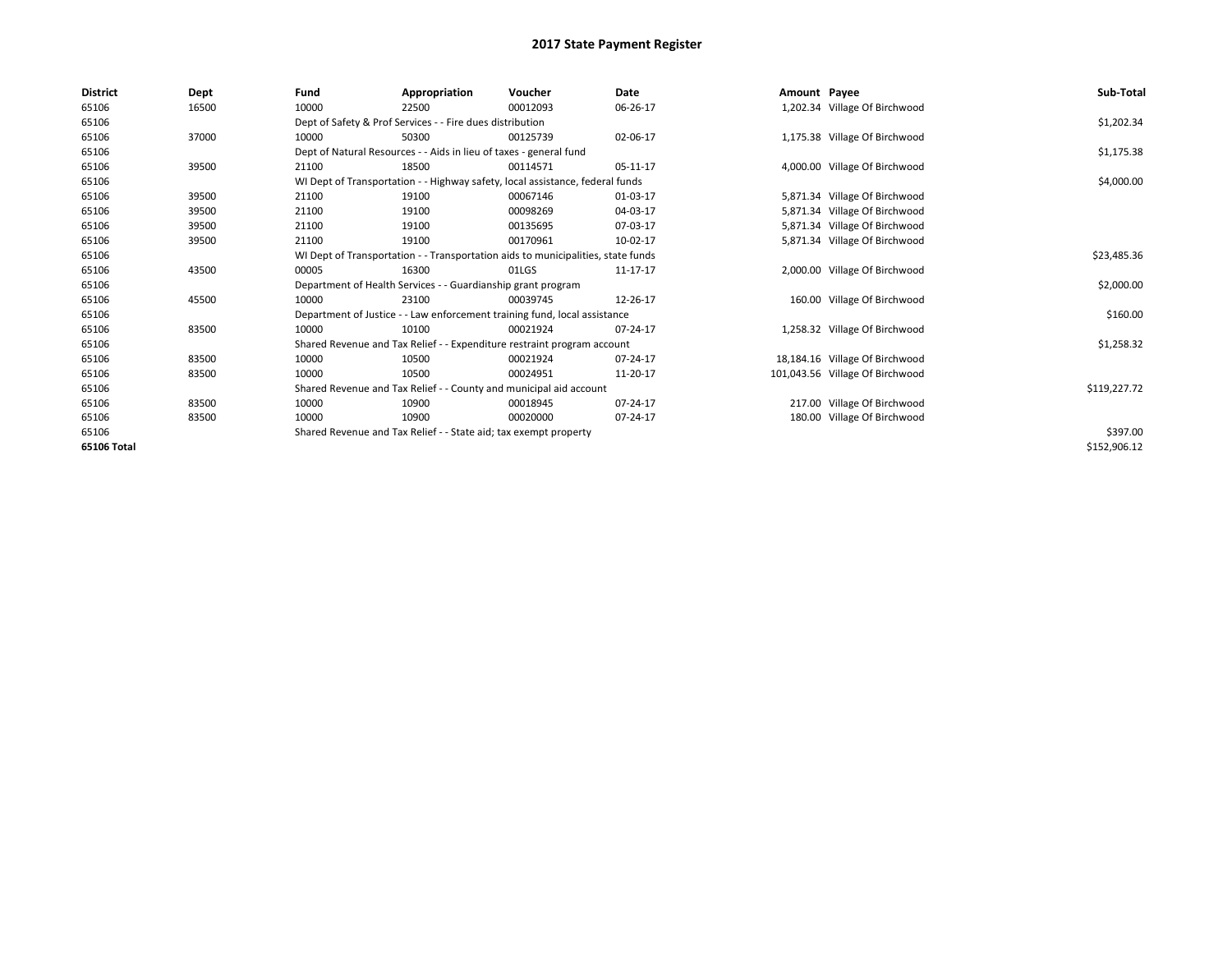| <b>District</b> | Dept  | Fund                                                      | Appropriation                                                                    | Voucher  | Date                                                                                               | Amount Payee |                               | Sub-Total    |
|-----------------|-------|-----------------------------------------------------------|----------------------------------------------------------------------------------|----------|----------------------------------------------------------------------------------------------------|--------------|-------------------------------|--------------|
| 65151           | 16500 | 10000                                                     | 22500                                                                            | 00012094 | 06-27-17                                                                                           |              | 1,701.62 Minong, Village of   |              |
| 65151           |       | Dept of Safety & Prof Services - - Fire dues distribution | \$1,701.62                                                                       |          |                                                                                                    |              |                               |              |
| 65151           | 37000 | 10000                                                     | 50300                                                                            | 00126334 | 02-06-17                                                                                           |              | 95.81 Minong, Village of      |              |
| 65151           | 37000 | 10000                                                     | 50300                                                                            | 00126335 | 02-06-17                                                                                           |              | 207.03 Minong, Village of     |              |
| 65151           |       |                                                           | Dept of Natural Resources - - Aids in lieu of taxes - general fund               |          |                                                                                                    |              |                               | \$302.84     |
| 65151           | 37000 | 21200                                                     | 57900                                                                            | 00144073 | 04-21-17                                                                                           |              | 6.05 Minong, Village of       |              |
| 65151           |       |                                                           | Dept of Natural Resources - - Aids in lieu of taxes - sum sufficient             |          |                                                                                                    |              |                               | \$6.05       |
| 65151           | 37000 | 21200                                                     | 58300                                                                            | 00147304 | 05-16-17                                                                                           |              | 2,885.68 Minong, Village of   |              |
| 65151           |       |                                                           | Dept of Natural Resources - - Recreation and resource aids, federal funds        |          |                                                                                                    |              |                               | \$2,885.68   |
| 65151           | 39500 | 21100                                                     | 19100                                                                            | 00067147 | 01-03-17                                                                                           |              | 12,715.37 Minong, Village of  |              |
| 65151           | 39500 | 21100                                                     | 19100                                                                            | 00098270 | 04-03-17                                                                                           |              | 12,715.37 Minong, Village of  |              |
| 65151           | 39500 | 21100                                                     | 19100                                                                            | 00135696 | 07-03-17                                                                                           |              | 12,715.37 Minong, Village of  |              |
| 65151           | 39500 | 21100                                                     | 19100                                                                            | 00170962 | 10-02-17                                                                                           |              | 12,715.40 Minong, Village of  |              |
| 65151           |       |                                                           | WI Dept of Transportation - - Transportation aids to municipalities, state funds |          |                                                                                                    |              |                               | \$50,861.51  |
| 65151           | 43500 | 10000                                                     | 11900                                                                            | 00152498 | 09-01-17                                                                                           |              | 4,938.37 Minong, Village of   |              |
| 65151           |       |                                                           | Department of Health Services - - Emergency medical services; aids               |          |                                                                                                    |              |                               | \$4,938.37   |
| 65151           | 43500 | 00005                                                     | 16300                                                                            | 01LGS    | 11-17-17                                                                                           |              | 2,490.57 Minong, Village of   |              |
| 65151           |       |                                                           | Department of Health Services - - Guardianship grant program                     |          |                                                                                                    |              |                               | \$2,490.57   |
| 65151           | 45500 | 10000                                                     | 23100                                                                            | 00035862 | 10-16-17                                                                                           |              | 480.00 Minong, Village of     |              |
| 65151           |       |                                                           | Department of Justice - - Law enforcement training fund, local assistance        |          |                                                                                                    |              |                               | \$480.00     |
| 65151           | 46500 | 10000                                                     | 30500                                                                            | 00031847 | 09-20-17                                                                                           |              | 895.43 Minong, Village of     |              |
| 65151           |       |                                                           |                                                                                  |          | Department of Military Affairs - - Disaster recovery aid; public health emergency quarantine costs |              |                               | \$895.43     |
| 65151           | 46500 | 10000                                                     | 34200                                                                            | 00031847 | 09-20-17                                                                                           |              | 5,372.56 Minong, Village of   |              |
| 65151           |       |                                                           | Department of Military Affairs - - Federal aid, local assistance                 |          |                                                                                                    |              |                               | \$5,372.56   |
| 65151           | 50500 | 10000                                                     | 74300                                                                            | 00065231 | 11-17-17                                                                                           |              | 6,250.00 Minong, Village of   |              |
| 65151           |       |                                                           | Department of Administration - - Federal aid; local assistance                   |          |                                                                                                    |              |                               | \$6,250.00   |
| 65151           | 83500 | 10000                                                     | 10100                                                                            | 00021925 | 07-24-17                                                                                           |              | 4,015.83 Minong, Village of   |              |
| 65151           |       |                                                           | Shared Revenue and Tax Relief - - Expenditure restraint program account          |          |                                                                                                    |              |                               | \$4,015.83   |
| 65151           | 83500 | 10000                                                     | 10500                                                                            | 00021925 | 07-24-17                                                                                           |              | 23,707.49 Minong, Village of  |              |
| 65151           | 83500 | 10000                                                     | 10500                                                                            | 00024952 | 11-20-17                                                                                           |              | 131,851.87 Minong, Village of |              |
| 65151           |       |                                                           | Shared Revenue and Tax Relief - - County and municipal aid account               |          |                                                                                                    |              |                               | \$155,559.36 |
| 65151           | 83500 | 10000                                                     | 10900                                                                            | 00018946 | 07-24-17                                                                                           |              | 12,966.00 Minong, Village of  |              |
| 65151           | 83500 | 10000                                                     | 10900                                                                            | 00020001 | 07-24-17                                                                                           |              | 253.00 Minong, Village of     |              |
| 65151           |       |                                                           | Shared Revenue and Tax Relief - - State aid; tax exempt property                 |          |                                                                                                    |              |                               | \$13,219.00  |
| 65151           | 83500 | 10000                                                     | 50100                                                                            | 00015437 | 01-31-17                                                                                           |              | 442.77 Minong, Village of     |              |
| 65151           |       |                                                           | Shared Revenue and Tax Relief - - Payments for municipal services                |          |                                                                                                    |              |                               | \$442.77     |
| 65151 Total     |       |                                                           |                                                                                  |          |                                                                                                    |              |                               | \$249,421.59 |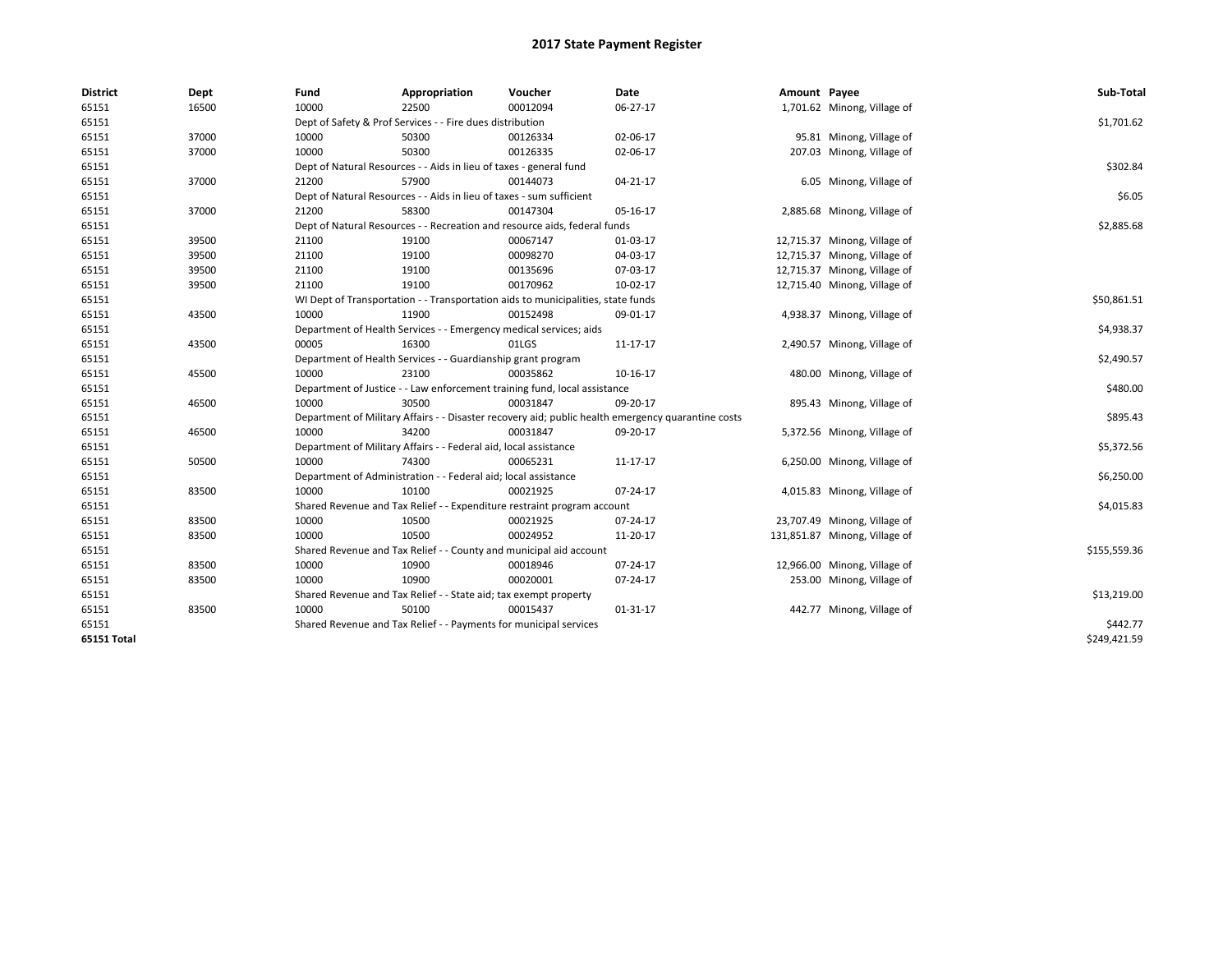| <b>District</b> | Dept  | Fund                                                      | Appropriation                                                                       | Voucher  | Date     | Amount Payee |                            | Sub-Total    |  |  |  |
|-----------------|-------|-----------------------------------------------------------|-------------------------------------------------------------------------------------|----------|----------|--------------|----------------------------|--------------|--|--|--|
| 65281           | 16500 | 10000                                                     | 22500                                                                               | 00012095 | 06-26-17 |              | 6,149.47 City Of Spooner   |              |  |  |  |
| 65281           |       | Dept of Safety & Prof Services - - Fire dues distribution | \$6,149.47                                                                          |          |          |              |                            |              |  |  |  |
| 65281           | 37000 | 10000                                                     | 50300                                                                               | 00126090 | 02-06-17 |              | 2,410.37 City Of Spooner   |              |  |  |  |
| 65281           | 37000 | 10000                                                     | 50300                                                                               | 00126091 | 02-06-17 |              | 135.72 City Of Spooner     |              |  |  |  |
| 65281           |       |                                                           | Dept of Natural Resources - - Aids in lieu of taxes - general fund                  |          |          |              |                            |              |  |  |  |
| 65281           | 37000 | 21200                                                     | 57900                                                                               | 00143345 | 04-21-17 |              | 86.55 City Of Spooner      |              |  |  |  |
| 65281           |       |                                                           | Dept of Natural Resources - - Aids in lieu of taxes - sum sufficient                |          |          |              |                            | \$86.55      |  |  |  |
| 65281           | 39500 | 21100                                                     | 19100                                                                               | 00067148 | 01-03-17 |              | 50,777.32 City Of Spooner  |              |  |  |  |
| 65281           | 39500 | 21100                                                     | 19100                                                                               | 00098271 | 04-03-17 |              | 50,777.32 City Of Spooner  |              |  |  |  |
| 65281           | 39500 | 21100                                                     | 19100                                                                               | 00135697 | 07-03-17 |              | 50,777.32 City Of Spooner  |              |  |  |  |
| 65281           | 39500 | 21100                                                     | 19100                                                                               | 00170963 | 10-02-17 |              | 50,777.33 City Of Spooner  |              |  |  |  |
| 65281           |       |                                                           | WI Dept of Transportation - - Transportation aids to municipalities, state funds    |          |          |              |                            | \$203,109.29 |  |  |  |
| 65281           | 39500 | 21100                                                     | 27800                                                                               | 00164319 | 09-13-17 |              | 16,876.72 City Of Spooner  |              |  |  |  |
| 65281           |       |                                                           | WI Dept of Transportation - - Local roads improvement program, state funds          |          |          |              |                            | \$16,876.72  |  |  |  |
| 65281           | 39500 | 21100                                                     | 36500                                                                               | 00087874 | 02-20-17 |              | 53.13 City Of Spooner      |              |  |  |  |
| 65281           | 39500 | 21100                                                     | 36500                                                                               | 00077212 | 01-23-17 |              | 52.47 City Of Spooner      |              |  |  |  |
| 65281           | 39500 | 21100                                                     | 36500                                                                               | 00099476 | 03-23-17 |              | 46.26 City Of Spooner      |              |  |  |  |
| 65281           | 39500 | 21100                                                     | 36500                                                                               | 00108230 | 04-20-17 |              | 48.31 City Of Spooner      |              |  |  |  |
| 65281           | 39500 | 21100                                                     | 36500                                                                               | 00119557 | 05-22-17 |              | 40.12 City Of Spooner      |              |  |  |  |
| 65281           | 39500 | 21100                                                     | 36500                                                                               | 00130841 | 06-21-17 |              | 41.92 City Of Spooner      |              |  |  |  |
| 65281           | 39500 | 21100                                                     | 36500                                                                               | 00156864 | 08-21-17 |              | 41.68 City Of Spooner      |              |  |  |  |
| 65281           | 39500 | 21100                                                     | 36500                                                                               | 00171501 | 09-27-17 |              | 39.52 City Of Spooner      |              |  |  |  |
| 65281           | 39500 | 21100                                                     | 36500                                                                               | 00183248 | 10-24-17 |              | 38.75 City Of Spooner      |              |  |  |  |
| 65281           | 39500 | 21100                                                     | 36500                                                                               | 00194640 | 11-21-17 |              | 39.49 City Of Spooner      |              |  |  |  |
| 65281           | 39500 | 21100                                                     | 36500                                                                               | 00206361 | 12-22-17 |              | 45.71 City Of Spooner      |              |  |  |  |
| 65281           |       |                                                           | WI Dept of Transportation - - Highway system management and operations, state funds |          |          |              |                            | \$487.36     |  |  |  |
| 65281           | 83500 | 10000                                                     | 10100                                                                               | 00021926 | 07-24-17 |              | 46,482.03 City Of Spooner  |              |  |  |  |
| 65281           |       |                                                           | Shared Revenue and Tax Relief - - Expenditure restraint program account             |          |          |              |                            | \$46,482.03  |  |  |  |
| 65281           | 83500 | 10000                                                     | 10500                                                                               | 00021926 | 07-24-17 |              | 69,751.26 City Of Spooner  |              |  |  |  |
| 65281           | 83500 | 10000                                                     | 10500                                                                               | 00024953 | 11-20-17 |              | 395,257.16 City Of Spooner |              |  |  |  |
| 65281           |       |                                                           | Shared Revenue and Tax Relief - - County and municipal aid account                  |          |          |              |                            | \$465,008.42 |  |  |  |
| 65281           | 83500 | 10000                                                     | 10900                                                                               | 00018947 | 07-24-17 |              | 5,300.00 City Of Spooner   |              |  |  |  |
| 65281           | 83500 | 10000                                                     | 10900                                                                               | 00020002 | 07-24-17 |              | 930.00 City Of Spooner     |              |  |  |  |
| 65281           |       |                                                           | Shared Revenue and Tax Relief - - State aid; tax exempt property                    |          |          |              |                            | \$6,230.00   |  |  |  |
| 65281           | 83500 | 10000                                                     | 11000                                                                               | 00021926 | 07-24-17 |              | 450.03 City Of Spooner     |              |  |  |  |
| 65281           | 83500 | 10000                                                     | 11000                                                                               | 00024953 | 11-20-17 |              | 2,594.71 City Of Spooner   |              |  |  |  |
| 65281           |       |                                                           | Shared Revenue and Tax Relief - - Public utility distribution account               |          |          |              |                            | \$3,044.74   |  |  |  |
| 65281           | 83500 | 10000                                                     | 50100                                                                               | 00015438 | 01-31-17 |              | 28,347.17 City Of Spooner  |              |  |  |  |
| 65281           |       |                                                           | Shared Revenue and Tax Relief - - Payments for municipal services                   |          |          |              |                            | \$28,347.17  |  |  |  |
| 65281           | 83500 | 52100                                                     | 36300                                                                               | 00016077 | 03-27-17 |              | 3,036.00 City Of Spooner   |              |  |  |  |
| 65281           |       |                                                           | Shared Revenue and Tax Relief - - Lottery and gaming credit                         |          |          |              |                            | \$3,036.00   |  |  |  |
| 65281 Total     |       |                                                           |                                                                                     |          |          |              |                            | \$781,403.84 |  |  |  |